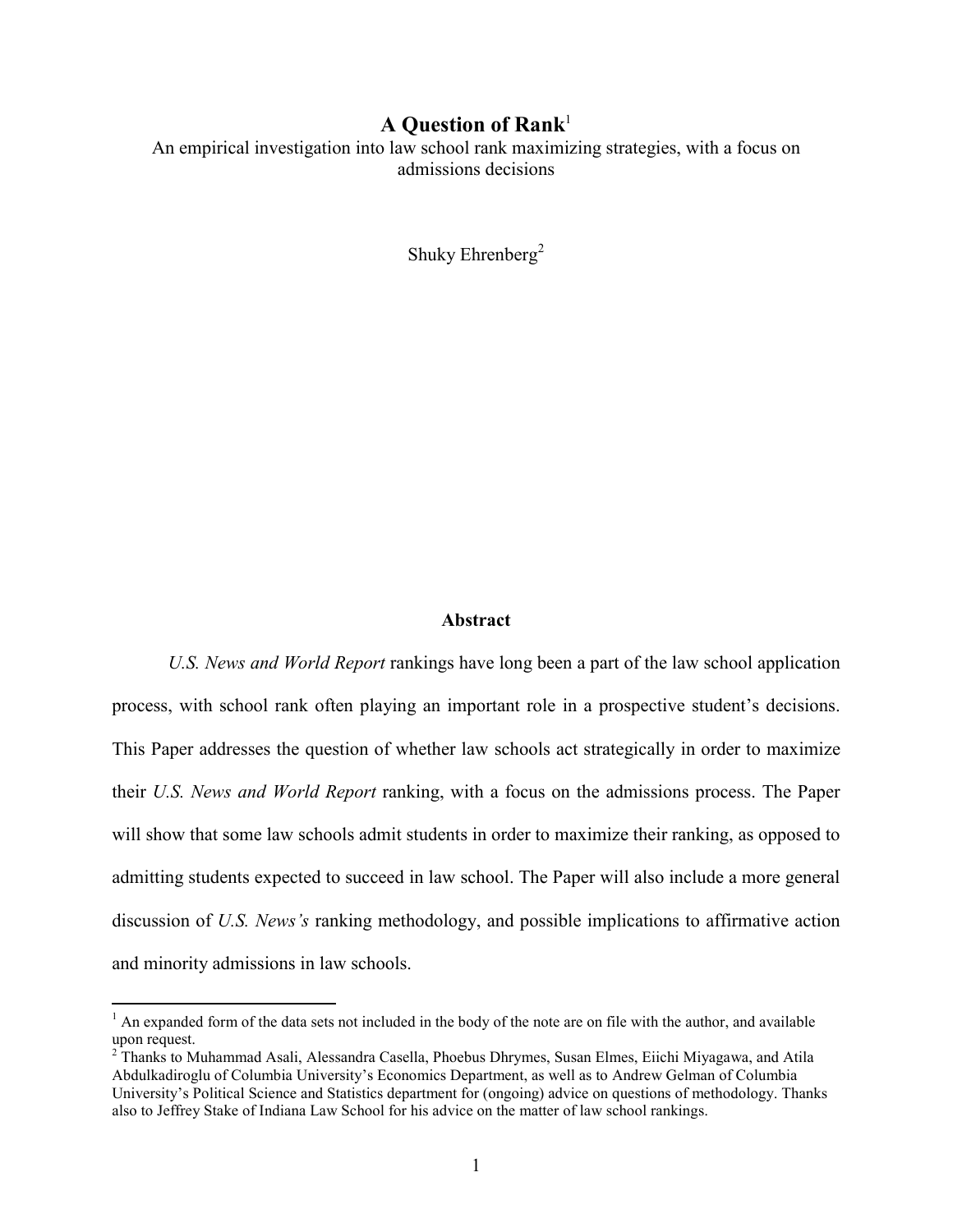# **Paper Contents**

| $\mathbf{I}$ . |  |  |  |
|----------------|--|--|--|
| II.            |  |  |  |
|                |  |  |  |
|                |  |  |  |
|                |  |  |  |
| III.           |  |  |  |
|                |  |  |  |
|                |  |  |  |
|                |  |  |  |
|                |  |  |  |
| IV.            |  |  |  |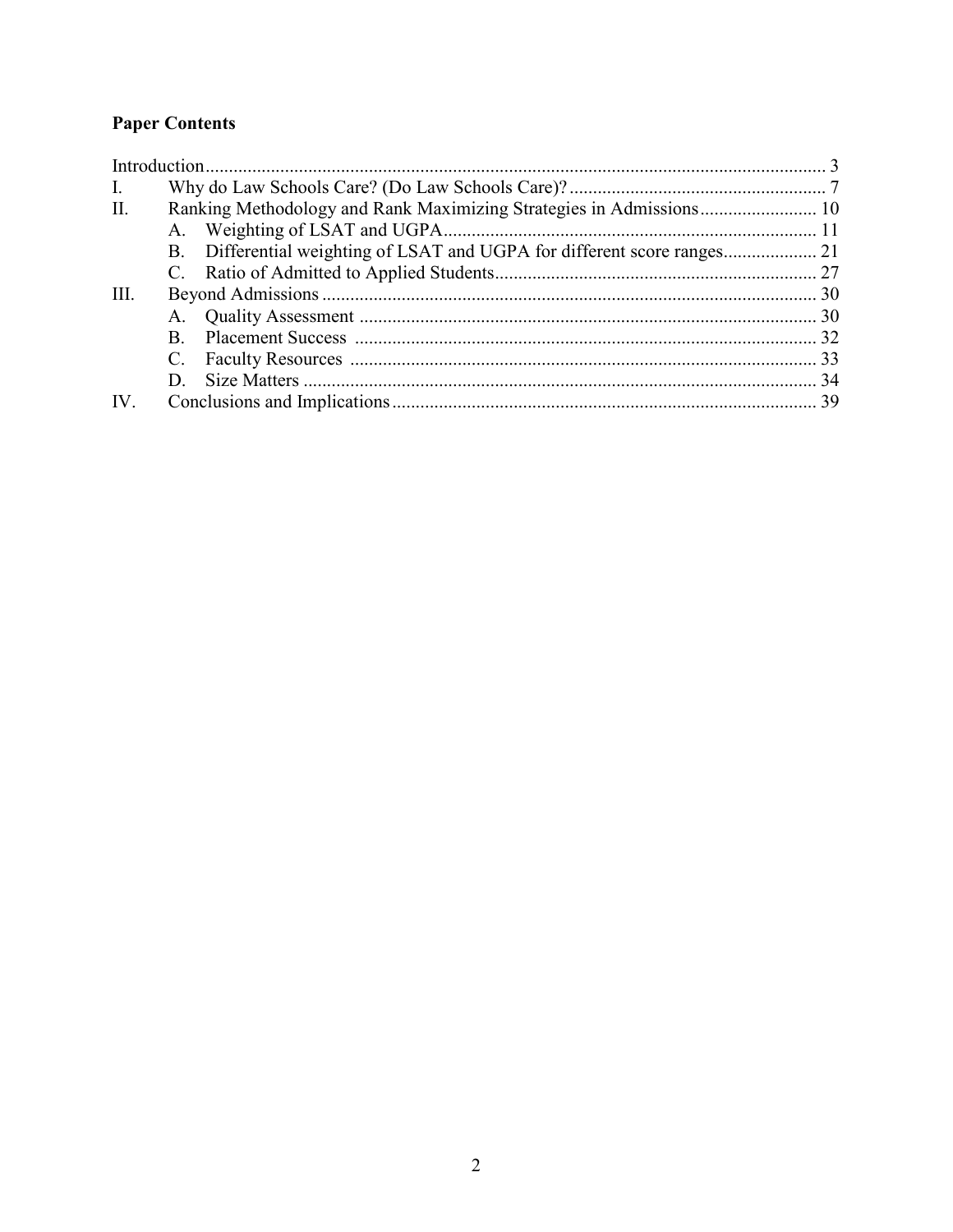#### Introduction

The ranking of educational institutions in the United States has a tradition rich in both history and controversy. Due to the availability of large, easily accessible digital databases and a variety of quantifiable measures by which educational institutions can be ranked, few programs—be they academic or professional—have escaped the roving eyes of U.S. News and World Report, The Princeton Review, and other such publications. $3$ 

 While ranking educational institutions can convey useful information to prospective students, ranking mechanisms are not uncontroversial. One often-overlooked, yet crucially important, element of a ranking mechanism is not so much the quality of the information that it conveys, but rather the effect of the methodology it employs on the institutions that it ranks. For instance, since most college rankings include "yield" (the percentage of students admitted who enroll) as a component of their algorithm, colleges who wish to maximize their rank have an incentive to reject students whom they think will not enroll if admitted.<sup>4</sup> Perversely, the students most likely to be rejected are the more successful ones, since they are most likely to have a better alternative option.<sup>5</sup>

Both statistical and anecdotal evidence suggests that colleges do in fact act upon these incentives, with some schools going so far as to hire outside consultants to assist them in maximizing their student yield.<sup>6</sup> Although yield is not a central component of U.S. News and World Report's law school ranking algorithm, it contains other weightier components that allow

http://www.usnews.com/usnews/edu/grad/rankings/law/lawindex\_brief.php; Best 361 Colleges, PRINCETON REV. (2007) available at http://www.princetonreview.com/college/research/rankings/rankings.asp (last visited Apr. 15, 2007).

<sup>&</sup>lt;sup>3</sup> These publications rank academic and professional programs for various degree granting programs, using different formulas. See, e.g., America's Best Graduate Schools, U.S. NEWS & WORLD REP., (2007),

 $^4$  Daniel Golden, How Colleges Reject the Top Applicants – and Boost Their Status, WALL ST. J., May 29, 2001, at A1.<br><sup>5</sup> Id.

 $^6$  Id.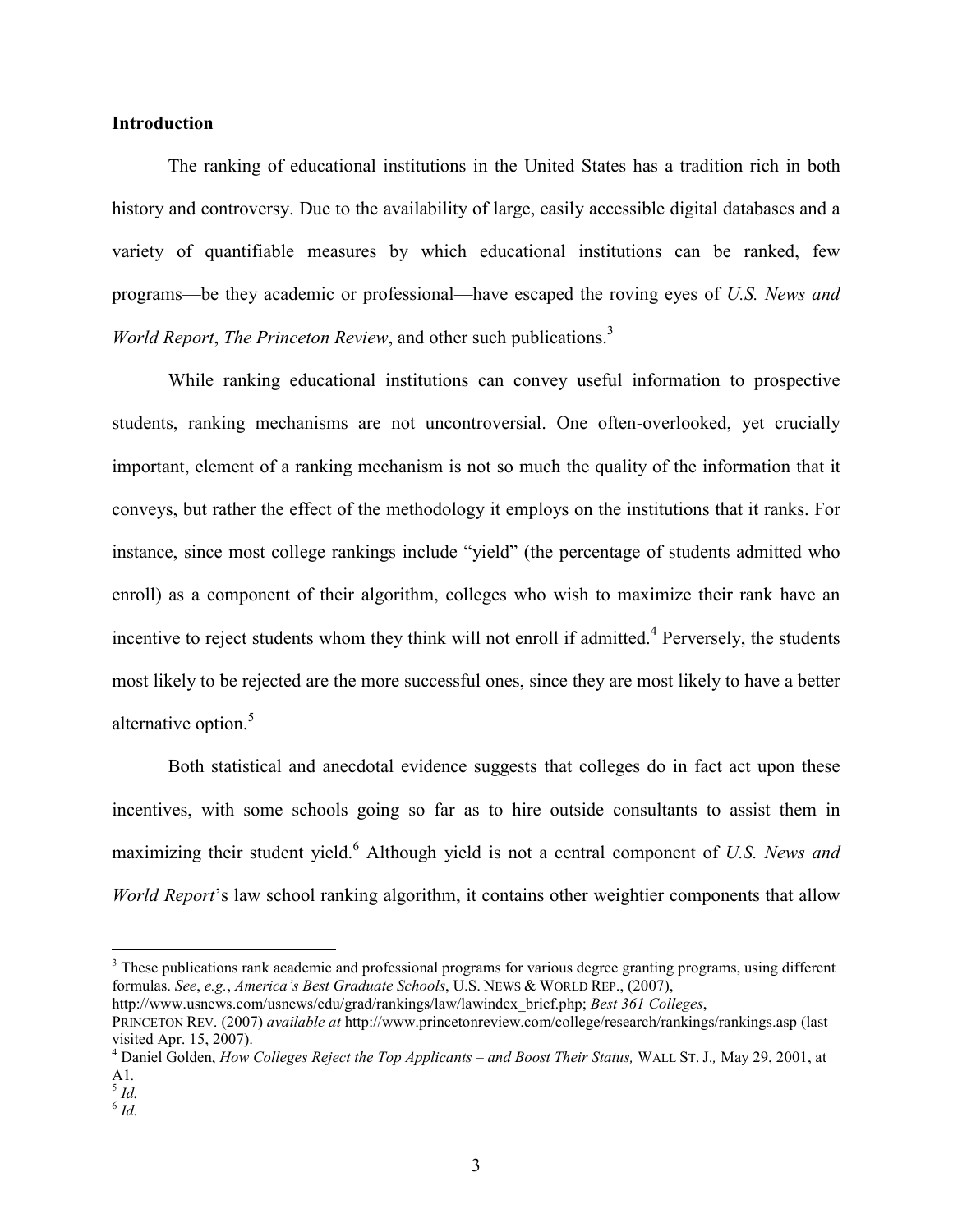for strategic rank-maximizing action on the part of law schools. This Paper explores the impact of U.S. News and World Report's ranking mechanism on law schools, with a focus on the admissions process. Since various characteristics of an admitted class—such as Law School Admissions Test (LSAT) scores and Undergraduate Grade Point Average (UGPA)—are significant factors in a school's rank, law schools have an incentive to act strategically with respect to these variables in order to maximize their rank.

This Paper uses both statistical and case study evidence to show that some law schools do in fact act on these incentives, implicitly introducing rank into their admissions considerations. The Paper will show that some law schools weight certain admissions variables (LSAT and UGPA) in a way that is commensurate with maximizing their rank. These law schools give LSAT scores a heavier weight than its ability to predict success in law school warrants, due to its heavy impact on rank. One of the consequences of this skewed admissions policy is a bias against minority students, who tend to perform poorly on the LSAT when compared to nonminorities.<sup>7</sup> Additionally, I show that law schools provide and deny information to prospective students in a manner that is likely to maximize their rank, by maximizing their applicant pool another component of U.S. News's ranking algorithm.<sup>8</sup>

 Although numerous scholars have criticized the validity of U.S. News law school rankings,<sup>9</sup> there are relatively few systematic empirical studies available. A number of noted

<sup>&</sup>lt;sup>7</sup> See generally William C. Kidder, Does the LSAT Mirror or Magnify Racial and Ethnic Differences in Educational Attainment?: A Study of Equally Achieving "Elite" College Students, 89 CAL. L. REV. 1055, 1058 (2001) (analyzing minority achievement on the LSAT test).

<sup>&</sup>lt;sup>8</sup> More specifically, the ratio of accepted to applied students is a component of rank. By increasing the numerator of this variable, number of applicants, the law school is effectively increasing the value of the variable as a whole. See generally America's Best Graduate Schools U.S. NEWS AND WORLD REP. (2007)

http://www.usnews.com/usnews/edu/grad/rankings/about/08law\_meth\_brief.php (last visited Apr. 15, 2007).

<sup>&</sup>lt;sup>9</sup> See, e.g., Brian Leiter, Measuring the Academic Distinction of Law Faculties, 29 J. LEGAL STUD. 451, 452 (2000) (listing a number of flaws in U.S. News's ranking methodology); Richard A. Posner, Law School Rankings, 81 IND. L.J. 13, 22 (2006) (providing additional critiques of U.S. News's methodology, and suggesting several

improvements); Jeffrey Stake, The Interplay Between Law School Rankings, Reputations, and Resource Allocation: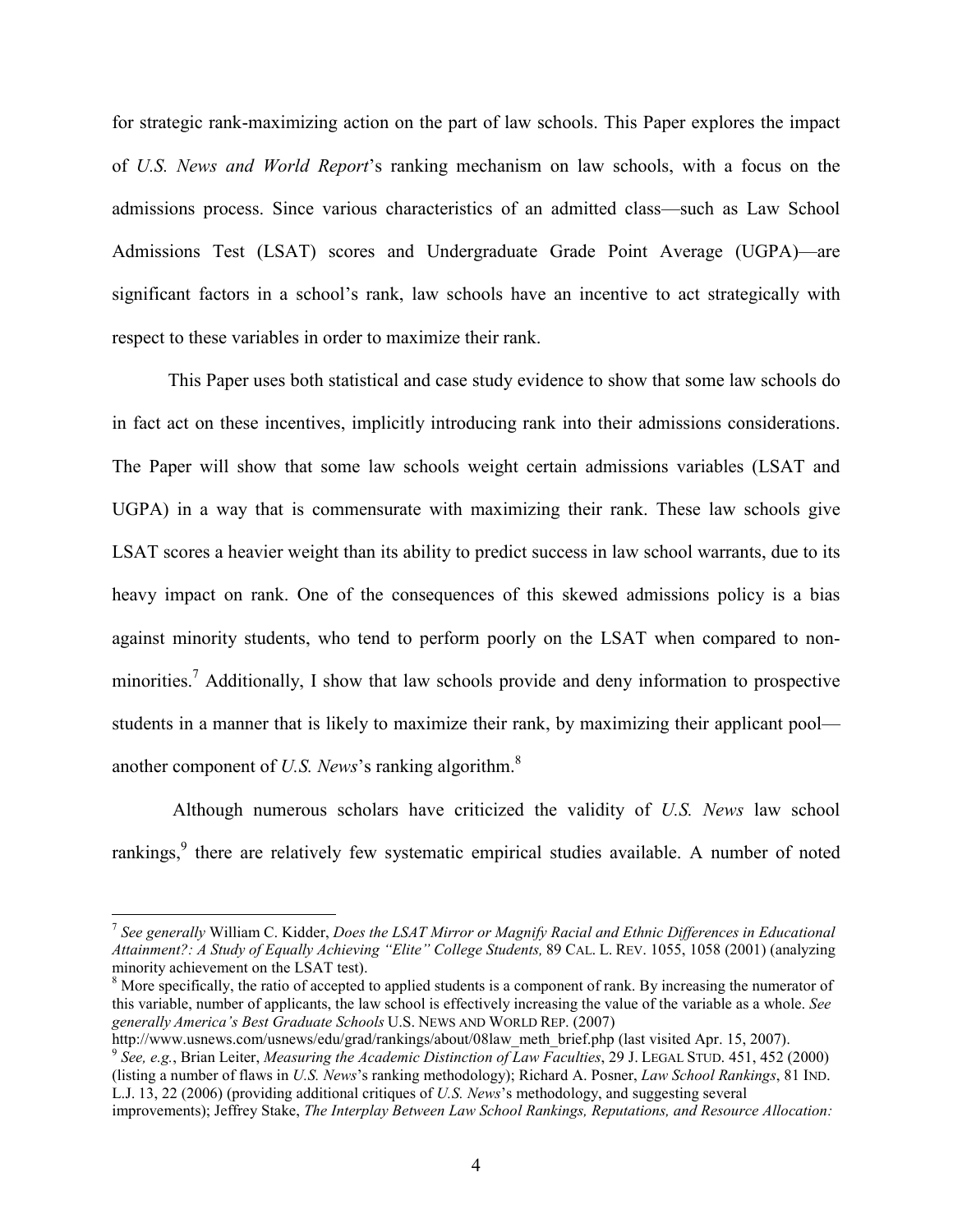exceptions include Sauder and Lancaster's study on the impact of rank on law school behavior.<sup>10</sup> Sauder and Lancaster focus on the impact of rank on prospective students, arguing that students take rank into account when applying to schools, as evidenced by a correlation between school rank and number of applicants. A recent study by Stake and Alexeev examines student and law school reactions to rank,<sup>11</sup> finding that rank affects the quality of students applying to law schools as well as a law school's reputation.<sup>12</sup> This Paper's investigation into whether law schools act strategically with respect to rank in admissions can be seen as a natural extension of this literature, with a focus on adverse effects of U.S. News rankings on law schools' admissions incentives, and law schools' reactions to these incentives.

The Paper proceeds in four parts. Part I examines the impact of law school rankings on law schools, faculty, and students in a general manner, showing that law schools, as well as law school administrators have good reason to care about their rank. Part II introduces and explains the selectivity portion of U.S. News and World Report's law school ranking algorithm, which includes various measures related to the law school admissions process. I discuss possible methods by which law schools can act strategically within this category in order to maximize their rank, and bring statistical and case study evidence to show that some law schools do in fact maximize rank through admissions. Part II concludes with a discussion of the implications of rank-maximizing admissions, with a focus on minority candidates. Part III discusses strategic manipulations available to law schools outside of the admissions process, with anecdotal evidence suggesting that such manipulations take place. Part IV suggests a number of approaches

Ways Rankings Mislead, 81 IND. L.J. 229, 233-241 (2006) (criticizing U.S. News's rankings as having a negative impact on both prospective students and law schools).

<sup>&</sup>lt;sup>10</sup> See generally Michael Sauder and Ryon Lancaster, *Do Rankings Matter? The Effects of* U.S. News & *World* Report Rankings on the Admissions Process of Law Schools, 40 LAW & SOC'Y REV. 105, 105-134 (2006).

<sup>&</sup>lt;sup>11</sup> Jeffrey E. Stake and Michael Alexeev, Who Responds To U.S. NEWS & WORLD REP.'s Law School Rankings?. IND. LEGAL STUD. RESEARCH PAPER NO. 55, (2006), available at, http://ssrn.com/abstract=913427 (last visited Apr. 15, 2007). The article is in draft form, with some robustness tests still being conducted.

 $12$  Reputation as measured by U.S. News surveys.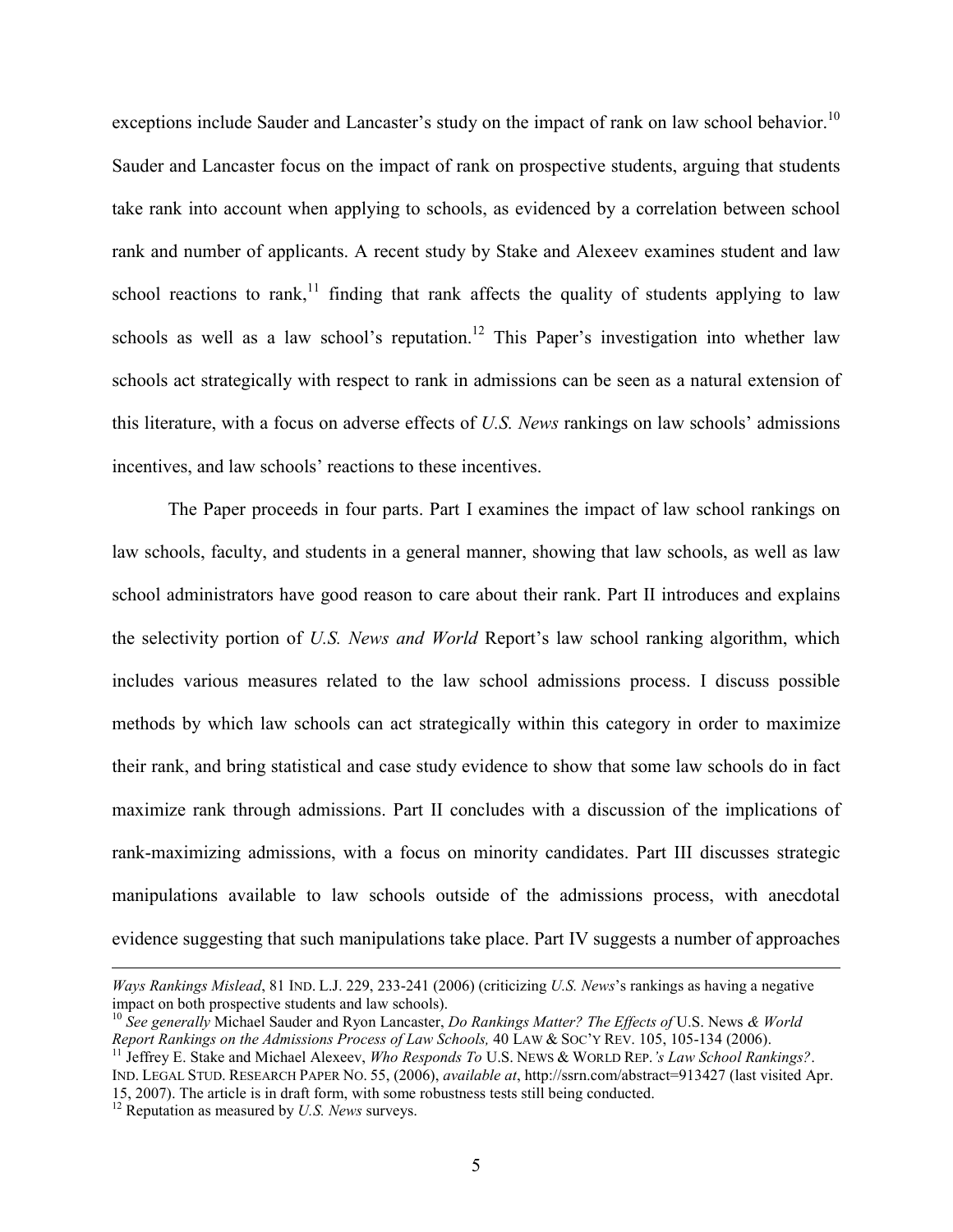available to law schools in order to combat the negative impact of U.S. News rankings, as well as ways U.S. News can minimize incentives for strategic action on the part of law schools.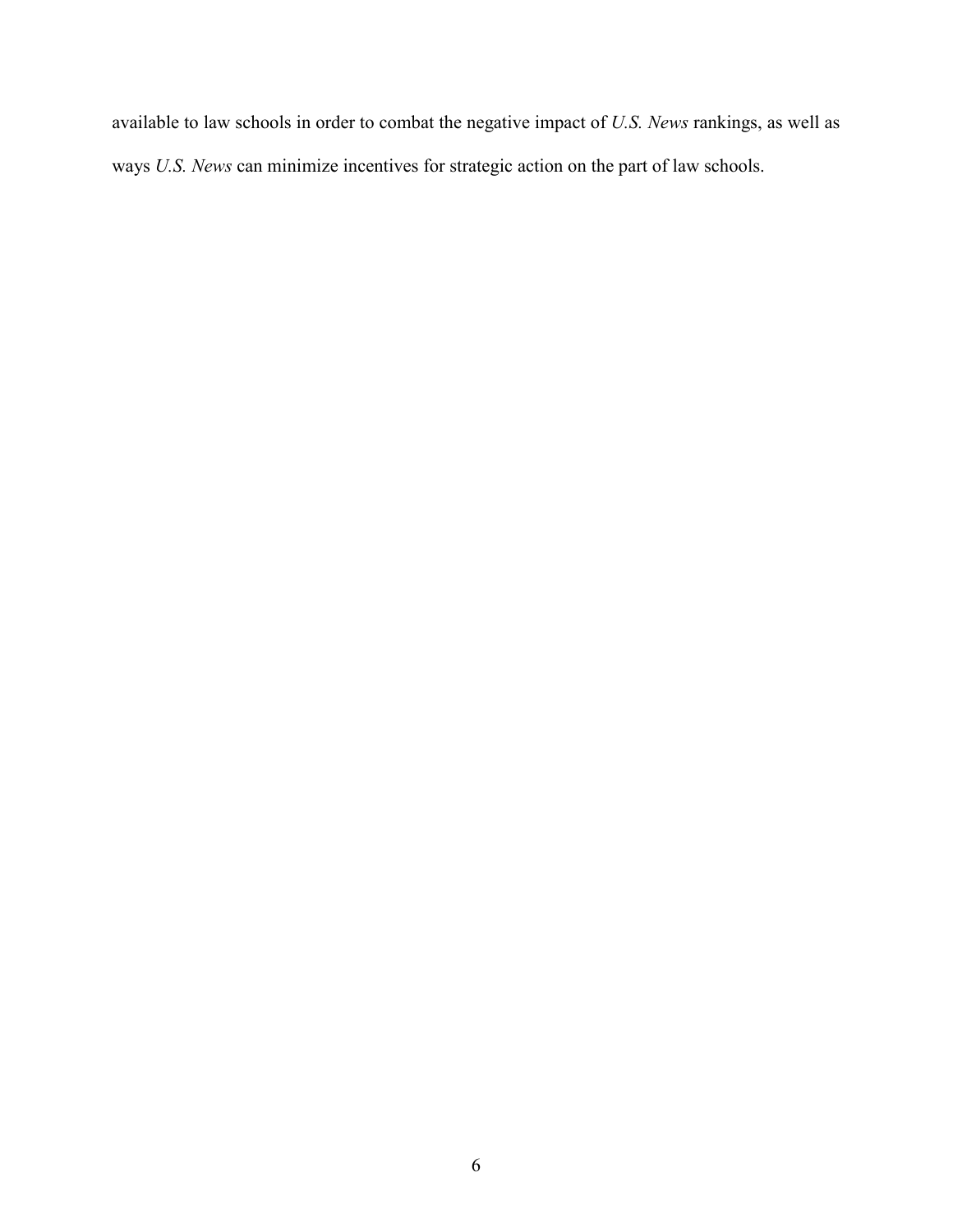## I. Why Do Law Schools Care? (Do Law Schools Care)?

The answer to this question seems to be straightforward: they care very much. Law school administrators and faculty refer to rankings on a regular basis, in both official and unofficial capacities. Additionally, U.S. News actively promotes use of its rankings, claiming that they are closely correlated with earnings of law school graduates.<sup>13</sup> In the rare event that a prospective student has not availed himself of U.S. News's advice prior to applying to law schools, he is likely to be referred to their ranking system by law schools themselves, some of whom refer to U.S. News rankings openly in their promotional material.<sup>14</sup>

 Law schools have attempted to deal with the question of rank on a number of occasions. In a letter signed by the deans of over one hundred law schools, and published on the Law School Admissions Council's web page, the question of rank is "officially" addressed. The letter claims "ranking systems are inherently flawed because none of them can take your special needs and circumstances into account."<sup>15</sup> The letter then proceeds to list a number of factors that are "excluded entirely or severely undervalued by all of the numerical ranking systems." As an example of such a system the letter cites U.S. News's ranking methodology.<sup>16</sup> Along similar lines, though in a less official capacity, Jane Bahls published an article in the American Bar Association sponsored magazine, Student Lawyer, which included a host of anecdotal evidence indicating students and faculty care intensely about their school's rank.<sup>17</sup>

 Despite the "official" positions expressed in the letter from law school deans and Jane Bahls' article, most law schools are more than willing to refer to rank when they believe it

<sup>&</sup>lt;sup>13</sup> See generally, Anne McGrath, U.S. NEWS AND WORLD REP. Ultimate Guide to Law Schools, Sourcebook (2004).  $14$  See infra p. 9.

<sup>&</sup>lt;sup>15</sup> Letter from Law School Deans, *Deans Speak Out About Rankings* (2007),

http://www.lsac.org/LSAC.asp?url=lsac/deans-speak-out-rankings.asp (last visited Apr. 15, 2007).  $^{16}$  Id.

<sup>&</sup>lt;sup>17</sup> Jane Bahls, *Ranking the Rankings*, 31 STUDENT LAW, 7 (2003), *available at* 

http://www.abanet.org/lsd/stulawyer/mar03/rankinggame.html (last visited Apr. 15, 2007).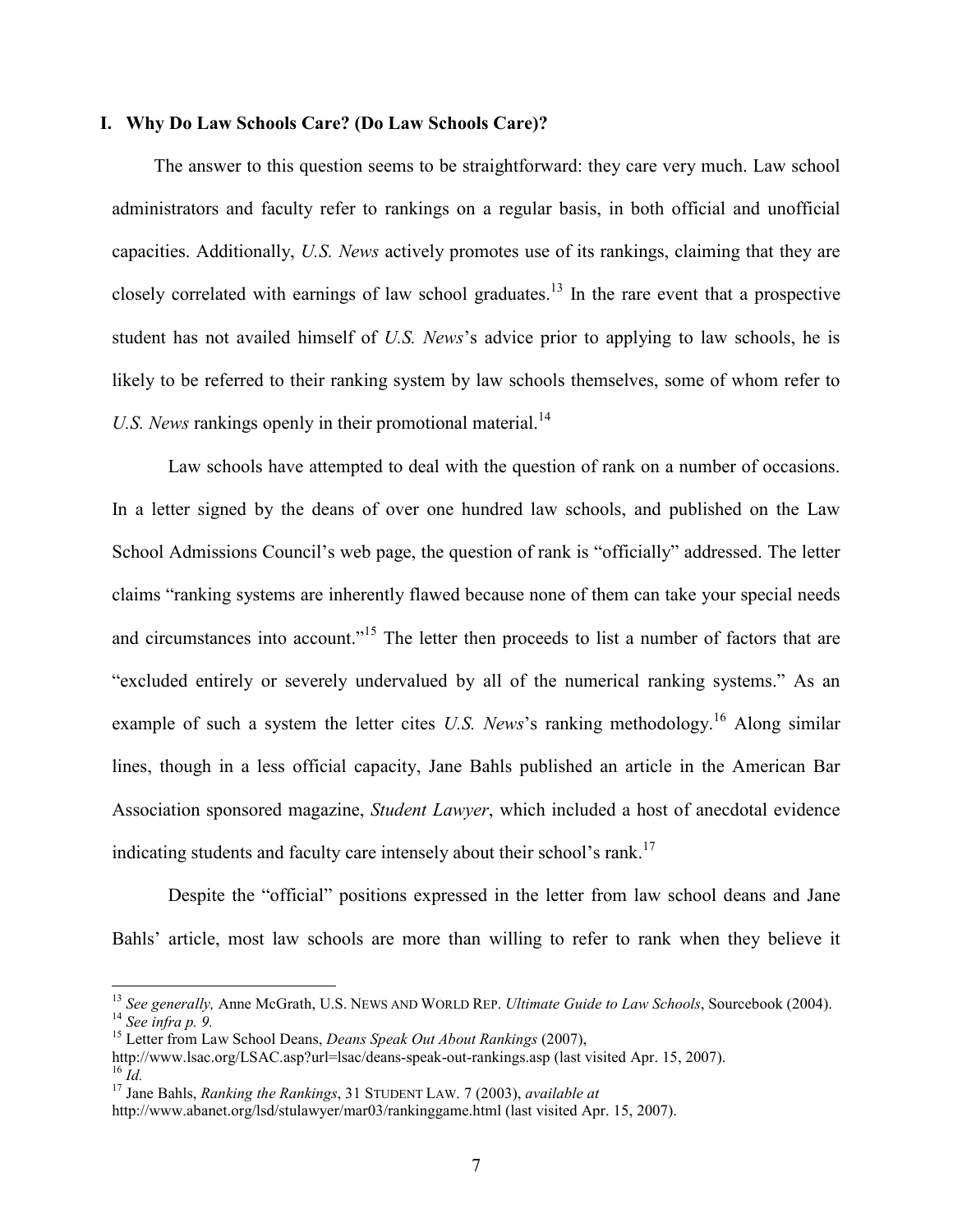benefits them to do so. Law schools explicitly refer to ranking in promotional material sent to prospective students, with comments such as: "U.S. News & World Report ranked Mercer first in the country for its legal writing program"<sup>18</sup> and "U.S. News and World Report awards the School of Law a high national ranking and ranks our Clinical Education Program  $3<sup>rd</sup>$  in the country.<sup>"19</sup>

 Although some law schools do not mention rankings at all, the above examples are far from anomalous. Many law schools refer to rank in either mail-based promotional materials or on their websites.<sup>20</sup> Although most top-ranked law schools (top 25) do not refer to U.S. News by name, nearly all refer to themselves as a "top ranked law school."<sup>21</sup>

Some law school faculty and students care so intensely about U.S. News rank that they actively put pressure on senior administrators to attempt to maximize the school's rank. The most extreme case of such pressure occurred as recently as April of 2006, in the University of Houston Law Center. The then-Dean of the law school, Professor Nancy Rapoport, resigned, later indicating that her resignation was partially motivated by faculty and student protests over a significant drop in the school's U.S. News and World Report ranking.<sup>22</sup> Although the University of Houston's Law Center flourished both administratively and academically under Professor Rapoport's leadership,  $2<sup>3</sup>$  the negative impact on the law school's rank was sufficient to incite the ire of the law school's student population. $24$ 

 $18$  See Mercer Law School promotional material, (2006).

 $19$  See Washington University in St. Louis School of Law promotional material, (2006).

 $^{20}$  See, e.g., Law School Cracks Top 10 in U.S. News Graduate Program Rankings, DUKE UNIV. NEWS AND COMM., (2007), available at http://www.dukenews.duke.edu/2007/03/usnews\_rankings.html (last visited Apr. 15, 2007); Legal Writing Program Ranked Number One and Law School Ranked in the Top 100 by U.S. News, http://www.law.mercer.edu/ (last visited Apr. 15, 2007); Mason Law Climbs to  $34<sup>th</sup>$  in U.S. News Rankings, George

Mason University School of Law Current News, http://www.law.gmu.edu/currnews/story.php?ID=721.

<sup>&</sup>lt;sup>21</sup> See e.g., University of Michigan Promotional Material (2006); Duke University Promotional Material,(2006).

<sup>&</sup>lt;sup>22</sup> Rick Casey, U.S. News Skews Ranking of UH Law School, HOUS. CHRON., Apr. 18, 2006.

<sup>&</sup>lt;sup>23</sup> The University of Houston's Law Center had one of the better law faculties in the state. Leiter Reports, http://leiterlawschool.typepad.com/leiter/ (April 17, 2006) (last visited Apr. 15, 2007).  $^{24}$   $\dot{I}$ d.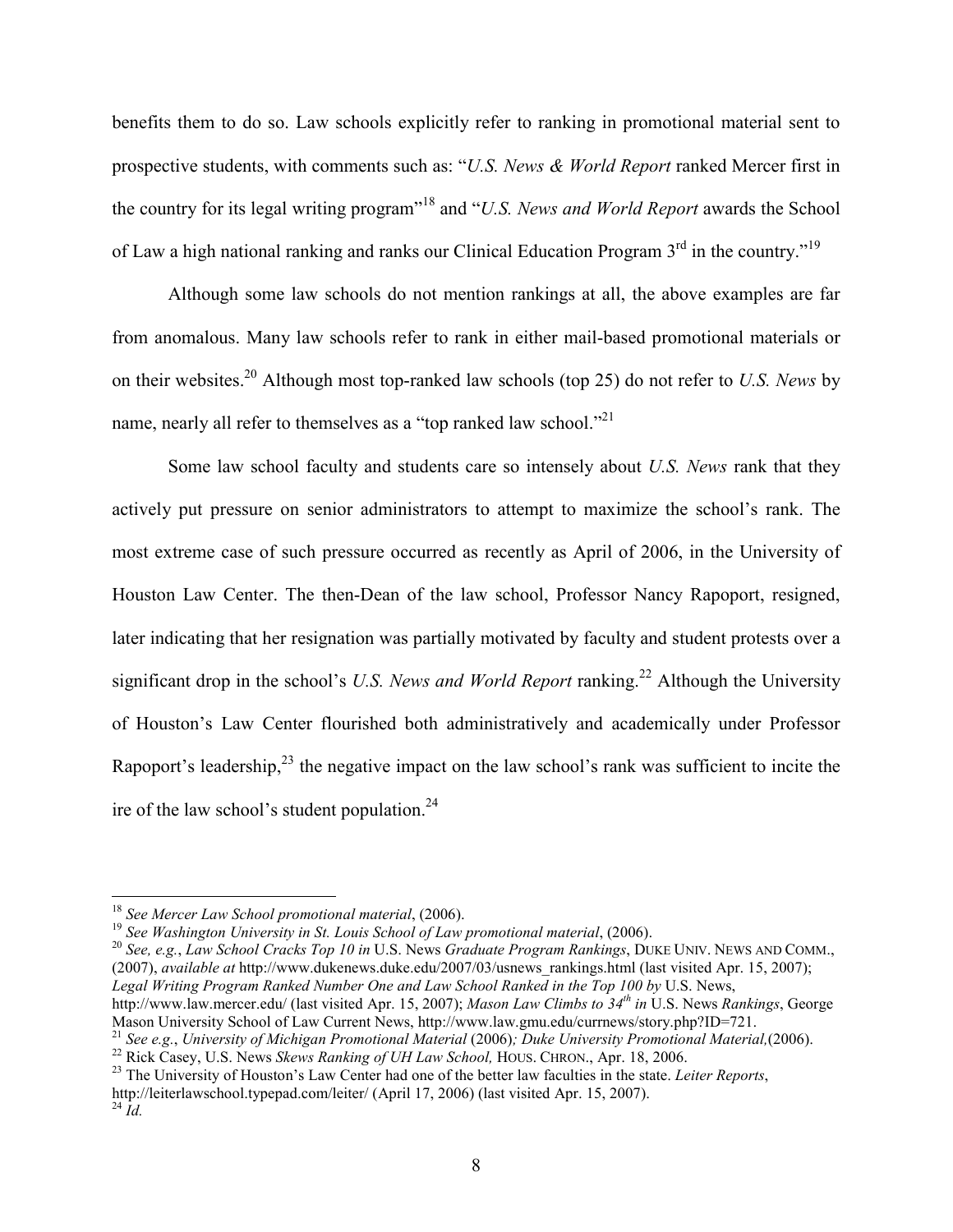In a recent New York Times Article, Alex Wellen, who attended a symposium on law school rankings at the University of Indiana Law School, discusses some of the actions taken by law school administrators in order to increase their rank.<sup>25</sup> According to Wellen, schools misreport expenses and library size, open part-time programs, and hire recent graduates unable to find a job on the legal market, all for the sake of a higher U.S. News rank.<sup>26</sup>

In sum, there is a mass of anecdotal evidence suggesting that law schools care intensely about, and wish to increase, their U.S. News rankings.<sup>27</sup> Yet the question remains, how far are law schools willing to go in order to maximize their rank—and at what cost? The following parts of this Paper will explore some of the more sophisticated strategies available to rank-anxious law schools, employing a variety of statistical tools. Some of the normative implications of these rank-manipulating strategies will also be explored, followed by a discussion of possible solutions.

<sup>&</sup>lt;sup>25</sup> Indiana University Law School, SYMPOSIUM ON THE NEXT GENERATION OF LAW SCHOOL RANKINGS (2006).  $^{26}$  Id.

 $27$  The National Jurist has also published a recent article on law school rankings. A number of law school professors are quoted as having accused other law schools of attempting to game the rankings, see Rebecca Luczycki, The Rankings Race, How Far Will Law Schools Go to Win?, THE NAT'L JURIST, January 2007.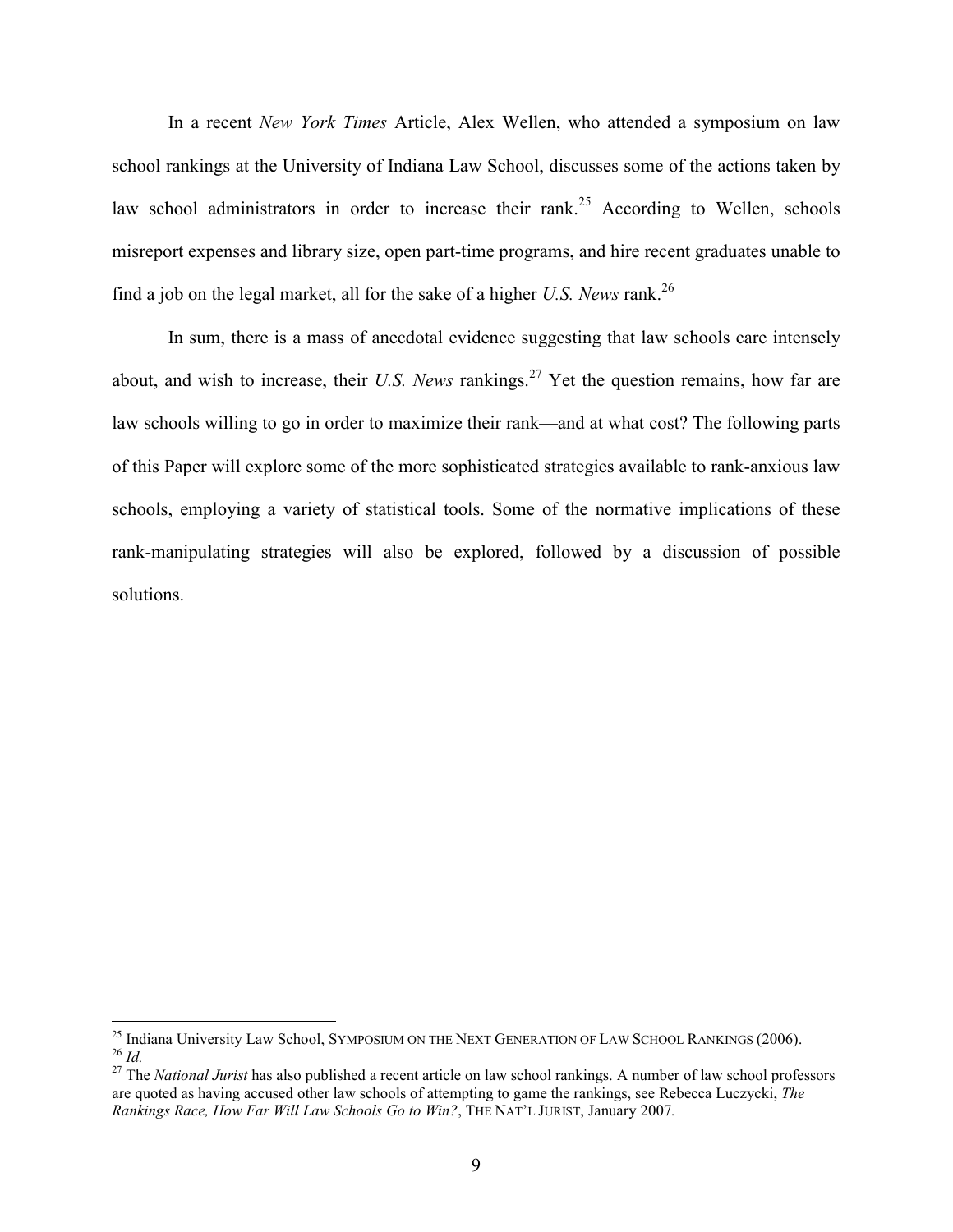#### II. Ranking Methodology and Rank-Maximizing Strategies in Admissions

While rank is often a component in a person's college decision, it is not always a determining factor. Although certain colleges may be considered "better" than others, each college is truly different, with many of the most popular ranking mechanisms dividing colleges into different categories, and providing intra-category rankings.<sup>28</sup> Law schools, by contrast, are required to teach very similar subjects in order to receive the approval of the American Bar Association—the institution that formally licenses lawyers and law schools. As a consequence, law school curricula are fairly homogenous, with few exceptions. Therefore, a single ranking dimension for all law schools is not as unreasonable.<sup>29</sup>

Unlike many other graduate and professional programs,  $30$  law school rankings are dominated by a single publication—U.S. News and World Report, resulting in a lack of competing ranking mechanisms.<sup>31</sup> Fortunately, U.S. News is very open about its ranking methodology, advertising the exact algorithm it uses online.<sup>32</sup> The algorithm is composed of four major categories: Quality Assessment, Selectivity, Placement Success, and Faculty Resources, each with a number of subcategories. Each subcategory is given a weight in the ranking, with the total sum of all subcategory weights equal to one.  $33$ 

 $^{28}$  U.S. News separates colleges into Research Universities and Liberal Arts programs, as well as by region. Additionally, business and engineering programs are ranked separately from other colleges, with engineering programs themselves having separate rankings. See U.S. News and World Rep., available at http://www.usnews.com/usnews/edu/college/rankings/rankindex\_brief.php (last visited Apr. 15, 2007).

 $^{29}$  A number of field-specific rankings for law schools are available, however, some of which are discussed later in this note. Although U.S. News publishes specialty rankings for law schools, these are more of an afterthought, as opposed to colleges where separate rankings are the only rankings available.

<sup>&</sup>lt;sup>30</sup> Other academic and professional programs often enjoy a number of competing ranking methodologies. Economics PhD programs are ranked by U.S. News, as well as by *Econphd*, which includes references to a number of different ranking methodologies. Econphd, available at http://www.econphd.net/guide.htm (last visited Apr. 15, 2007).

<sup>&</sup>lt;sup>31</sup> See Alex Wellen, *The \$8.78 Million Maneuver*, N.Y. TIMES, July 31, 2005, at Section 4A.

<sup>&</sup>lt;sup>32</sup> Law Methodology, America's Best Graduate Schools U.S. NEWS AND WORLD REP. (2007)

http://www.usnews.com/usnews/edu/grad/rankings/about/08law\_meth\_brief.php (last visited Apr. 15, 2007).  $33$  Id.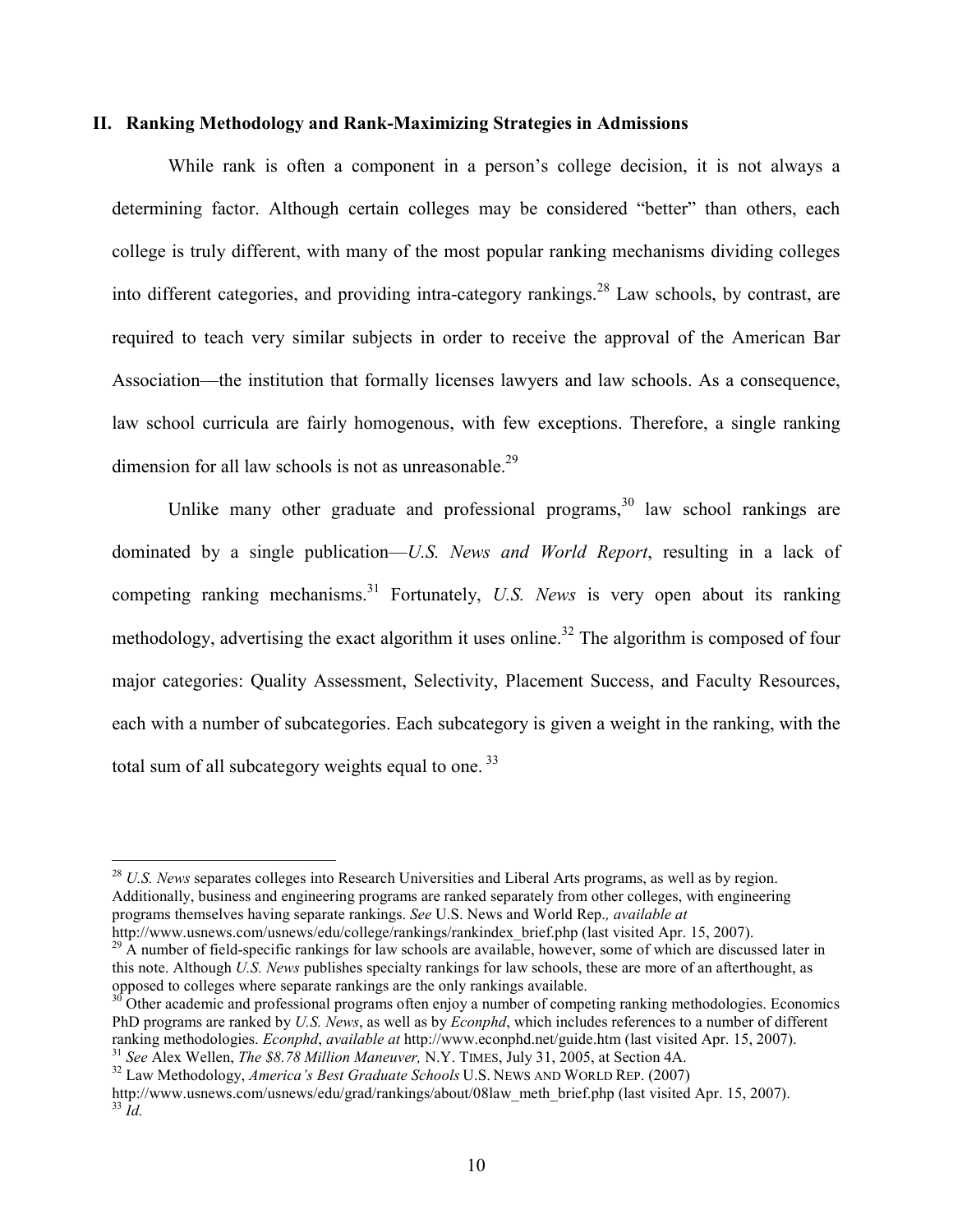The ranking algorithm for school  $i$  can be represented by the equation

 $+ 0.02(BAR) + 0.03(SFR) + 0.0075(LIB) + 0.1125(EXP)$  $Rank_i = 0.25(PA) + 0.15(LJ) + 0.125(LSAT) + 0.1(UGPA) + 0.025(AR) + 0.18(ER)$ 

with the coefficient preceding each variable indicating its weight in the rankings.<sup>34</sup> For example,

the coefficient PA (Peer Assessment) is given a weight of 0.25, or twenty five percent of a

school's total rank. The criteria examined in this Part fall under the category of selectivity, and

include LSAT, UGPA and AR. U.S. News explains these variables as follows:

Selectivity (weighted by .25)

- Median LSAT Scores (.125) (LSAT) The calculated median of the scores on the Law School Admissions Test of the 2005 entering class of the full-time J.D. program. The calculated median is the midpoint of the 25th and 75th percentile scores.
- Median Undergrad GPA (.10) (UGPA) The calculated median of the undergraduate grade point average of the 2005 entering class of the full-time J.D. program. The calculated median is the midpoint of the 25th and 75th percentile scores.
- Acceptance Rate (.025) (AR) The proportion of applicants to the full-time program who were accepted for entry into the  $2004$  entering class  $35$

# A. Weighting of LSAT and UGPA

 Two components featured prominently in both U.S. News's rankings and law school's admissions considerations are the LSAT and UGPA. Law schools ostensibly use the LSAT and UGPA, in conjunction with a host of other variables (such as recommendations, personal statements, resumes) as predictors or proxies for a prospective student's future success in law school, which this Paper measures simply as law school GPA.<sup>36</sup> Although different law schools give different weights to different variables in their admissions decisions, with some weighing

 $\overline{a}$  $34$  See infra Part II (discussing the exact meaning of each coefficient).

<sup>&</sup>lt;sup>35</sup> Law Methodology, America's Best Graduate Schools U.S. NEWS AND WORLD REP. (2007)

http://www.usnews.com/usnews/edu/grad/rankings/about/08law\_meth\_brief.php (last visited Apr. 15, 2007). <sup>36</sup> Except in cases where other measures of success are also available, such as law school rank if measured independently of GPA. In these cases I include, or at least address, both measures.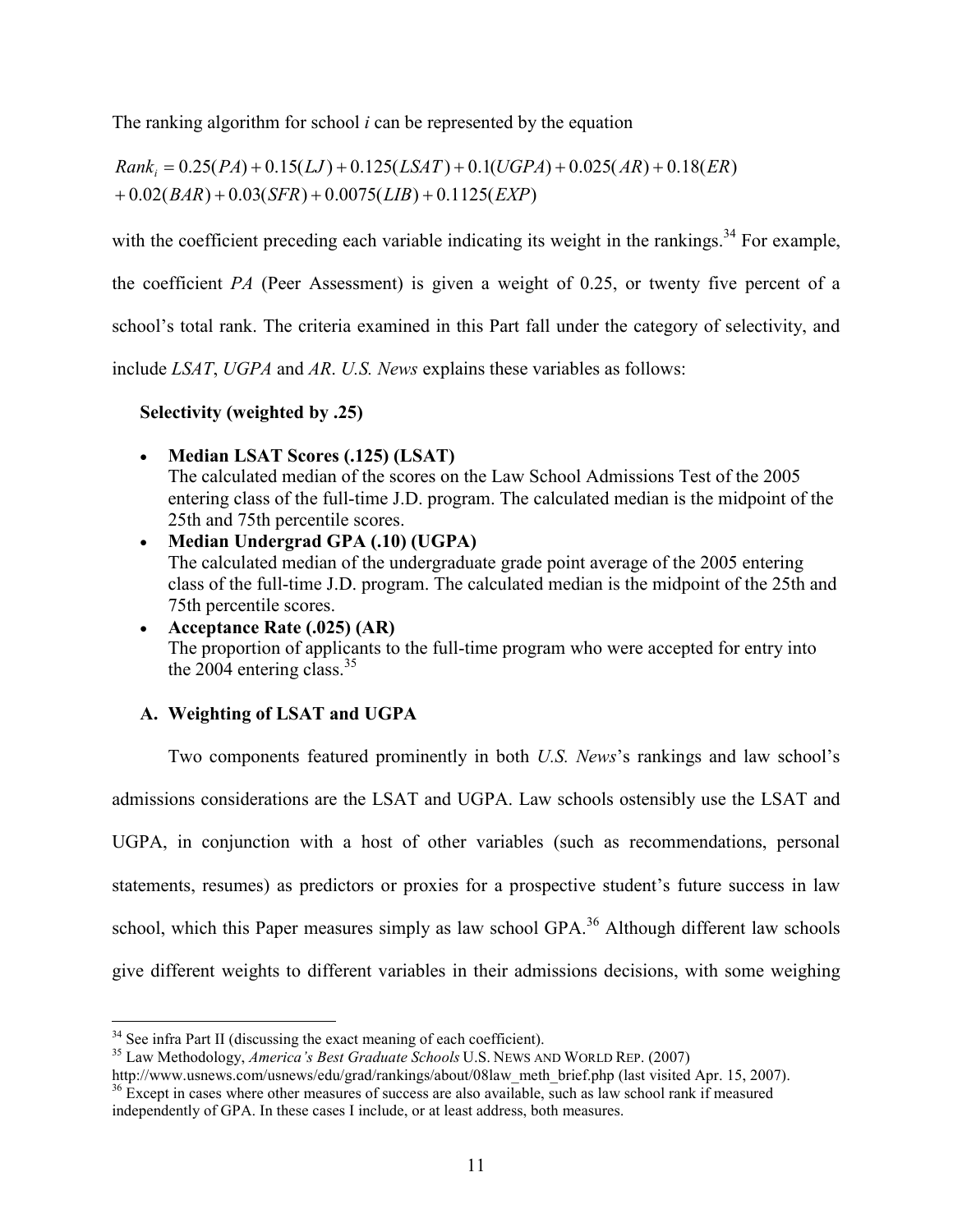"immeasurable" variables such as letters of recommendation more heavily than others, nearly all schools give LSAT and UGPA considerable weight.<sup>37</sup>

 The LSAC publishes annual reports measuring how successful LSAT scores and UGPA are in predicting future law school performance of prospective students. Although there is some variation in predictive ability across years, it is small, with LSAT being a slightly better proxy for success in law school than UGPA.<sup>38</sup> Additionally, there is significant variation in predictive ability between different law schools, though both LSAT and UGPA are considered to be good predictors of success in nearly all schools, indicating that their prominent use as admissions criteria appears reasonable.<sup>39</sup>

Within U.S. News's ranking algorithm, the LSAT is given a weight of twelve and a half percent, while UGPA is given a weight of ten percent of a school's total rank.<sup>40</sup> This difference in weights in the ranking is commensurate with the difference in predictive value associated with each variable: LSAT is a better predictor of law school success than UGPA by approximately twenty five percent.<sup>41</sup> Yet as the LSAC data indicates, proxy values for LSAT and UGPA as predictors of law school GPA are far from homogenous across schools: for some law schools LSAT is a better predictor of law school GPA, and in others UGPA is a better predictor.<sup>42</sup>

<sup>&</sup>lt;sup>37</sup> See LSAC predictive model, http://officialguide.lsac.org/search/cgi-bin/results.asp?PageNo= (last visited Apr. 15, 2007) (indicating that admissions to law schools can be predicted within a very narrow confidence interval using only LSAT and UGPA as inputs).; see also infra p. 27-28 (discussing criticisms of this admissions practice).

<sup>&</sup>lt;sup>38</sup> Specifically, the LSAC finds that the correlation between LSAT and law school GPA ranges from 0.04 to 0.56, with a median of 0.34. LSAC INFO. BOOKLET (2007), 27, *available at http://lsac.org/pdfs/2007-*

<sup>2008/</sup>Infobooktext2007web.pdf (last visited Apr. 15, 2007). Correlation data for UGPA and law school GPA is also available for some years, with a mean correlation of approximately 0.28. See Predictive Validity of the LSAT: a National Summary for the 2001-2002 Correlation Studies, LSAC RESEARCH REP. SERIES, 2001. Although the Data is for 2001-2002 the report indicates that there is little variance between years. For a more complete discussion of the data see appendix.

 $39$  See id.

 $40$  Supra p. 11.

 $41$  For mean scores, see *supra* note 36.

<sup>&</sup>lt;sup>42</sup> See Graph 1, data from *Predictive Validity of the LSAT: a National Summary for the 2001-2002 Correlation* Studies, LSAC RESEARCH REP. SERIES, 2001.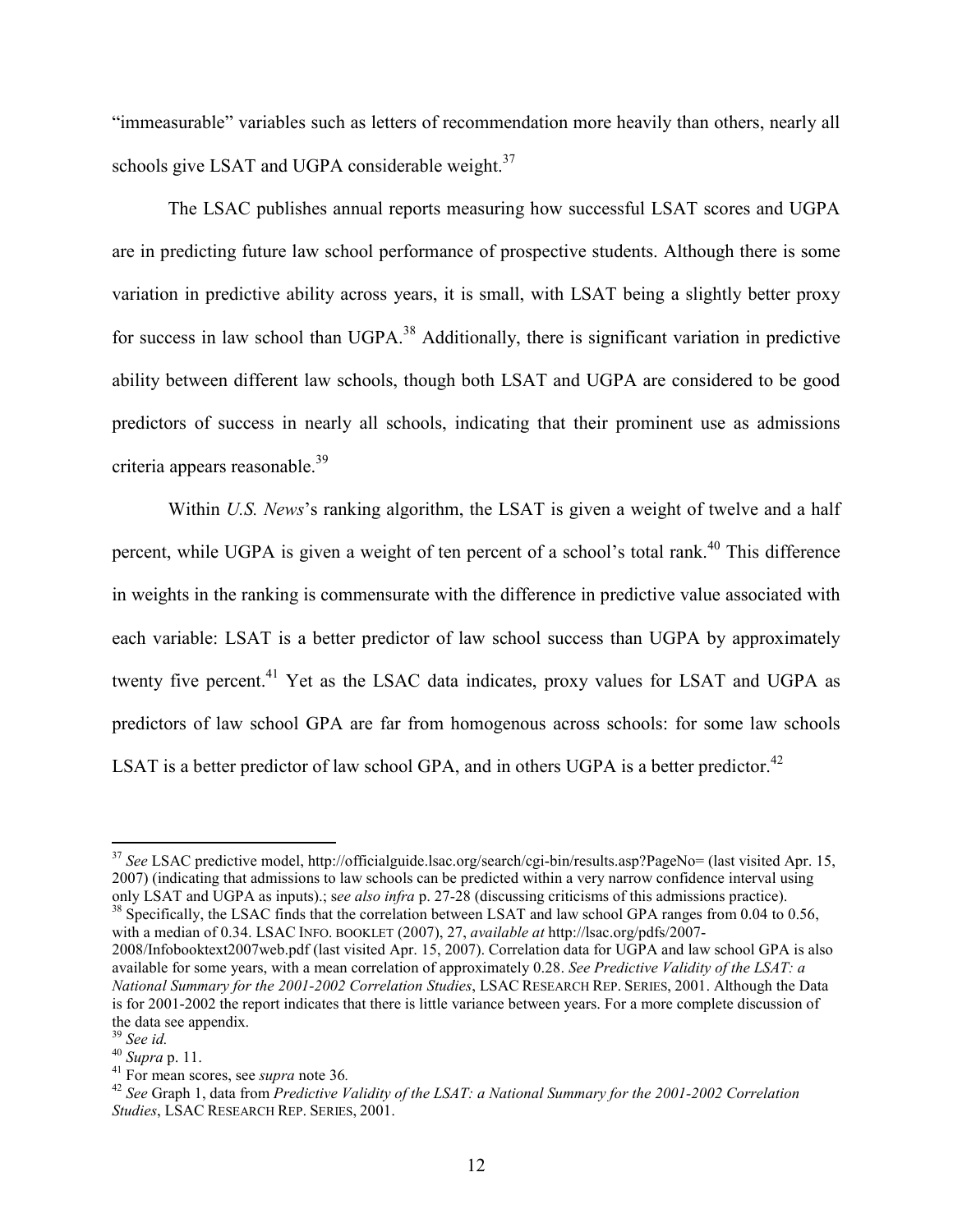The graph below displays the distributions of predictive values for LSAT and UGPA, with LSAT represented in purple. The horizontal axis represents correlation of LSAT and UGPA with law school GPA, on a scale of zero to one, with one indicating perfect correlation.<sup>43</sup> The vertical axis represents the number of schools for which that specific correlation exists. For example, the graph indicates that there are five law schools in which the correlation between UGPA and law school GPA is 0.175. The graph clearly shows that while LSAT is generally more closely correlated with law school GPA, there are some schools for which UGPA is more closely correlated with law school GPA.



Figure 1: Distributions of LSAT and UGPA predictive ability.

If UGPA is a better predictor of performance in a specific law school than LSAT, a law school not acting strategically will weight UGPA at least as heavily as LSAT scores in admissions considerations. Generally, schools that are not acting strategically will weight LSAT

 $43$  Since the highest correlation for a single variable is about 0.6, correlations beyond that point are omitted from the graph.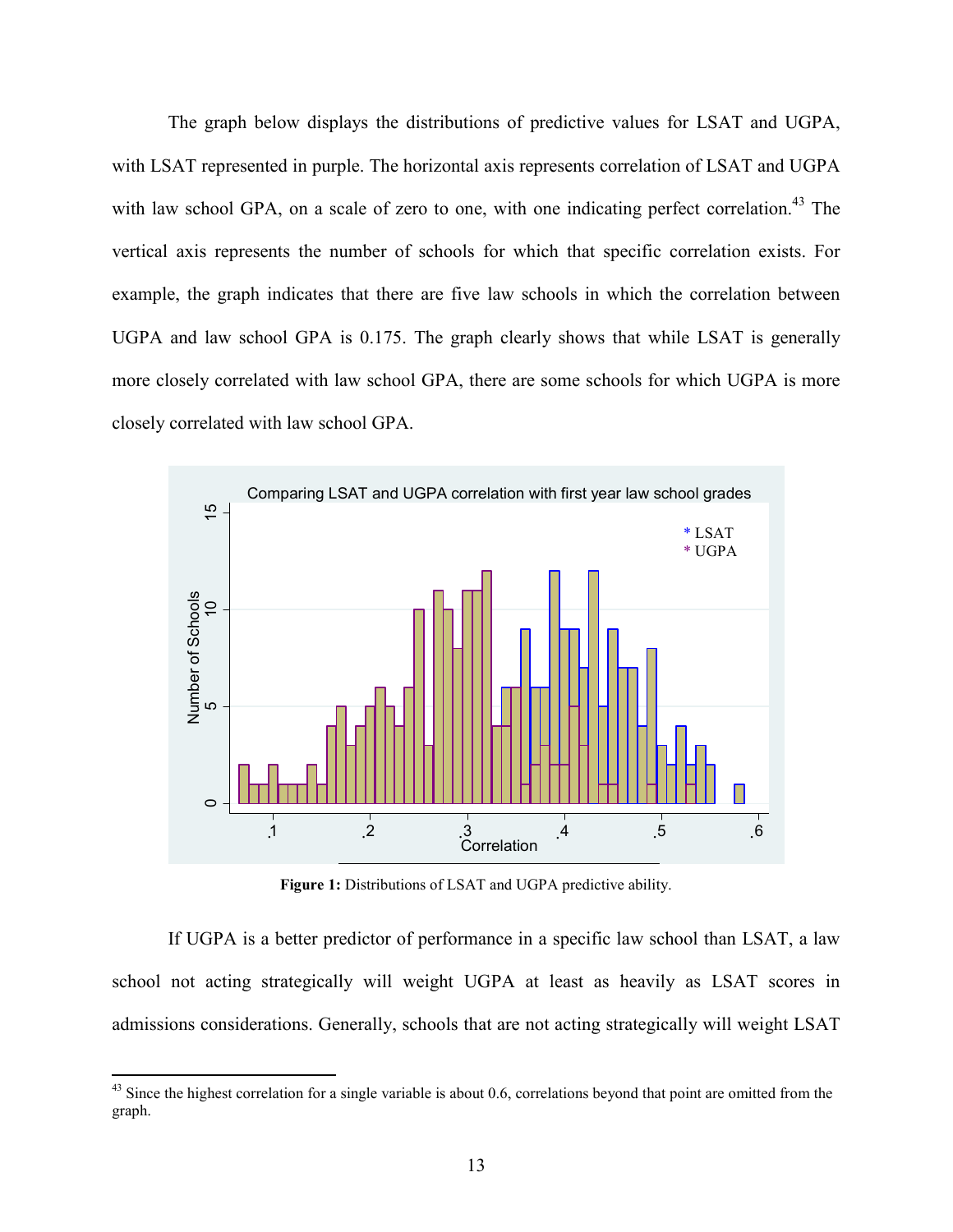and UGPA in admissions approximately according to their predictive values of a student's success in law school.<sup>44</sup> This leads directly to a first hypothesis of law school strategic behavior:

If a law school is acting strategically, it will weight LSAT scores disproportionately in its admissions considerations. By giving LSAT a heavier weight, it will increase its ranking (since LSAT is given a heavier weight in U.S. News's ranking algorithm) at the expense of student quality.

 In order to test this hypothesis a simple statistical model will be employed. Since two different measures—LSAT and UGPA—use two different scales—120-180 and 0-4.33, respectively—both variables must be converted to a single scale in order to facilitate a comparison. This conversion is done through standardizing each variable around its mean, resulting in both measures being evaluated on a single scale.

The statistical model used for the actual comparison is a logistic regression. The model proposes a relationship between a student's admissions probability, and his LSAT and UGPA. Although both variables affect the probability a student will be admitted, they are each given different weights. The purpose of the model is simply to discern and allow for the comparison of the different weights a specific law school gives to UGPA and LSAT in its admissions considerations. The probability of admission to a given law school  $(P_t)$  is placed on the left hand side of the equation, and the standardized versions of LSAT and UGPA are placed on the right hand side. The coefficients of the standardized variables are the weights given to each variable, which are comparable due to the standardization of both variables.

Formally, with  $LSAT = X_1$  and  $UGPA = X_2$ :<sup>45</sup>

<sup>&</sup>lt;sup>44</sup> This will not necessarily result in precise measurements: there are a number of variables such as extracurricular activities etc. which law schools may also take into consideration and which are omitted from this analysis. Yet despite this fact, as I will argue subsequently, there is no real reason to believe that any of these variables are correlated with a higher LSAT score and a lower UGPA.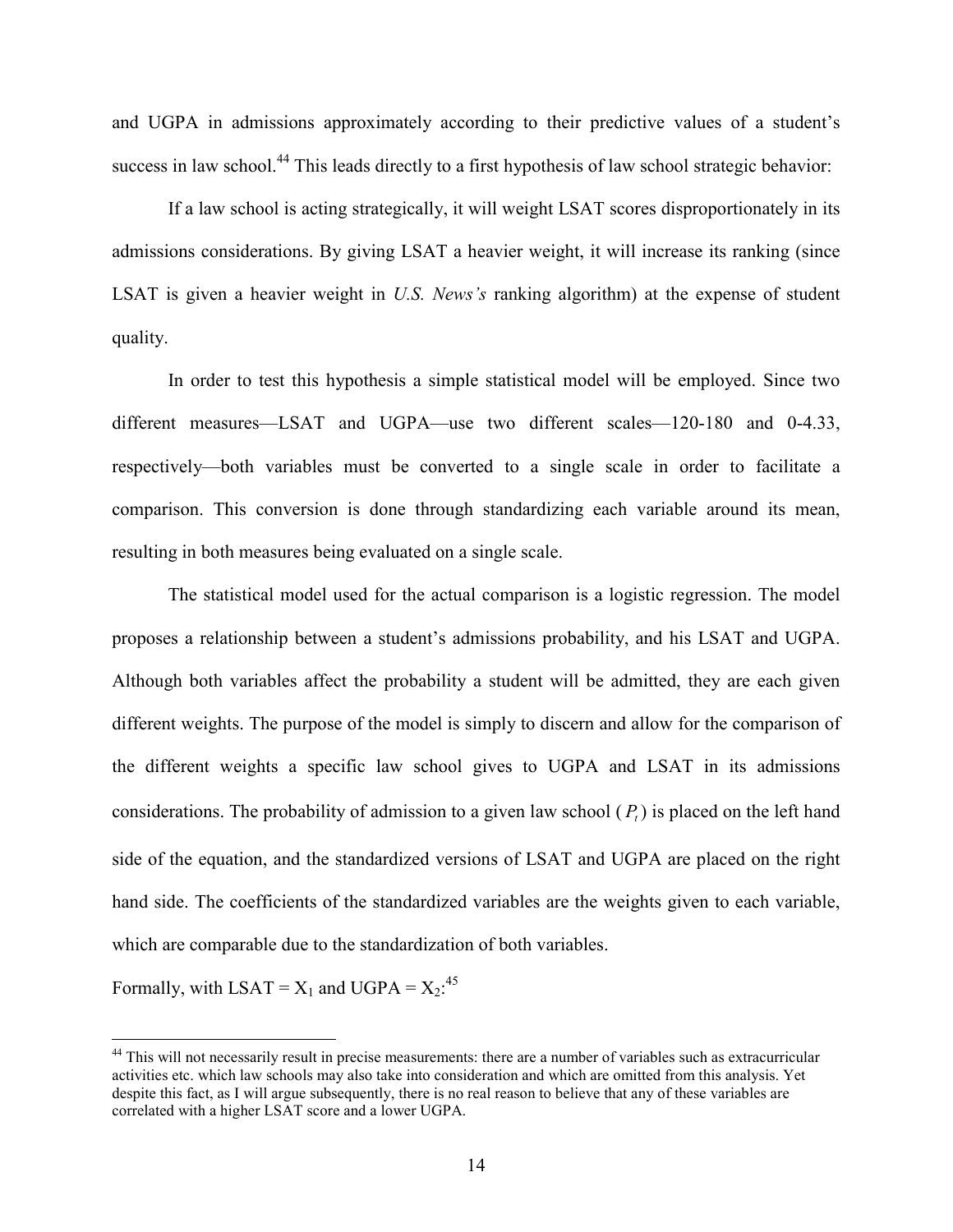$$
P_i = \alpha_0 + \alpha_1 \frac{X_{i_1} - \overline{X_1}}{\sigma_1} + \alpha_2 \frac{X_{i_2} - \overline{X_2}}{\sigma_2}
$$

Although a large number of law schools are tested over time, individual data is presented only for Brigham Young University (BYU), with other schools being represented in an aggregate form.<sup>46</sup>

Since it is reasonable to assume that a school will form its opinion regarding which students are likely to succeed within its framework over time, I will use an average of LSAT and UGPA's proxy values at BYU over a number of years.<sup>47</sup> These proxy values are a measure of the effectiveness of LSAT and UGPA in predicting success in law school of BYU students. Two measures of success are given: grades at the end of the first year of law school, and grades at the end of the third year of law school. $48$ 

On average, the correlations between law school rank and proxies for BYU are as follows:

Table 1: Predictive Value of LSAT and GPA for success in Brigham Young University<sup>49</sup> LSAT and first year ranking .744

UGPA and first year ranking .740

<sup>&</sup>lt;sup>45</sup> Specifically, the standardization subtracts from each observation  $X_i$  from the school's applicant pool the mean of that observation, X, and divides by its standard deviation,  $\sigma$ . The coefficients of the standardized variables,  $\alpha_i$ , are what we wish to compare, with a large coefficient meaning more weight given to that variable.

<sup>&</sup>lt;sup>46</sup> Brigham Young University is an attractive school to present since correlation data is available for a large number of years between law school grades and both LSAT and UGPA independent of the LSAC study. See generally D.A. Thomas, Predicting Law School Academic Performance from LSAT Scores and Undergraduate Grade Point Averages: A Comprehensive Study, 35 ARIZ. ST. L.J. 1007 (2003). Since UGPA and LSAT are of approximately equal predictive value for Brigham Young, it is clearly not a representative, or average school. Yet this Note's argument is not that all schools act strategically with respect to rank—indeed, on average, rankings conform to the variable's proxy values. Rather, this Note argues that some schools, such as Brigham Young, act strategically.  $47$  This is largely a formality, since variance in predictive ability over time is extremely low. *Id.* at 1017. These predictive values are higher than average, since these are not simple correlations between LSAT or UGPA and law school grades, but rather between law school rank—a more sophisticated measure of law school success. See id. at 1018

 $48$  Since variation between these measures is extremely small, the relative merits of each will not be discussed.  $49$  *Id.* at 1018.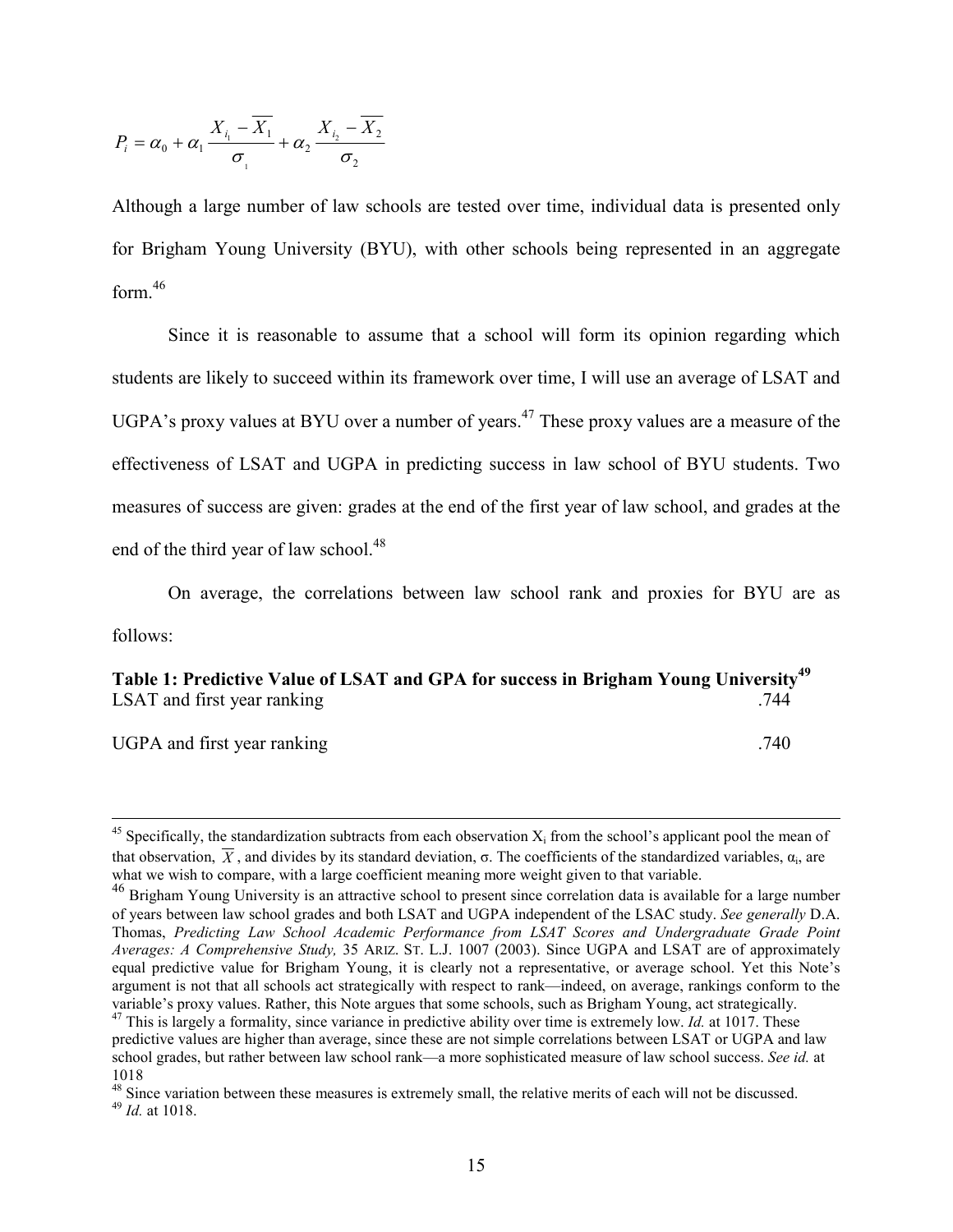| LSAT and ranking at graduation             | .730 |
|--------------------------------------------|------|
| UGPA and ranking at graduation             | .733 |
| Combined LSAT and UGPA index at graduation | 744  |

Although there are minute differences between LSAT and UGPA predictive power, they are not statistically significant.<sup>50</sup> Therefore, if BYU is not acting strategically in admissions with respect to rank, it should weight LSAT and UGPA at approximately the same level in its admissions considerations. The results of the logistic regression show otherwise: Brigham Young weights LSAT scores nearly twice as heavily as it weights UGPA, this despite their nearly identical value in predicting law school success.<sup>51</sup>

|                                                                              |             |            | Table 2: Comparing weights of LSAT and GPA in admissions, Brigham Young 2005 <sup>52</sup> |  |  |
|------------------------------------------------------------------------------|-------------|------------|--------------------------------------------------------------------------------------------|--|--|
|                                                                              | Coefficient | Std. Error | Z statistic                                                                                |  |  |
| <b>LSAT</b>                                                                  | 2.388381    | .1972693   | 12.11                                                                                      |  |  |
| <b>UGPA</b>                                                                  | 1.23066     | .1638657   | 7.51                                                                                       |  |  |
| Constant                                                                     | $-2.366907$ | .1796257   | $-13.18$                                                                                   |  |  |
| Table 3: Comparing weights of LSAT and GPA in admissions, Brigham Young 2004 |             |            |                                                                                            |  |  |
|                                                                              | Coefficient | Std. Error | Z statistic                                                                                |  |  |
| <b>LSAT</b>                                                                  | 2.187193    | .1672005   | 13.08                                                                                      |  |  |
| <b>UGPA</b>                                                                  | .9369755    | .1326346   | 7.06                                                                                       |  |  |
| Constant                                                                     | $-2.213665$ | .1481345   | $-14.94$                                                                                   |  |  |

 The bolded variables in each table under the "coefficient" column are the weights given to each variable by Brigham Young.<sup>53</sup> It is easy to see that in both years BYU weights LSAT

 $50$  *Id.* at 1018.

 $\frac{51}{100}$  Data is computed on an annual basis. I present data for the years 2004-2005.

 $52$  Data from Wendy Margolis, ABA-LSAC Official Guide to ABA-Approved Law Schools (1997-2006). The available data is categorical, with few categories. In order to overcome this problem, I bias against findings, assuming that LSAT scores always fit to the lowest point in their category. For example, an LSAT score falling into the category of 160-165 is assumed to be 160.

<sup>&</sup>lt;sup>53</sup> The standard errors are a measure of the coefficient's variation. Both coefficients exhibit low variation, making a simple comparison between the coefficients reasonable. The Z statistic is a measure of statistical significance of the coefficient, using the ratio of the coefficient and its standard deviation.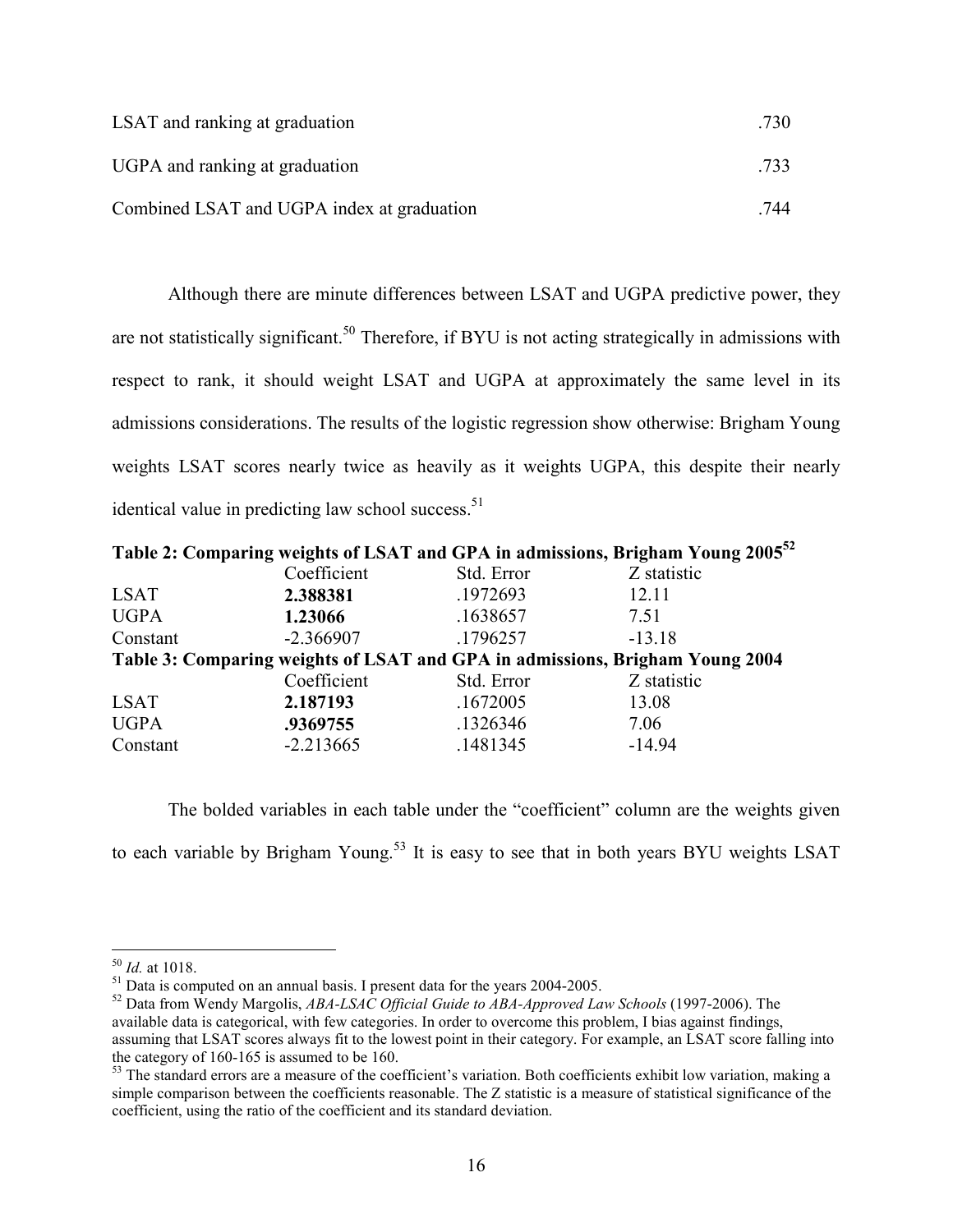nearly twice as heavily as it weights UGPA. This is a strong indication of strategic action, since UGPA and LSAT have nearly identical predictive values for success at BYU.<sup>54</sup>

 Comparing weights of LSAT and UGPA in admissions decisions to their predictive values is difficult for many schools, since detailed data on predictive values is rarely available. Consequently, this Paper uses aggregate data, resulting in a more general type of conclusion—it is possible to discern whether there are some law schools acting strategically, though it is difficult to point to strategic action on the part of any individual school.

In order to arrive at these aggregate conclusions, data from a random sample of law school admissions decisions is examined, as per Brigham Young in tables two and three.<sup>55</sup> These law school admissions decisions are then compared to an aggregate distribution of predictive values for UGPA and LSAT for all schools.<sup>56</sup> The results of this comparison are displayed in a graph below. The thick black line in the graph indicates the ratio of the average predictive ability for law schools:  $\overline{UGPA}/\overline{LSAT}$ . The two dotted lines above and below the thick line indicate an approximate ninety percent confidence interval.<sup>57</sup> Given these distributions, if law schools are not acting strategically approximately ninety percent of them should fall within the two dotted lines.

 $54$  See infra p. 20.

<sup>&</sup>lt;sup>55</sup> Schools not mentioned elsewhere in the Note include: George Mason U., American U., Duke U., Campbell U., Cardozo U., Catholic U., Arizona U., Arizona State, Baltimore U., Ave Maria, Boston U., Buffalo U., UC Davis, UC Hastings, UCLA, Yale, U. Cincinnati, Queens, U. Colorado, U Connecticut, Creighton, Denver, Detroit, Drake, Florida (Levin), Florida State, Florida A&M, George Washington U., U. Georgia, Georgia State, Golden Gate, and Gonzaga University. Schools were largely selected on an alphabetical basis, with Yale examined since it is one of the few highly ranked law schools who make their admissions data freely available.

 $56$  A graphical representation of this data is available in graph 1, supra p. 14.

<sup>&</sup>lt;sup>57</sup> The confidence interval is for the ratio distribution,  $Z = UGPA/LSAT \sim N(0.71, 0.01)$ , which is a (conservative) approximation, computed from distributions made available by LSAC. See Predictive Validity of the LSAT: a National Summary for the 2001-2002 Correlation Studies, LSAC RESEARCH REP. SERIES 6-8 (2001). Finding the exact ratio of two normal distributions with non-zero correlation is a complex process with questionable advantages over approximate methods. See generally T. Pham-Gia et al., Density of the Ratio of Two Normal Random Variables and Applications, COMM. IN STAT., THEORY AND METHODS 1568, 1568-1591 (2006).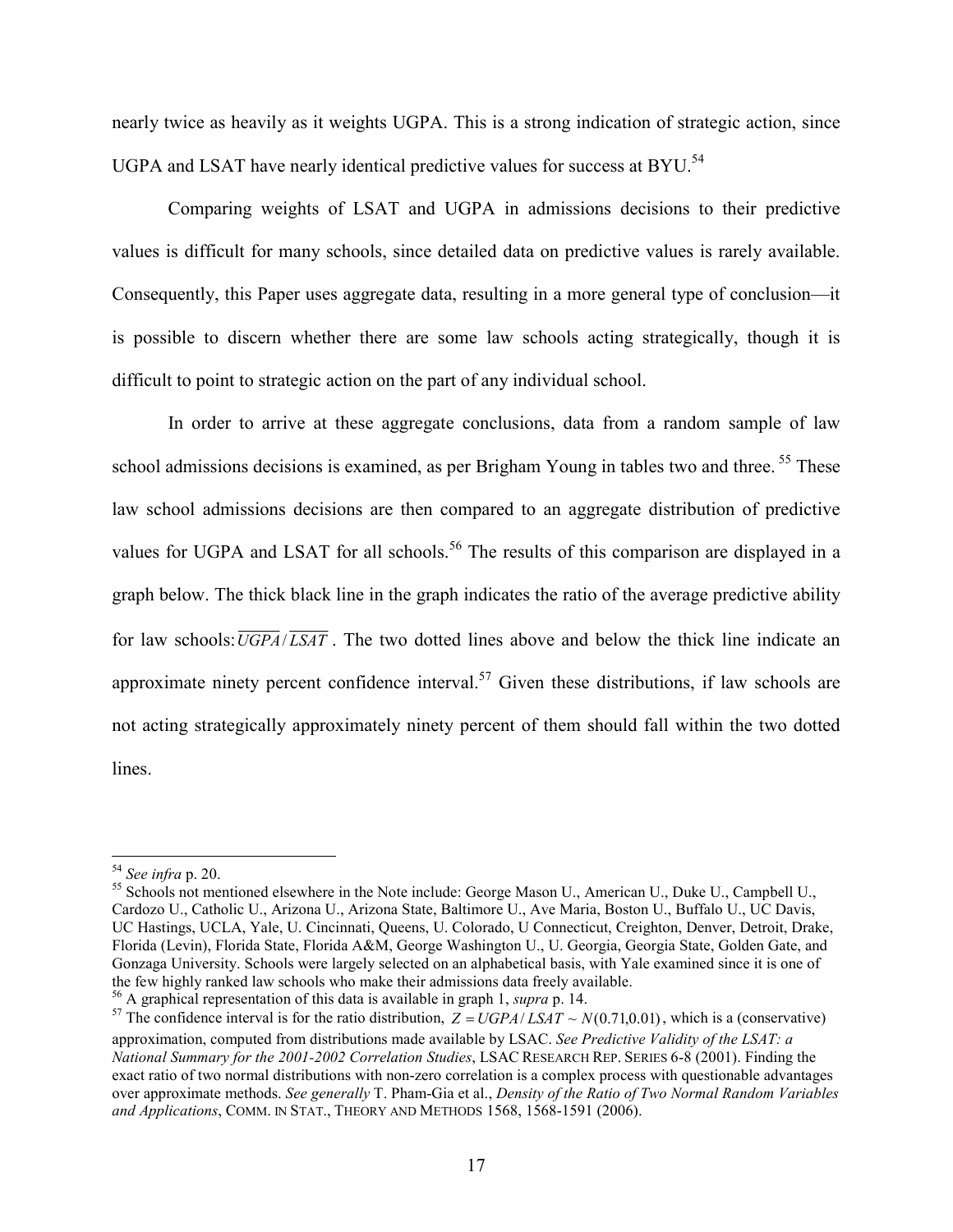Although a number of law schools do fall between the dotted lines, there are a large number of outliers—far more than the expected ten percent. This indicates that it is very likely that a number of law schools are acting strategically. Due to the aggregate nature of the data, however, it is difficult to identify specific transgressors, since the model predicts that a small number of law schools should fall outside the dotted lines.



Figure 2: The black line indicates the average predictive ratio of UGPA to LSAT, (2006).

Such strategic action is disconcerting for a number of reasons. Firstly, this system is blatantly unmeritocratic, resulting in inferior students being preferred for apparently arbitrary reasons. Simply put, this would result in less-qualified lawyers.

Secondly, and possibly more disturbingly, since many minorities perform poorly on the LSAT when compared to UGPA, strategic manipulation on the part of law schools that results in additional weight being given to the LSAT may inadvertently discriminate against minority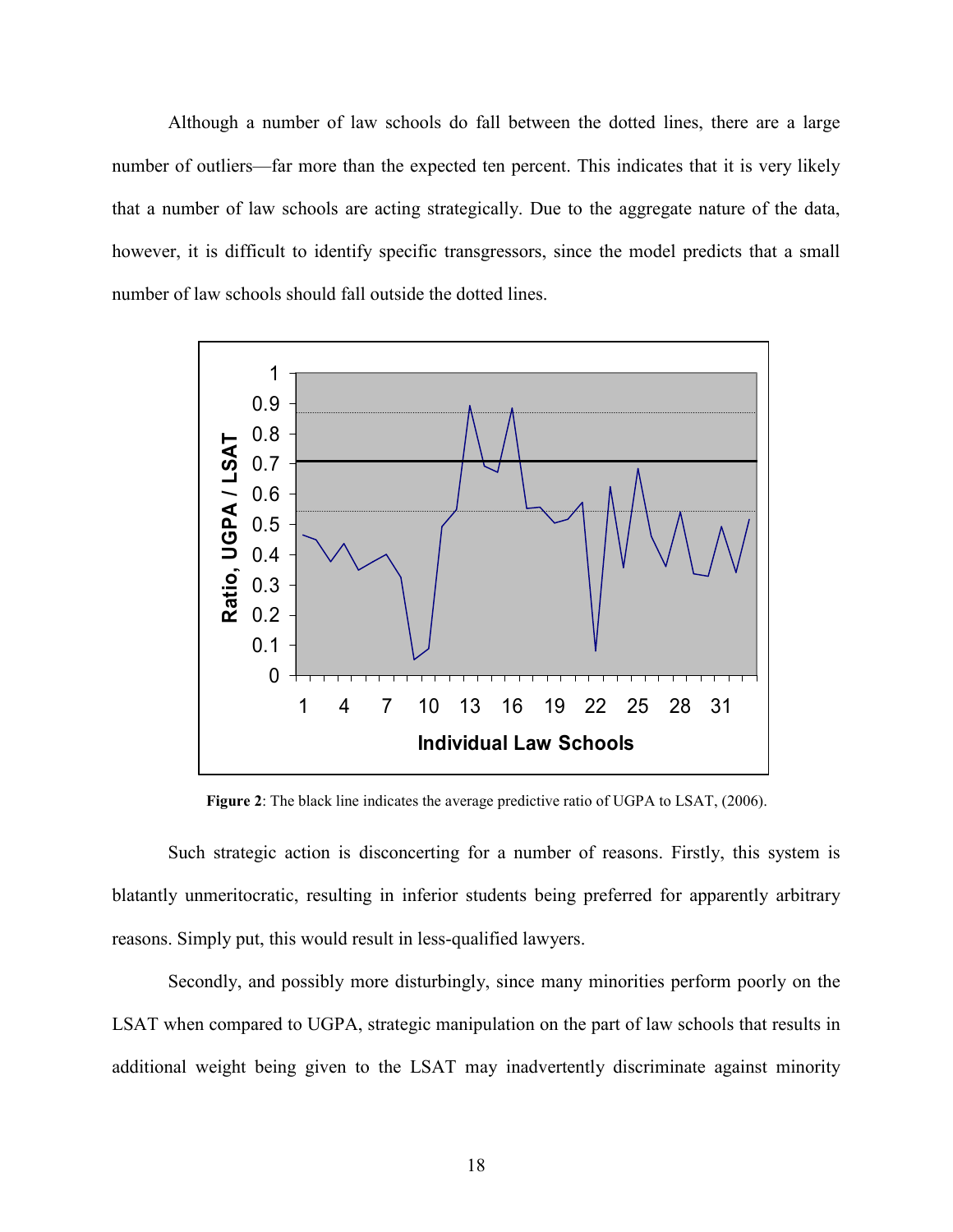applicants. Longstanding empirical evidence suggests that minority students perform poorly on the LSAT compared to UGPA. This means that for a given UGPA and major, minority students do not do as well on the LSAT as non-minority students.<sup>58</sup> Attempts to explain this phenomenon abound, including the suggestion that the LSAT may be a 'culturally biased' test, biasing against students from minority backgrounds.<sup>59</sup>

Given the poor performance of minorities on the LSAT, weighting the LSAT more heavily in admissions considerations will result in fewer minorities being admitted to law school. This would occur despite the fact that these minority students may be as qualified or more qualified than non-minority students with higher LSAT scores and lower UGPAs. Indeed the University of Michigan's Law School, famed for its affirmative action program, $60$  experienced a dramatic drop in its U.S. News rank in the past two decades.<sup>61</sup> One might speculate that these two events—Michigan's affirmative action program, and minority's tendency towards lower LSAT scores—caused the University of Michigan's drop in U.S. News rankings.

Of course, this hypothesis could be worded more positively: If law schools do react to rank in their admissions decisions, changing the weighting of LSAT and UGPA in U.S. News's ranking algorithm may result in some law schools admitting more minority students without loss of student quality.<sup>62</sup>

 $58$  See generally William C. Kidder, Does the LSAT Mirror or Magnify Racial and Ethnic Differences in Educational Attainment?: A Study of Equally Achieving "Elite" College Students, 89 CAL. L. REV. 1055, 1058, (2001); see also Jeffrey Stake, Minority Admissions To Law School: More Trouble Ahead, and Two Solutions, in THE LSAT, U.S. NEWS & WORLD REP., AND MINORITY ADMISSIONS (2005).

 $59$  Kidder, *supra* note 58, at 1058-1059.

 $^{60}$  Upheld in *Grutter v. Bollinger*, 539 U.S. 306 (2003).

 $^{61}$  See Top Law Schools, *available at* http://www.top-law-schools.com/michigan-law-school.html (last visited Apr. 15, 2007) (describing Michigan's drop from being ranked third to tenth).

 $62$  Note that this would not necessarily be the case on average, since U.S. News's weighting of LSAT scores is fairly close to their average predictive value of law school performance. See Predictive Validity of the LSAT: a National Summary for the 2001-2002 Correlation Studies, LSAC RESEARCH REP. SERIES, 2001; Supra at 12.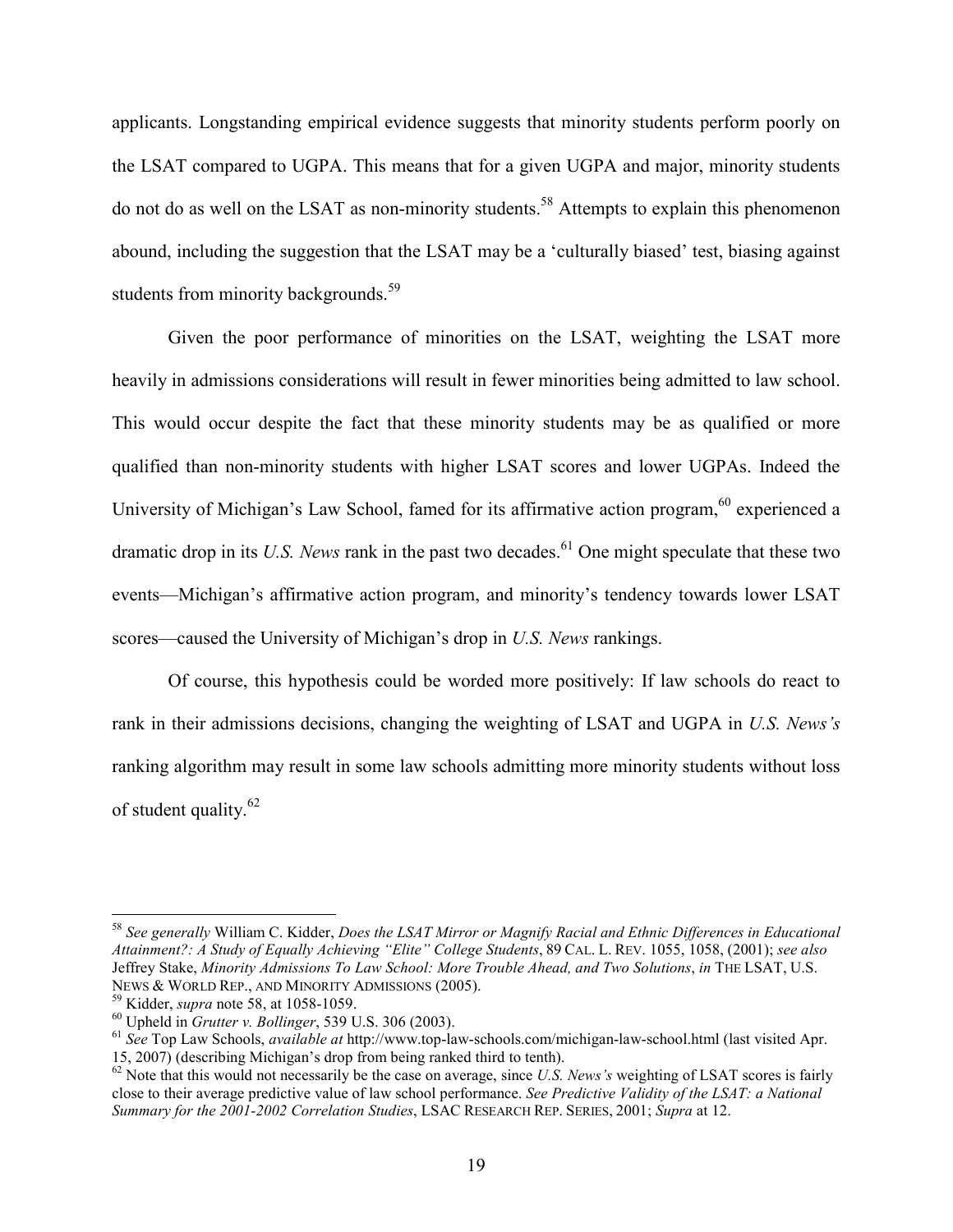Since most law schools consider factors other than LSAT scores and UGPA when making admissions decisions, the above results are not perfect; such factors include letters of recommendation, extracurricular activities, honors and awards, etc. Given the nature of these omitted factors, however, it is far more likely that they would strengthen the results than weaken them. The omitted variables would only be a problem if they are correlated with LSAT scores and not with UGPA, since that would allow for the possibility that the observed increased weight given to LSAT scores may actually be weight given to these variables. For example, if the quality of a letter of recommendation is closely correlated with a student's LSAT score, the observed increase in weight given to the LSAT may in fact be weight given to this letter of recommendation.

Although most of these omitted variables are difficult to measure, it is unlikely that they are correlated with a test measuring "acquired reading and verbal reasoning skills."<sup>63</sup> On the contrary, it is far more likely that one's grades—a measure of achievement over time—are more closely correlated with extracurricular activities and recommendations, which presumably also measure long-term accomplishments.

A more convincing argument would suggest that LSAT is correlated with undergraduate institution quality, and that law schools are actually selecting applicants from high-quality colleges who happen to have high LSAT scores. On its face, this argument seems reasonable, since many colleges take other standardized tests such as the SAT and ACT into their admissions considerations.<sup>64</sup> In order for this argument to effectively explain the above observations in the data, however, there would also have to be no correlation between quality of undergraduate institution and grades. This does not appear to be the case, since there is considerable evidence

 $63$  See About the LSAT, http://www.lsac.org/LSAC.asp?url=lsac/about-the-lsat.asp (last visited Apr. 15, 2007).

<sup>&</sup>lt;sup>64</sup> See generally College Board, www.collegeboard.com. Although the LSAT and SAT are meant to measure different qualities, one might argue that they both measure 'test taking ability.'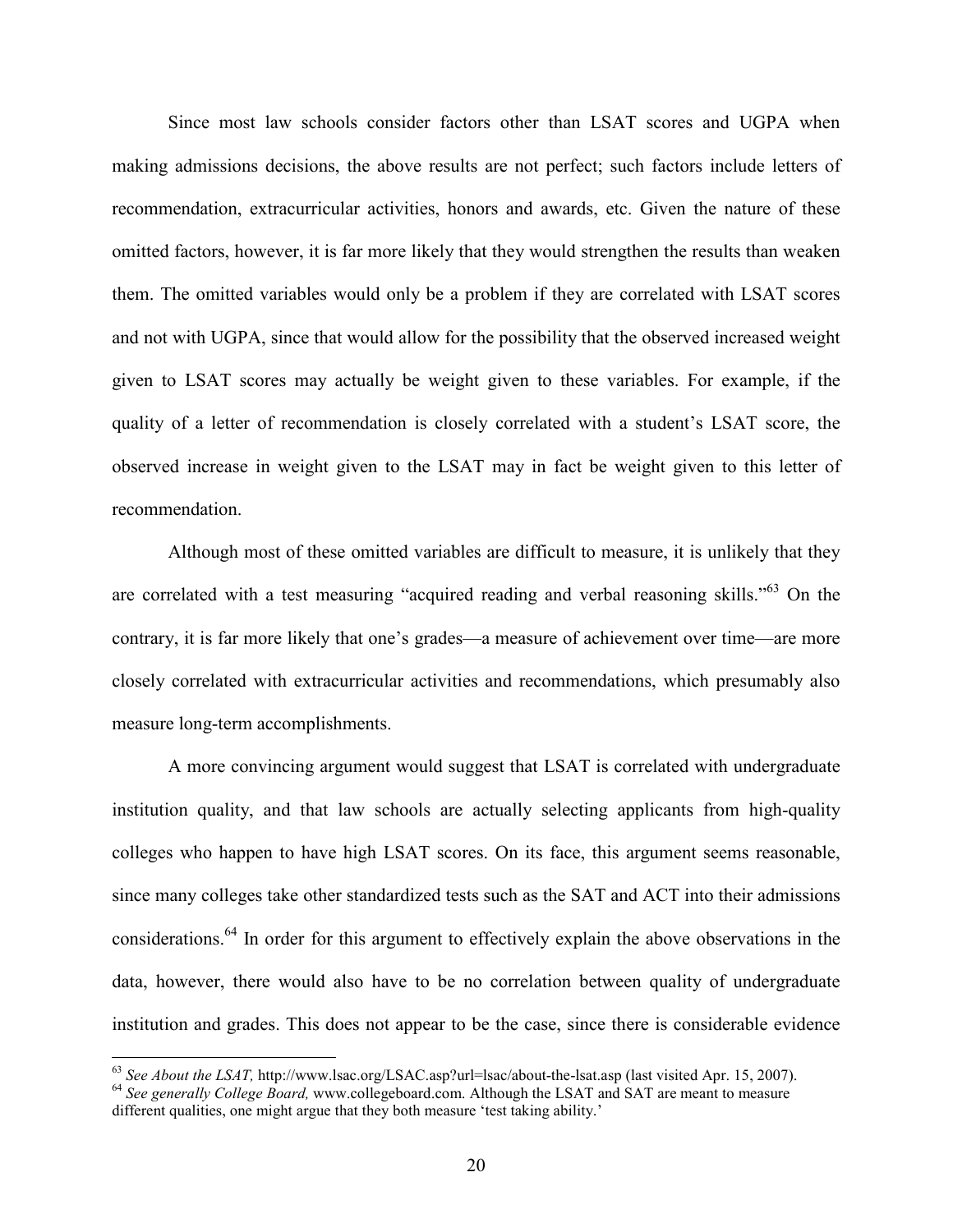suggesting that "better" institutions often have increased grade inflation,  $65$  meaning that a person coming from a "higher quality" undergraduate institution is also likely to have higher grades. In conclusion, although it is possible that omitted variables explain law school's differential weighting of LSAT and UGPA, this is highly unlikely. In order to further assure that this is not the case, another possible instance of strategic action in law school admissions will be examined. If law schools are found to act strategically with respect to rank in other contexts, arguments such as those made above become less likely.<sup>66</sup>

## B. Differential weighting of LSAT and UGPA for different score ranges

Another method of rank manipulation available to law schools is differentially weighting UGPA and LSAT in different ranges. Since a school's U.S. News rank relies only on its twenty fifth and seventy fifth percentile LSAT and UGPA scores, students scoring at or slightly above those ranges are far more significant than students scoring outside of those ranges. For example, for a school with a historical seventy five percent LSAT range of 165, whether a student scores 170 or 172 on the LSAT is probably not very significant for that school as far as rank is concerned. However, whether a student scores a 164 or a 166 might be. Thus if the school is rank maximizing, it will give less weight to the difference between 170 and 172 than it would to the difference between 164 and 166, despite their numeric equivalence.<sup>67</sup> This leads to a second hypothesis about law school strategic rank maximizing action: If a law school is rank

 $65$  George D. Kuh and Shouping Hu, Unraveling the Complexity of the Increase in College Grades from the Mid-1980s to the Mid-1990s, 21 EDUC. EVALUATION & POL'Y ANALYSIS 297, 297-320 (1999). Additionally, even if it were the case that LSAT is a proxy for quality of undergraduate institution, this would still not explain why certain law schools continue to use it, since it is clearly not an effective proxy for success in some law schools.

<sup>&</sup>lt;sup>66</sup> The following can be seen as a type of instrument: although LSAT may be correlated with quality of undergraduate institution, the following hypothesis associated with differential weighting of scores is not. Thus if law schools act strategically in this context as well, LSAT score correlation with quality of undergraduate institution is clearly not a sufficient explanation for placing an increased weight on the LSAT.

 $67$  Although it is possible that LSAT and UGPA predictive ability of law school success is not homogenous prediction is better in certain ranges, this is not a significant problem here, since scores from all ranges are examined.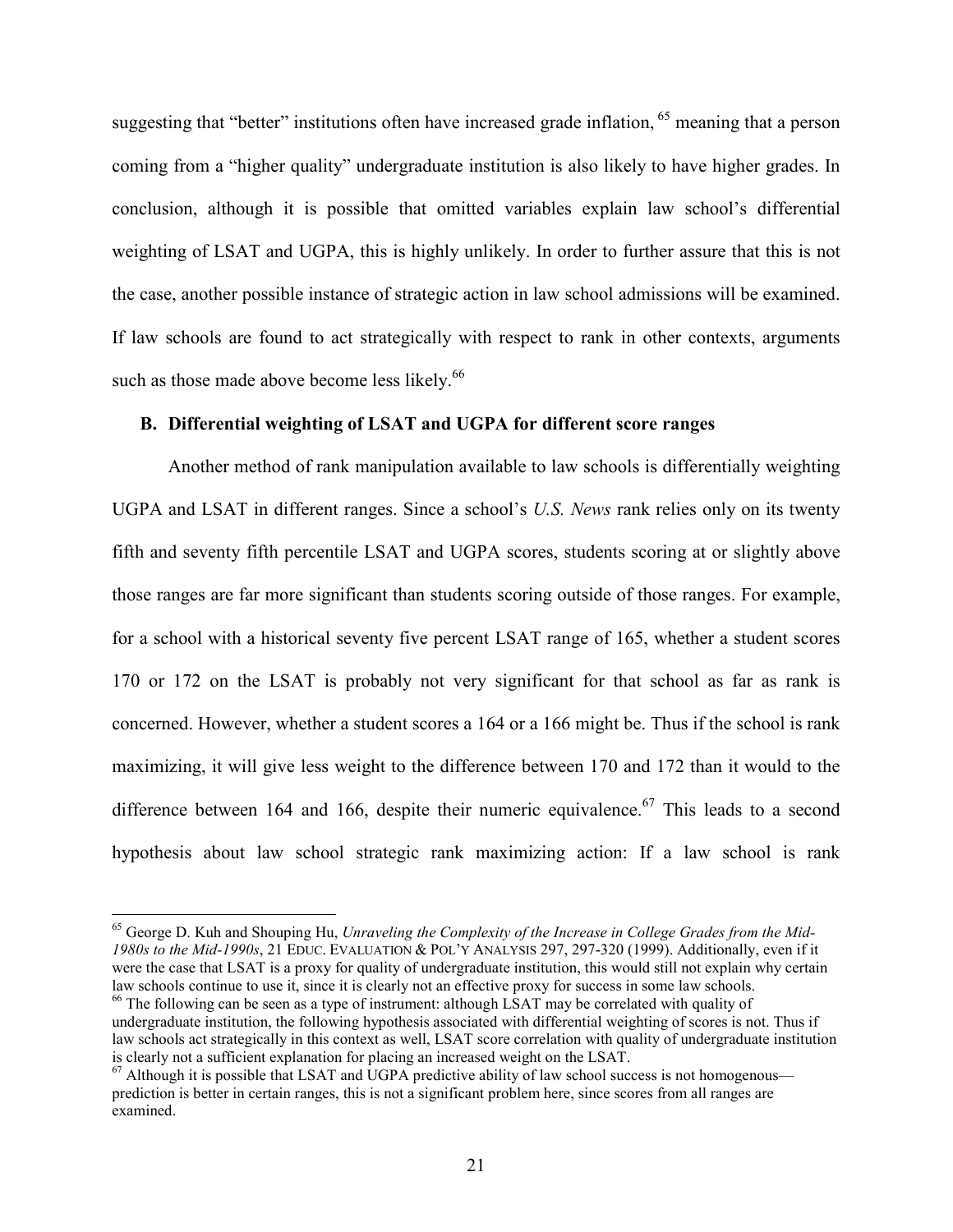maximizing, it will give a heavier weight to scores at or near its twenty-fifth and seventy-fifth percentile marks.<sup>68</sup>

In order to test this hypothesis, two measures are used. First, a model identical to the one used previously to measure the weights law schools give to LSAT and UGPA in admissions will be applied, with a small difference: a separate calculation is used for each category so that differences in weights can be computed along different categories. This method is far from perfect for a number of reasons; however it will probably indicate any egregious manipulations. Again data is brought for a single school, Brigham Young.<sup>69</sup>

Table 4: Comparing weights above and below 25% and 75% for Brigham Young, LSAT (161, 166), UGPA(3.52, 3.86)<sup>70</sup>

|             | Coefficient.                                        | Std. Error | Z statistic |  |
|-------------|-----------------------------------------------------|------------|-------------|--|
| LSAT < 161  | 2.073053                                            | .2589921   | 8.00        |  |
| <b>UGPA</b> | 1.014797                                            | .1806691   | 5.62        |  |
| Constant    | $-2.208854$                                         | .1698548   | $-13.00$    |  |
| LSAT > 166  | <b>Predicts Perfectly</b>                           |            |             |  |
| <b>LSAT</b> | 1.806751                                            | .2873909   | 6.29        |  |
| UGPA < 3.52 | .8173217                                            | .3734128   | 2.19        |  |
| Constant    | $-2.352536$                                         | .3118089   | $-7.54$     |  |
| UGPA > 3.86 | Dropped due to co-linearity (not enough categories) |            |             |  |

-

The results for BYU are weak at best, with very similar LSAT and UGPA weights for all categories. As a whole there is a large amount of variance amongst schools, with some schools showing nearly no change in weighting (like BYU), while others showing some change. Of the schools tested, some do show significant differences in the category pre-identified as the most

 $68$  Since the ratio of admitted to applied students is also a factor in rankings, law schools have an incentive to decline a student they won't think will accept their offer (all else being equal). Therefore, a rank maximizing law school would in fact prefer to deny admissions to candidates they think are "too good"—as per the student with the 172 LSAT score in the example above.

 $^{69}$  The categorical nature of the data decreases the value of any observations markedly, since the hypothesis itself deals with a more nuanced change in weighting of different variables across a narrow range of scores for both LSAT and UGPA.

 $70$  Since the data is categorical, I round away from the median in all tests. For example, if the true seventy five percent score is 158, I will use 160, since the crucial part of my hypothesis is that the data comes from the set above the seventy five percent (or below the twenty five percent) point, with the exact cut off point less central. The numbers following the measure are twenty-five and seventy-five percentile points, respectively.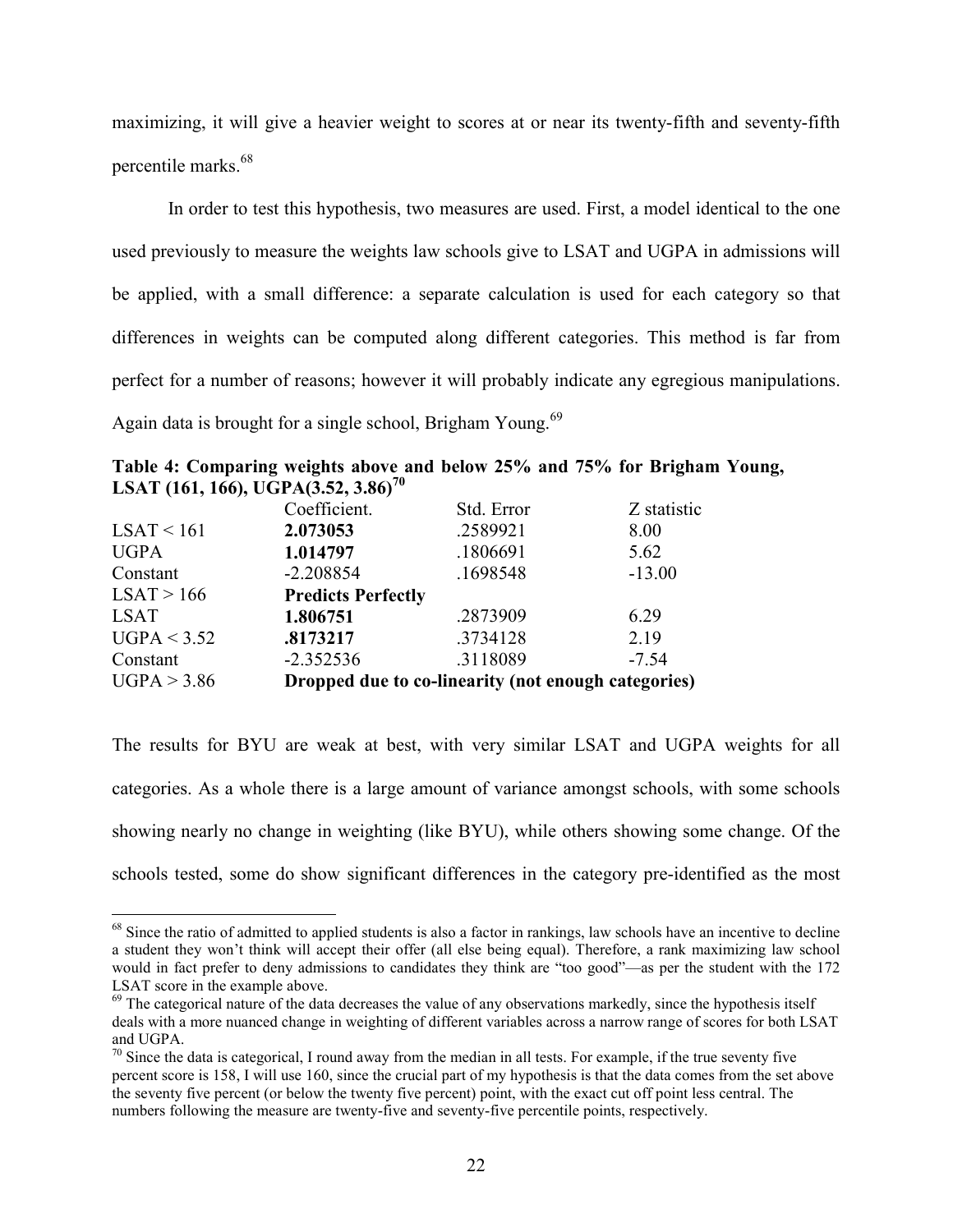susceptible to manipulation-very high LSAT scores.<sup>71</sup> The graph below shows the difference in weights for the LSAT, with the blue line indicating average weight, and the pink line indicating weight around the seventy-five percentile point. Although this graph seems to indicate a large amount of strategic action, this is deceptive, since the data points represent coefficient estimates without taking the variance of these coefficients into account. Therefore, the graph's implications are meaningful, but not conclusive.



Figure 3: Ratio of LSAT and UGPA weights: the blue line indicates average weights. The pink line indicates weights above the seventy five percentile point. All negative weights are generated by the above seventy five points, indicating that the LSAT can have a negative impact for students who scored "too high".

Due to the limited implications of the first test resulting from low quality of data, a second test is conducted, with higher quality data. However, the value of this test is also limited since it uses data from 1995—a time where U.S. News rankings were at least somewhat less pervasive. Furthermore, data is only available for a single year, and only for students who were

 $71$  A total of twenty schools were examined, including: : George Mason U., American U., Duke U., Campbell U., Cardozo U., Catholic U., Arizona U., Arizona State, Baltimore U., Ave Maria, Boston U., Buffalo U., UC Davis, UC Hastings, UCLA, Yale, U. Cincinnati, Queens, U. Colorado, U Connecticut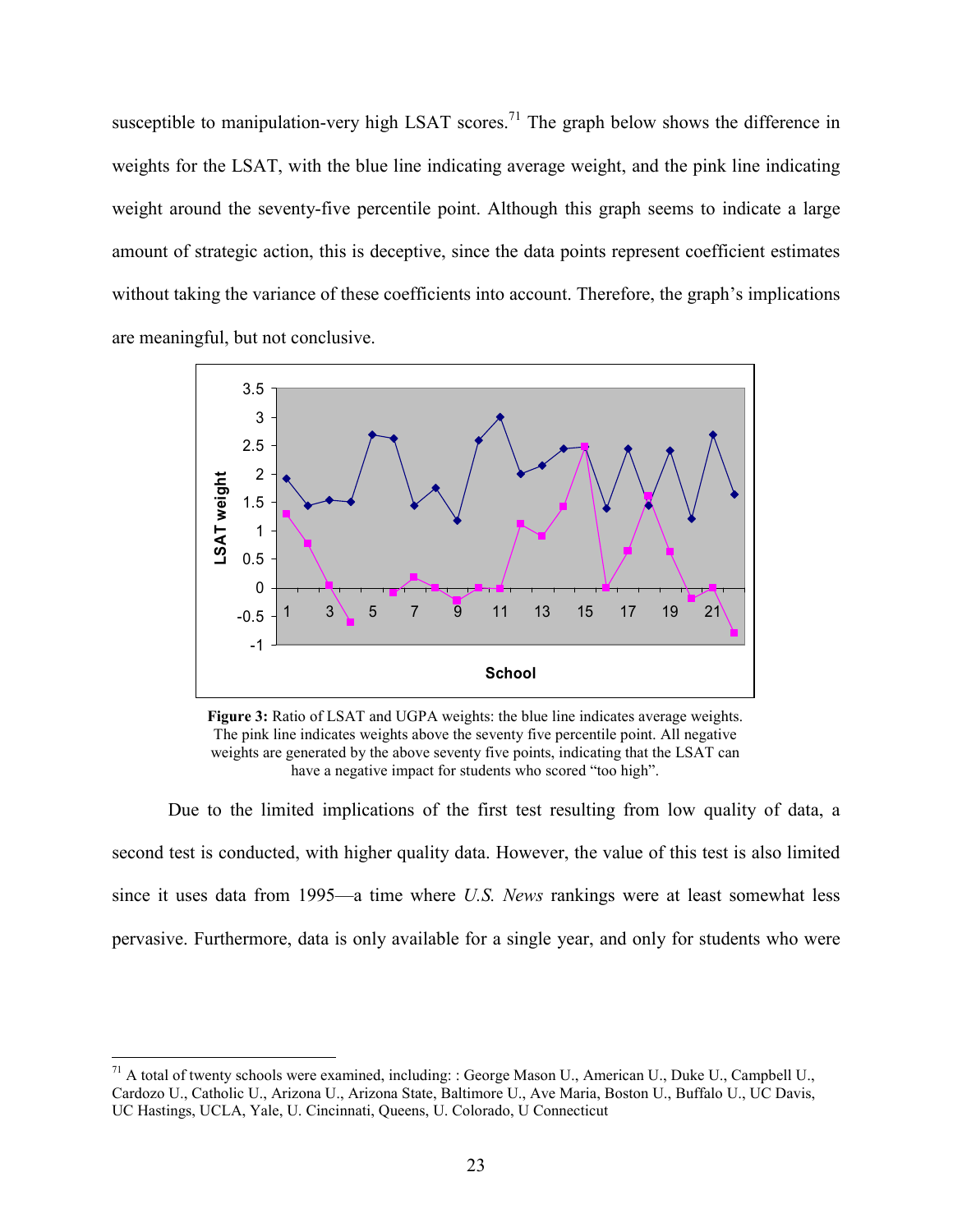actually admitted to law school.<sup>72</sup> Here a slightly different methodology is applied, though the purpose is similar: an attempt to find a break in the weighting of LSAT and UGPA at suspect points.

 The following histogram shows the distribution of LSAT scores for admitted students from one school. Schools acting strategically will have a break near the dotted lines, as well as a small dip near the center, indicating a decrease in the number of students with LSAT scores in between the twenty five and seventy five percentile points. Despite the suggestive shape of the distribution, it is only a weak implication of strategic manipulation, since the distribution includes only admitted students. This means that it is possible that it is applicants and not law schools who act strategically, by applying mostly to schools for which their LSAT scores fall within the twenty five and seventy five percentile range. In order to effectuate a truly convincing test, information on the distribution of applicants is also necessary.

Returning to an example, if a law school has a twenty-five percentage LSAT score of 160, and a seventy-five percentage score of 168, observing a sudden drop around the seventyfive percentage score can be explained in several ways. On the one hand, it is possible that the law school gives a lower weight to scores significantly above 168, both since such students are not likely to attend the law school (since they are likely to have other, possibly better options), and since the impact on rank of all scores above the seventy-fifth percentile point is equal. On the other hand, it is possible that the sudden jump is due to students, who prefer to apply to schools where their scores fall within the midrange, and is thus independent of strategic action on the school's part. That being said, this analysis is not completely void of value, since it strongly implies the possibility of strategic behavior, even if it does not assure it.

 $72$  See http://www.law.ucla.edu/sander/Systemic/SA.htm (last visited Apr. 15, 2007), the histogram presented is for school 19 in the data set.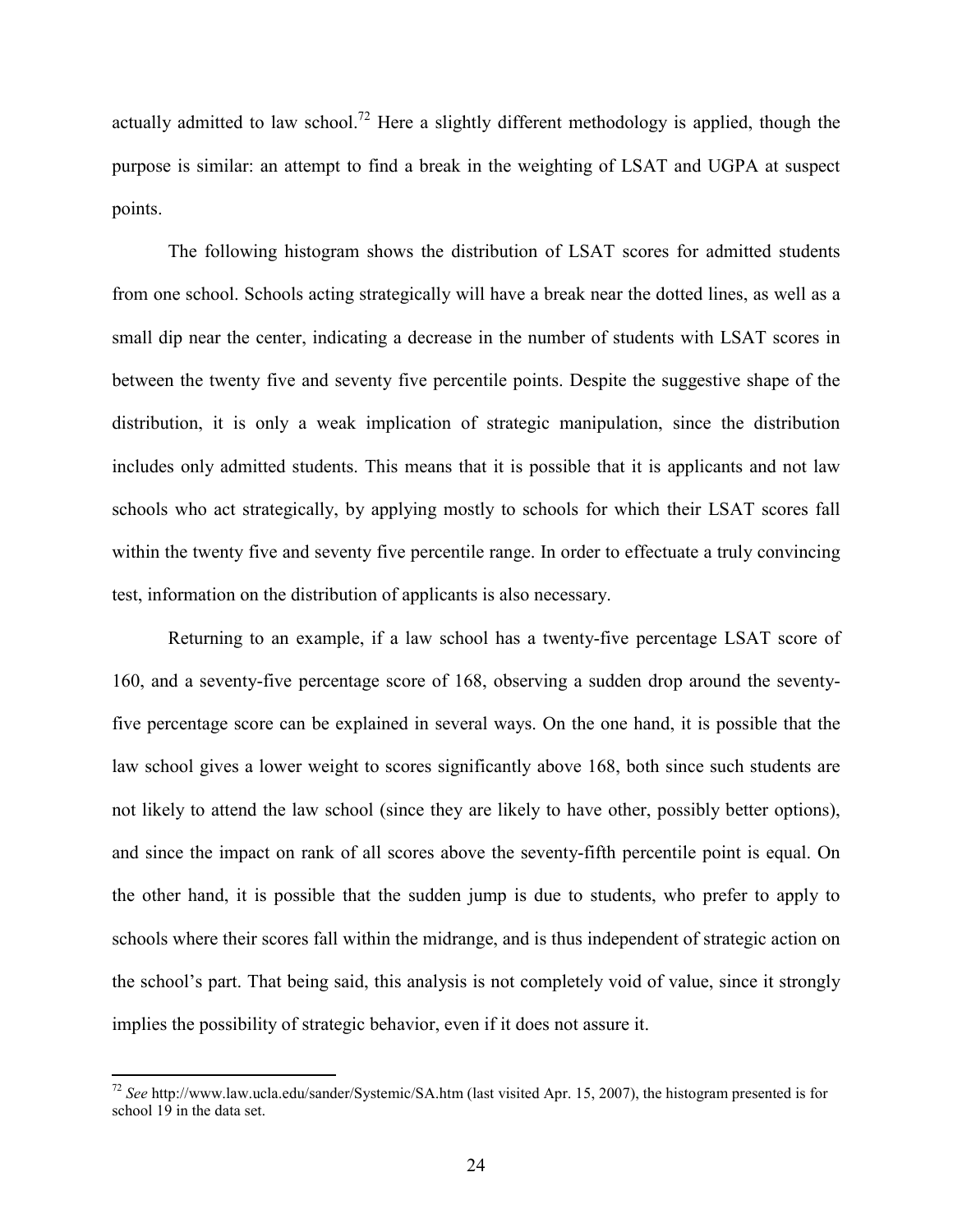

Figure 4: Distribution of admitted LSAT scores: the dotted lines represent the twenty fifth and seventy fifth percentile points.

 Of the twenty schools examined, eleven indicate the possibility of various levels of strategic activity, with others showing little or no such indication.<sup>73</sup> There are a number of reasons why some schools may not take advantage of this apparent opportunity to maximize rank. The first and most obvious is that it requires a somewhat sophisticated form of strategic action, with different weights given to different cut-off points based on some moderately complicated probabilistic calculations. Compare this to the relatively simple strategy observed in the first hypothesis: weighting the LSAT more heavily. Another possible explanation is optimism on the part of some law schools with respect to the statistics of its future matriculants.<sup>74</sup> Such optimism would result in law schools admitting individuals with higher scores, hoping that their seventy-fifth percentile would conform to these scores. Returning to the

 $73$  The sample size is small here due to the limited availability of data.

<sup>&</sup>lt;sup>74</sup> The University of Chicago managed to over-estimate both twenty five percent and seventy five percent LSAT scores in their admissions brochures for the last two years.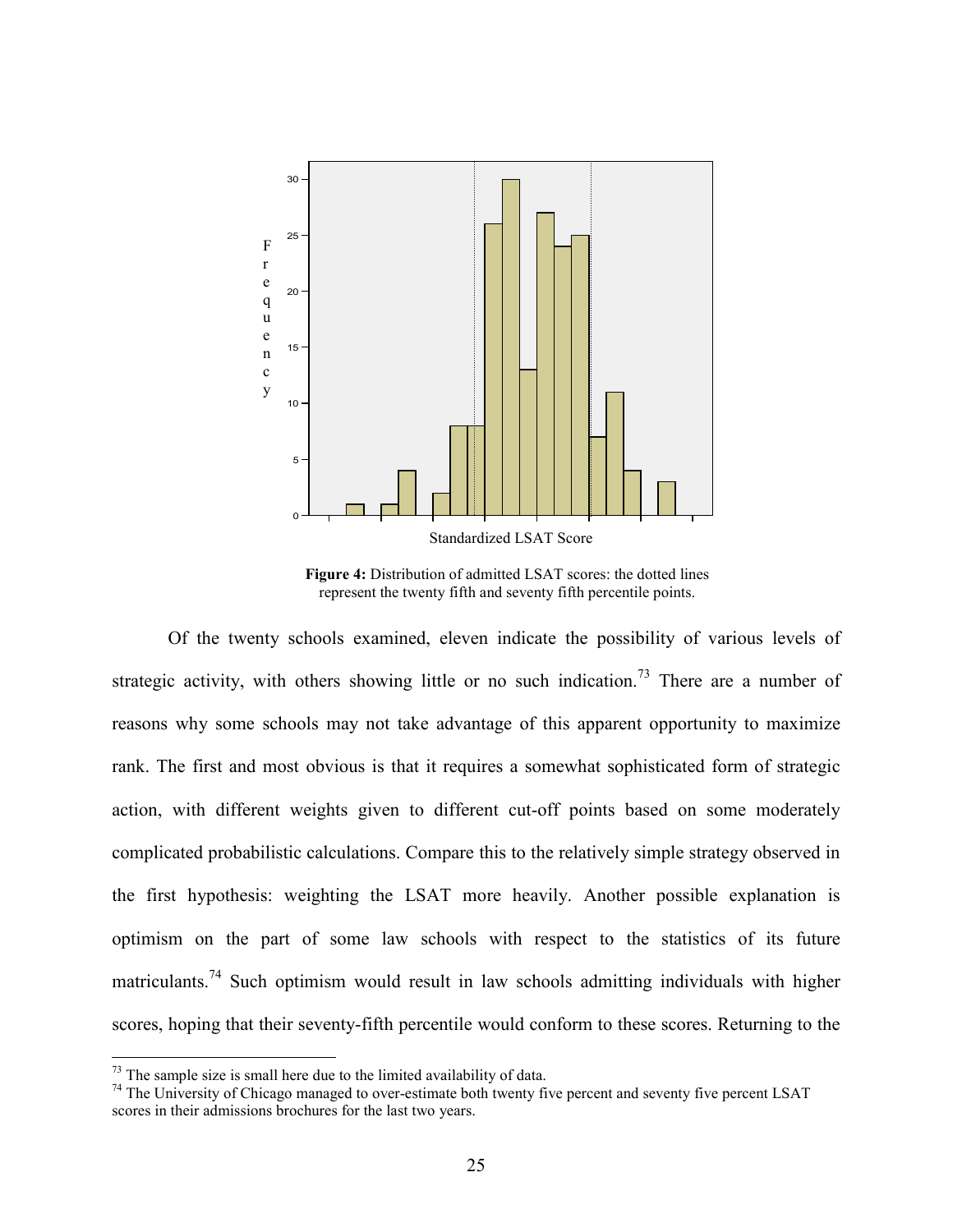previous example, even though a law school's seventy-five percentage LSAT score from the previous year was 165, the law school may be optimistic, believing that its new seventy-five percent LSAT score will be 170. The law school would then give a heavier weight to an LSAT score of 170, expecting it to be in the neighborhood of its seventy five percentile score, even though its actual seventy five percent LSAT score turns out to be lower.

Finally, regardless of whether LSAT or UGPA are weighted more heavily relative to one another, it is clear that they are both given a heavier weight than their true predictive ability. Even schools that seem to weight LSAT and UGPA approximately in line with their relative predictive values often give both scores too heavy a weight in absolute terms. UGPA and LSAT combined are far from perfect predictors of law school performance,<sup>75</sup> yet some law schools take little else into consideration.<sup>76</sup>

The Law School Admissions Council (LSAC), the not for profit organization responsible for administering the LSAT, publishes an official online guide to ABA approved Law Schools.<sup>77</sup> The Guide provides many useful services and information, including a "UGPA/ LSAT Filter,"<sup>78</sup> indicating a ninety-five percent confidence interval for admissions, based solely on UGPA and LSAT. This means that the LSAC can predict with a probability of ninety five percent whether a student will be admitted to a given law school without any information other then a prospective student's LSAT and UGPA. The statistical model the LSAC uses in order to make these predictions is similar to the model employed by this Paper.<sup>79</sup> The results of the model are

<sup>&</sup>lt;sup>75</sup> See Predictive Validity of the LSAT: a National Summary for the 2001-2002 Correlation Studies, LSAC RESEARCH REP. SERIES (2001).

<sup>&</sup>lt;sup>76</sup> See Jeffrey Stake, The Interplay Between Law School Rankings, Reputations, and Resource Allocation: Ways Rankings Mislead, 81 IND. L.J. 229, 233 (2006).

 $^{77}$  Official Guide to ABA-Approved Law Schools, http://officialguide.lsac.org/docs/cgi-bin/home.asp (last visited Apr. 15, 2007).

 $78$  See id.

 $79$  See supra p. 15. Recall that the model places probability of admission on the left hand side of the equation, meaning that it can be used to compute the probability of admission given a prospective student's LSAT and UGPA.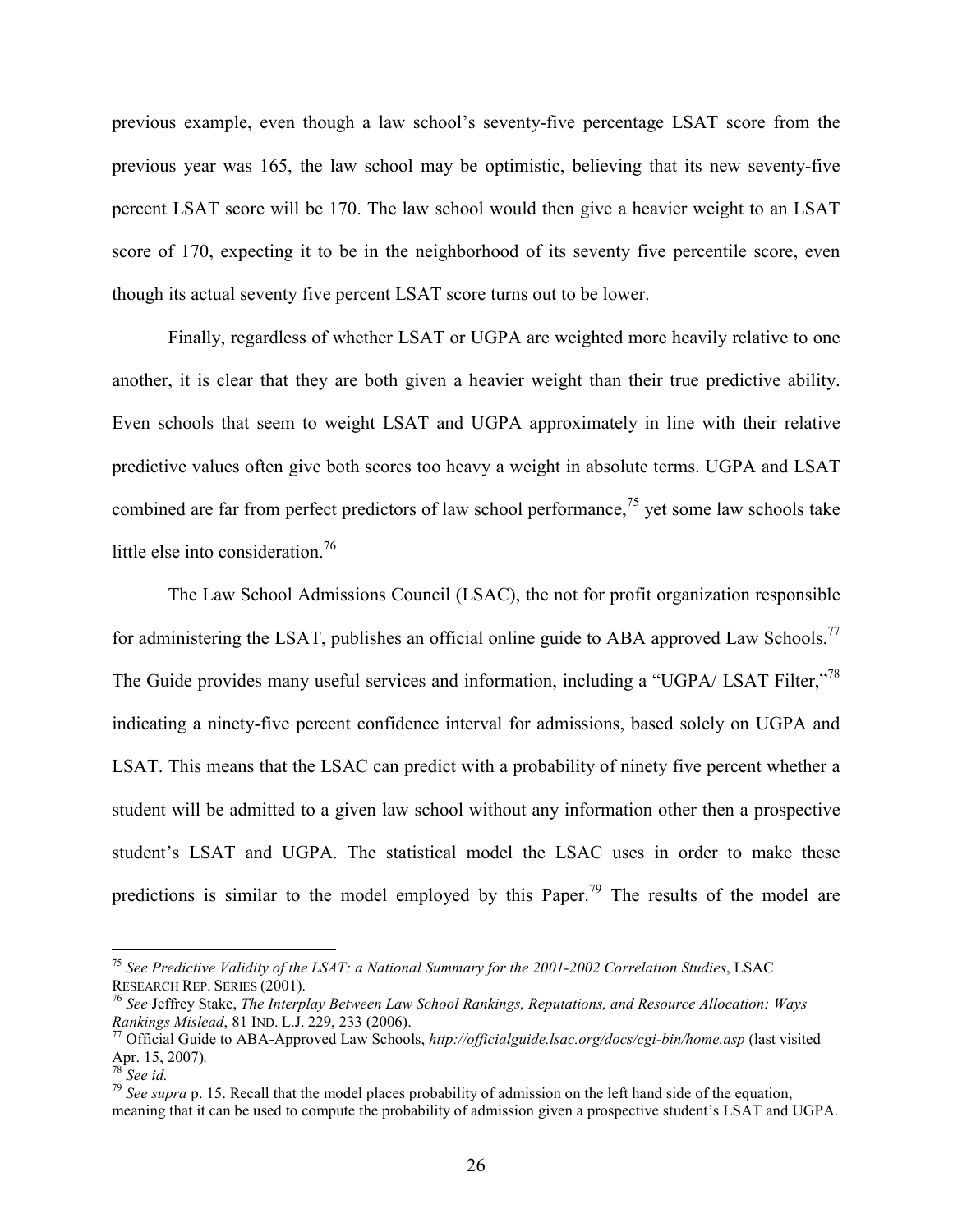striking. In nearly all cases LSAT and UGPA result in a narrow probability interval, between zero and one, with one indicating certainty, and zero indicating no chance whatsoever.<sup>80</sup> This clearly indicates that LSAT and UGPA are given an extremely heavy weight in admissions considerations—probably more so than their combined predictive ability for law school success.<sup>81</sup>

#### C. Ratio of Admitted to Applied Students

 $\overline{a}$ 

Turning to the ratio of admitted to applied students, the final component in the selectivity portion of U.S. News's ranking algorithm, the incentive law schools face is clear: a law school interested in maximizing its rank will attempt to maximize its applicant pool.<sup>82</sup> Since law schools want to get the best students they can independent of rank, some attempts to maximize applications are both reasonable and desirable. Therefore I will focus my analysis on attempts to maximize applicants that are unlikely to increase the quality of a school's matriculating students.

 Since prospective students lack information about their future institution (as evidenced by the proliferation of ranking mechanisms, forums, and other information-disseminating products and events), a law school could conceivably make itself seem more attractive by making

<sup>&</sup>lt;sup>80</sup> ABA Official Guide to Law Schools. http://officialguide.lsac.org/search/cgi-bin/results.asp?PageNo= (last visited Apr. 15, 2007)

 $81$ <sup>E</sup> For many schools, LSAT and UGPA predict admissions to law schools to within a range of 0.15, or fifteen percent. Supra note 70. According to the LSAC's own study, the predictive value of LSAT and UGPA combined is between fifty and sixty percent, indicating that law schools give both LSAT and UGPA a heavier combined weight than their predictive value. For a general discussion on the negative implications of the overweighting of numerical scores, see Jeffrey Stake, The Interplay Between Law School Rankings, Reputations, and Resource Allocation: Ways Rankings Mislead, 81 IND. L J. 229, 233 (2006). It is worth noting that my conclusions are far more tentative than his, for the following reasons: giving LSAT and UGPA a heavier weight than their predictive value may be unrelated to rank maximizing strategies. Although LSAT and UGPA predictive ability is limited, it is not which variables explain the portion of success in law school that LSAT and UGPA miss. For example, if LSAT and UGPA together explain 0.6 of law school GPA, it is not clear that law schools know what explains the rest of law school success. It may be information discernable from letters of recommendations, etc. on the other hand it is also possible that this information is simply not available to law schools. As a result LSAT and UGPA are given a heavier weight, since they are a "sure thing". This explanation becomes irrelevant under my hypotheses, since it does not explain differences in LSAT and UGPA relative weight, only in LSAT and UGPA aggregate weight compared to other admissions criteria. However, it may explain some of the disproportionate weight given to both variables combined.  $82$  The size of a law school's entering class is assumed to be constant in this context.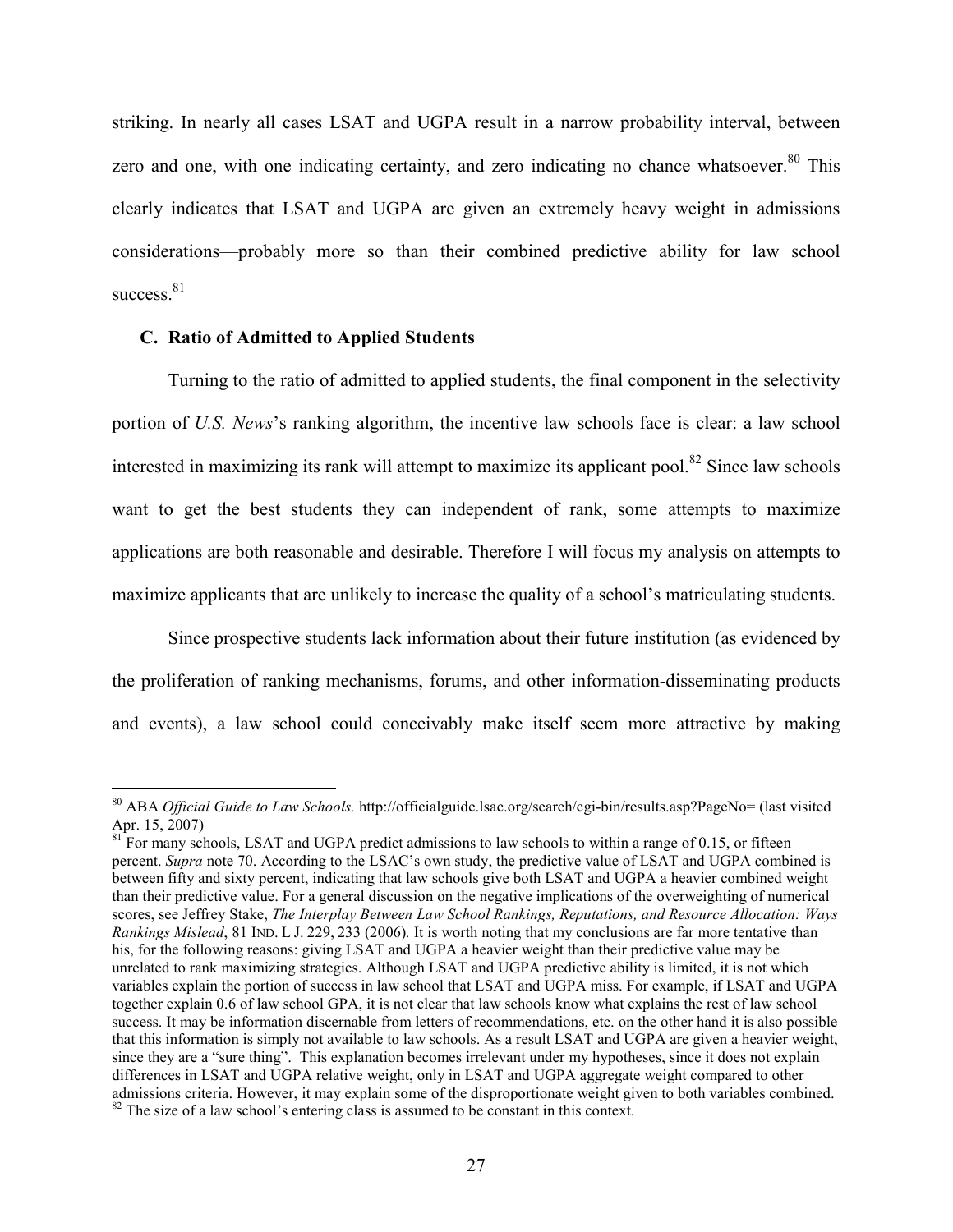prospective students think that their admission chances are greater than they really are. Specifically, a high-ranking law school could hide specific admissions data that may deter potential applicants. This leads to a third hypothesis: Higher ranked law schools with very high numeric admissions scores will be less likely to display detailed scores of admitted students than lower- and mid-ranking schools, so as not to deter students with lower scores from applying.

 Of the top ten law schools, only Yale makes the details of its incoming class's statistics available. The next ten  $(10^{th} - 20^{th})$  ranked schools) reveal a dramatic increase in score reporting, with approximately fifty percent of these law schools choosing to report detailed admissions data.<sup>83</sup> Although it is difficult to conduct a statistical test measuring the impact of this strategy, a cursory glance at table 5 indicates that of the top 6 law schools, Yale receives the least applicants, despite being ranked first. Attempting to explain this anomaly simply by Yale's very low admissions rate is not likely—Stanford, with a similar admissions rate and even smaller class size, receives more applicants than Yale.<sup>84</sup> It is far more likely that the information revealed by Yale about the quality of its applicants serves as a deterrent to marginally qualified students.

 Another method by which a law school may attempt to manipulate this portion of the rank is through offering financial incentives (mostly in the form of fee waivers) to over-qualified students.<sup>85</sup> Although the law school may realize that these students will not actually attend their school even if admitted, processing their application is not necessarily a costly endeavor. That being said, it is difficult to distinguish such attempts from legitimately trying to enroll highly qualified students.

 $83$  See Official Guide to ABA-Approved Law Schools, 2005-2006.

 $84$  More generally, I will show that the correlation between the number of students who apply and the number who are admitted to a law school is not high. See infra p. 34.

 $85$  Joanna Grossman, U.S. News & World Report's 2005 Law School Rankings: Why They May Not Be Trustworthy, and How the Alternative Ranking Systems Compare, FINDLAW LEGAL NEWS AND COMMENTARY, Apr. 06, 2004, available at http://writ.news.findlaw.com/grossman/20040406.html.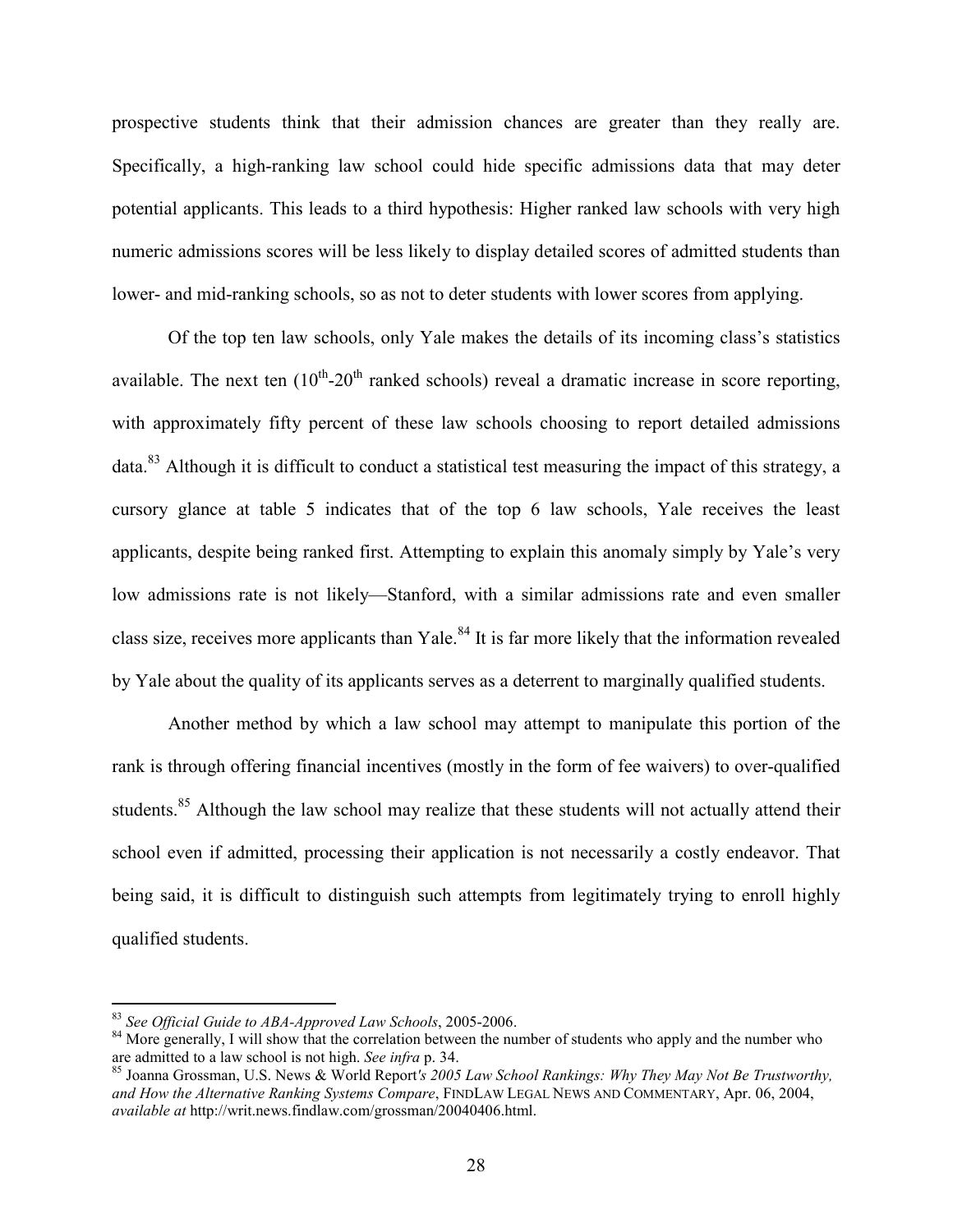Since the ratio of admitted to applied students is also affected by fee waivers, there may be an incentive to give fee wavers to under-qualified students as well, since processing their applications would probably have a low cost, since they are not being seriously considered. $86$  It is worth noting that law schools emphatically deny any use of this latter strategy, claiming that they thoroughly read all applications.<sup>87</sup>

Additionally, as mentioned previously,<sup>88</sup> there is some evidence suggesting that law schools reject over-qualified applicants, since these applicants are less likely to enroll if admitted, due to a proliferation of competing offers.

 In conclusion, it appears that law schools allow rank-maximizing strategy to seep into admissions decisions at a number of points. Data and statistical analysis convincingly shows that some law schools weigh LSAT scores more heavily than they would otherwise due to the heavy weight LSAT is given in U.S. News's ranking algorithm. Furthermore, despite data constraints, it appears that law schools weight LSAT and UGPA differently at different points, since only the seventy-five and twenty-five percentage scores for these variables are relevant for U.S. News rank. Finally, law schools engage in strategic information dissemination in order to encourage the maximum number of applicants, irrespective of applicant quality or probability of admission.

<sup>&</sup>lt;sup>86</sup> For instance, if a law school uses a "cut-off" LSAT score, it can quickly and cheaply discard all applications with scores below that point.

 $87$  There is no concrete evidence suggesting that this type of manipulation occurs.

<sup>88</sup> See supra Part II.B (graph 3 & table 4).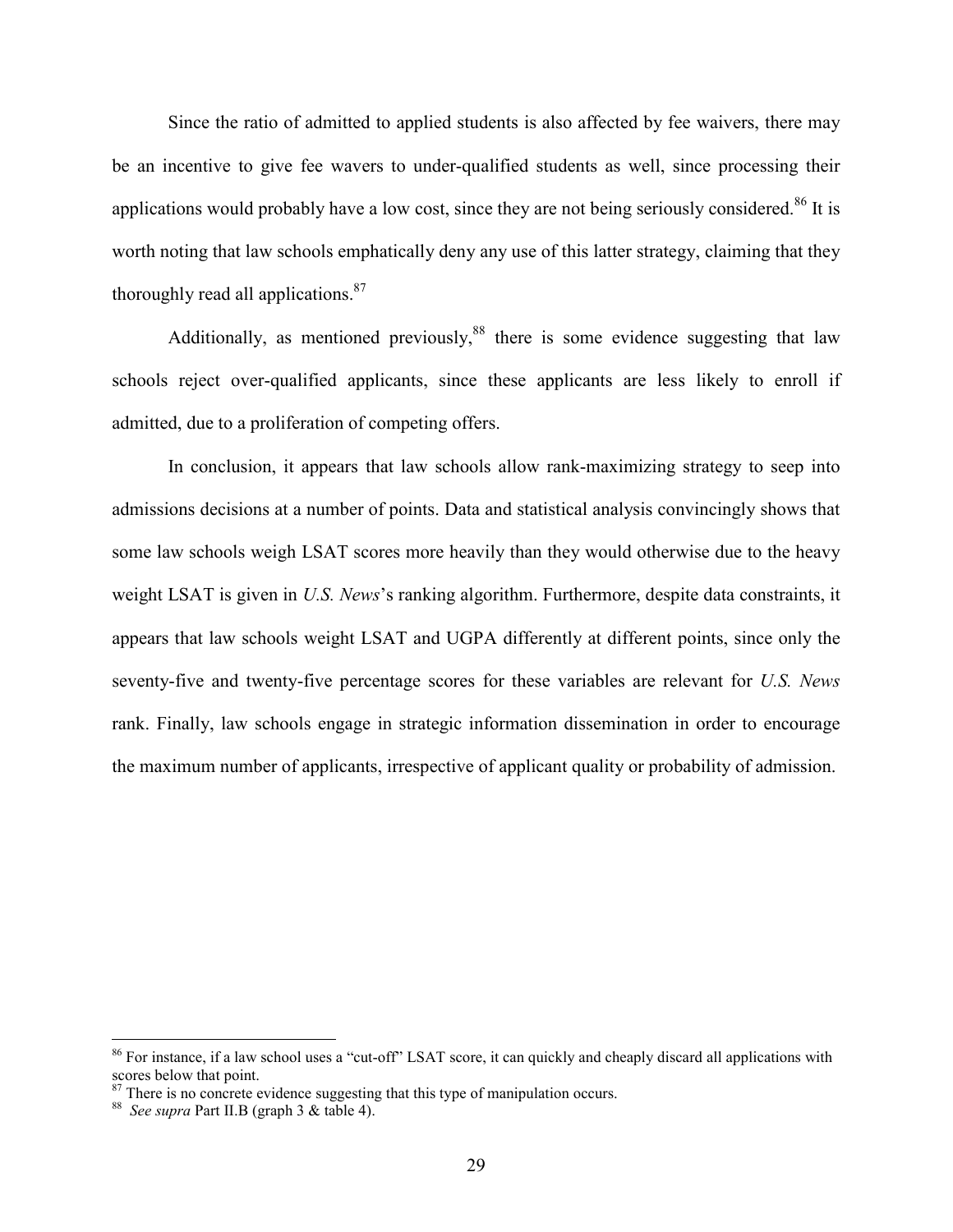#### III. Beyond Admissions

U.S. News's ranking algorithm takes into account a number of factors other than admissions. The following section discusses possible methods law schools could employ in order to manipulate these other factors.

#### A. Quality Assessment (weighted by .40)

Measures of quality assessment are the result of survey data collected by U.S. News on a regular basis. Various members of the legal community, including practitioners, judges and academics participate in these surveys. Although U.S. News surveys are most certainly open to strategic manipulation, finding evidence of large scale manipulation is not possible, due to data constraints. Furthermore, even if they are not being strategically manipulated, it is not clear that the surveys always contain useful information. It is possible, and even likely that U.S. News gives these surveys a heavy weight in the rankings (a total of forty percent) since they are exclusive information—U.S. News conducts the surveys. Other data used by U.S. News is publicly available.<sup>89</sup>

## • Peer Assessment Score (.25) (PA)

-

In the fall of 2005, law school deans, deans of academic affairs, the chair of faculty appointments, and the most recently tenured faculty members were asked to rate programs on a scale from "marginal" (1) to "outstanding" (5). Those individuals who did not know enough about a school to evaluate it fairly were asked to mark "don't know." A school's score is the average of all the respondents who rated it. Responses of "don't know" counted neither for nor against a school. About 70 percent of those surveyed responded.

# • Assessment Score by Lawyers/Judges (.15) (LJ) In the fall of 2005, legal professionals, including the hiring partners of law firms, state attorneys general, and selected federal and state judges, were asked to rate programs on a scale from "marginal" (1) to "outstanding" (5). Those individuals who did not know enough about a school to evaluate it fairly were asked to mark "don't know." A school's

 $89$  Nearly all data used by U.S. News is made available by the ABA and LSAC. ABA Official Guide to Law Schools http://officialguide.lsac.org/search/cgi-bin/results.asp?PageNo= (last visited Apr. 15, 2007).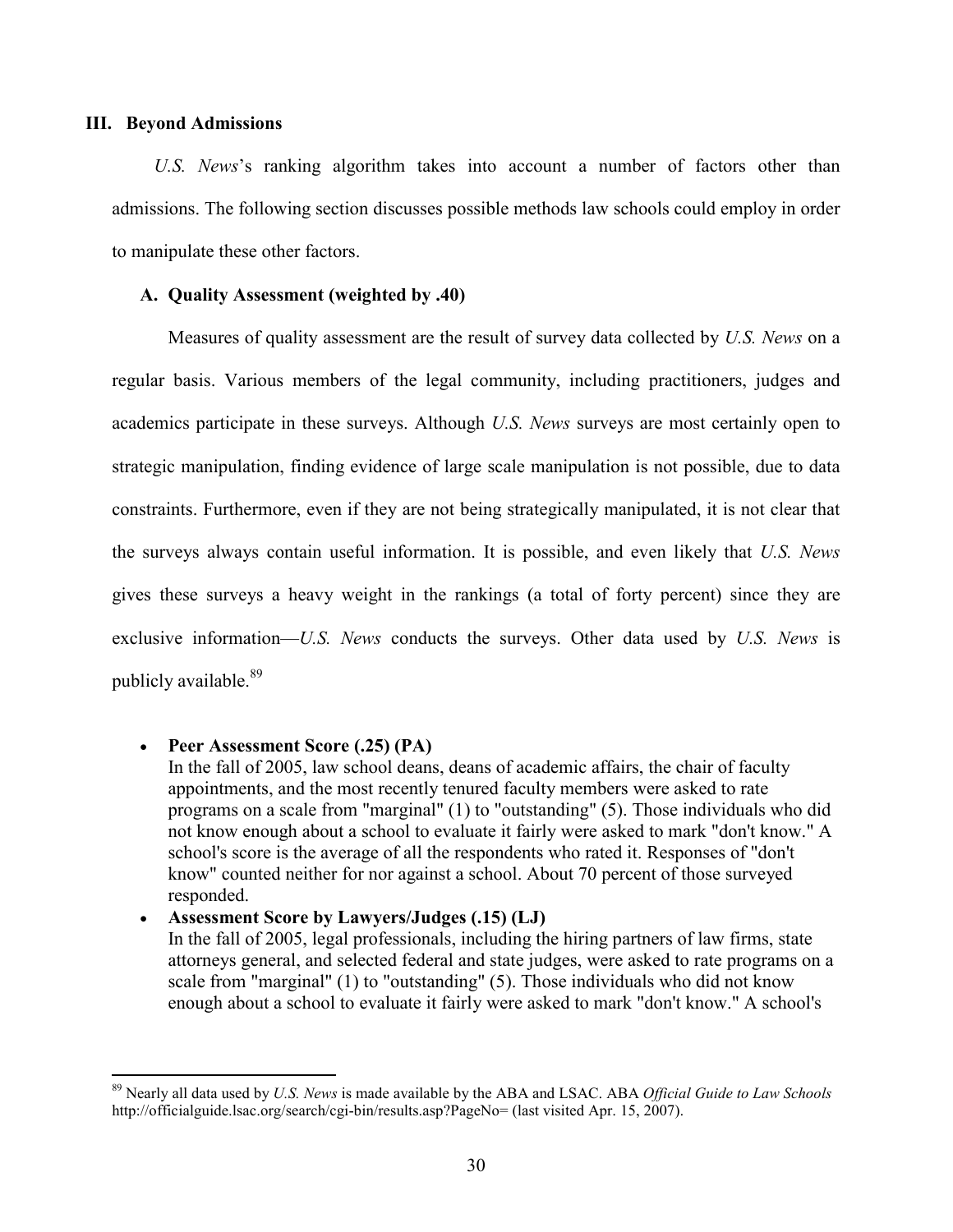score is the average of all the respondents who rated it. Responses of "don't know" counted neither for nor against a school. About 27 percent of those surveyed responded.<sup>90</sup>

 While it is possible (and even likely) that graduates of certain schools rank competing schools lower in U.S. News surveys, there is no effective method of testing this hypothesis without access to U.S. News's raw survey data. Therefore, for the sake of this Paper, the Quality Assessment category will be largely ignored. Since this is the most heavily weighted category within the ranking algorithm, it is otherwise an attractive target for investigation. Despite a dearth of high-quality data, The Association of American Law Schools (AALS) published a report on U.S. News rankings, which suggested that such strategic manipulation may indeed be taking place, though no conclusive evidence was presented. $91$ 

 Another problem with this component of rank is that there is little evidence to suggest that lawyers are aware of the changes occurring within law schools. The then-Dean<sup>92</sup> of NYU Law School, John Sexton, summarized this problem nicely by saying that "If [lawyers] were asked about Princeton Law School, it would appear on the top  $20$ —but it doesn't exist."<sup>93</sup>

 Unlike other academic institutions, law school deans and professors are not necessarily engaged in original research. Additionally, most law journals are not peer-reviewed. As a consequence, familiarity with the location of one's peers and the quality of their research is not always necessary for a law professor, and even less so for a practicing lawyer.<sup>94</sup> Furthermore,

-

http://www.usnews.com/usnews/edu/grad/rankings/about/07law\_meth\_brief.php (last visited Apr. 15, 2007).

<sup>91</sup> Stephen P. Klein & Laura Hamilton, *The Validity of The U.S.* NEWS AND WORLD REP. Rankings of ABA Law Schools, AALS REPORT, Feb. 18, 1998. The report contains a number of excellent criticisms, some of which have been subsequently corrected by U.S. News. See also Joanna Grossman, U.S. News & World Report's 2005 Law School Rankings: Why They May Not Be Trustworthy, and How the Alternative Ranking Systems Compare, FINDLAW LEGAL NEWS AND COMMENTARY, Apr. 06, 2004 (Criticizing law school rankings on a number of points). <sup>92</sup> Now President of NYU.

 $^{90}$  America's Best Graduate Schools U.S. NEWS AND WORLD REP. (2007)

<sup>&</sup>lt;sup>93</sup> Jan Hoffman, Judge Not, Law Schools Demand of a Magazine that Ranks Them, N.Y. TIMES, Feb. 19, 1998 at Section A1.

 $^{94}$  A recent article by Thomas Adcock, Federal Judges Discuss Law Review Usefulness, N.Y. LAWYER, Mar. 2007, quotes a Judge as saying "[the bench now uses law reviews] like drunkards use lampposts, more for support than for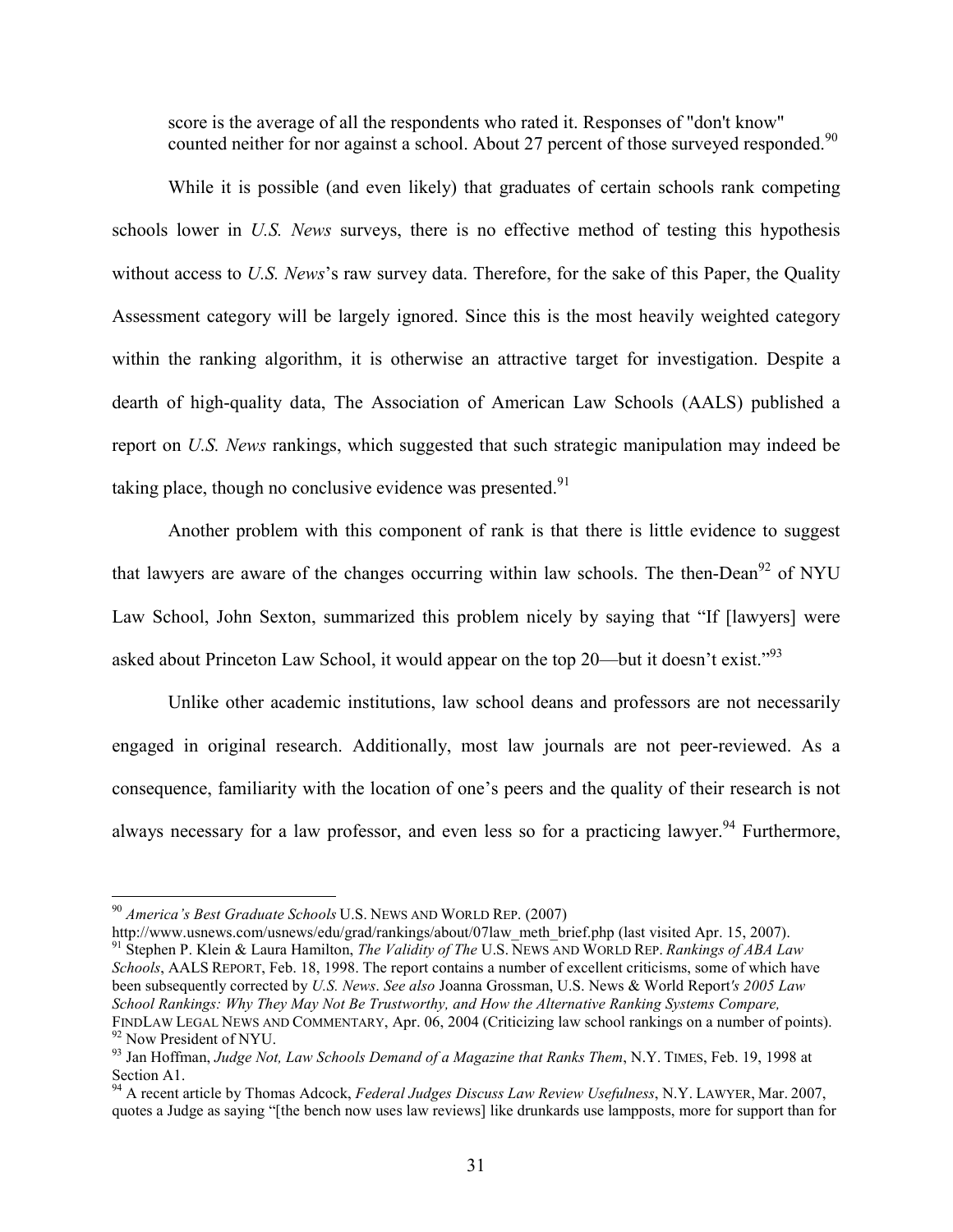while academics often encounter each other in conferences and presentations, legal practitioners are less likely to encounter academics, resulting in lawyers making judgments over highly skewed samples. For instance, a lawyer in a firm that does not often hire from a specific law school may have absolutely no frame of reference to measure the quality of that law school. A lawyer in a firm that does hire from a specific law school may (and is likely) to have encountered a highly skewed subset of that law school's graduates, and none of its professors, depending on the specifics of the firm.

## B. Placement Success (weighted by .20)

Placement success includes measures of a graduating class's bar passage rates and

percentage of a class employed upon and shortly after graduation. Despite significant anecdotal

evidence suggesting that law schools hire their own students in order to increase employment

rates, no large scale data is available.<sup>95</sup>

-

• Employment Rates for Graduates (ER) The employment rates for 2004 graduating class. Graduates who are working or pursuing graduate degrees are considered employed. Those graduates not seeking jobs are excluded. Employment rates are measured at graduation (.06) and nine months after graduation (.12). For the nine-month employment rate, 25 percent of those whose status is unknown are counted as employed. • Bar Passage Rate (.02) (BAR)

The ratio of the school's bar passage rate of the 2004 graduating class to that jurisdiction's overall state bar passage rate for first-time test takers in summer 2004 and winter 2005. The jurisdiction listed is the state where the largest number of 2004 graduates took the state bar exam.<sup>96</sup>

Since law schools may have a variety of reasons for increasing graduate employment,

regardless of effects on rank, I will assume that no manipulation is taking place; or at least that

illumination," indicating his view of the limited usefulness of law reviews to most practitioners. See also Adam Liptak, When Rendering Decisions, Judges are Finding Law Reviews Irrelevant, N.Y. TIMES, Mar. 19, 2007.

<sup>&</sup>lt;sup>95</sup> See Alex Wellen, *The \$8.78 Million Maneuver*, N.Y. TIMES, July 31, 2005, at Section A4.

<sup>96</sup> America's Best Graduate Schools U.S. NEWS AND WORLD REP. (2007)

http://www.usnews.com/usnews/edu/grad/rankings/about/08law\_meth\_brief.php (last visited Apr. 15, 2007).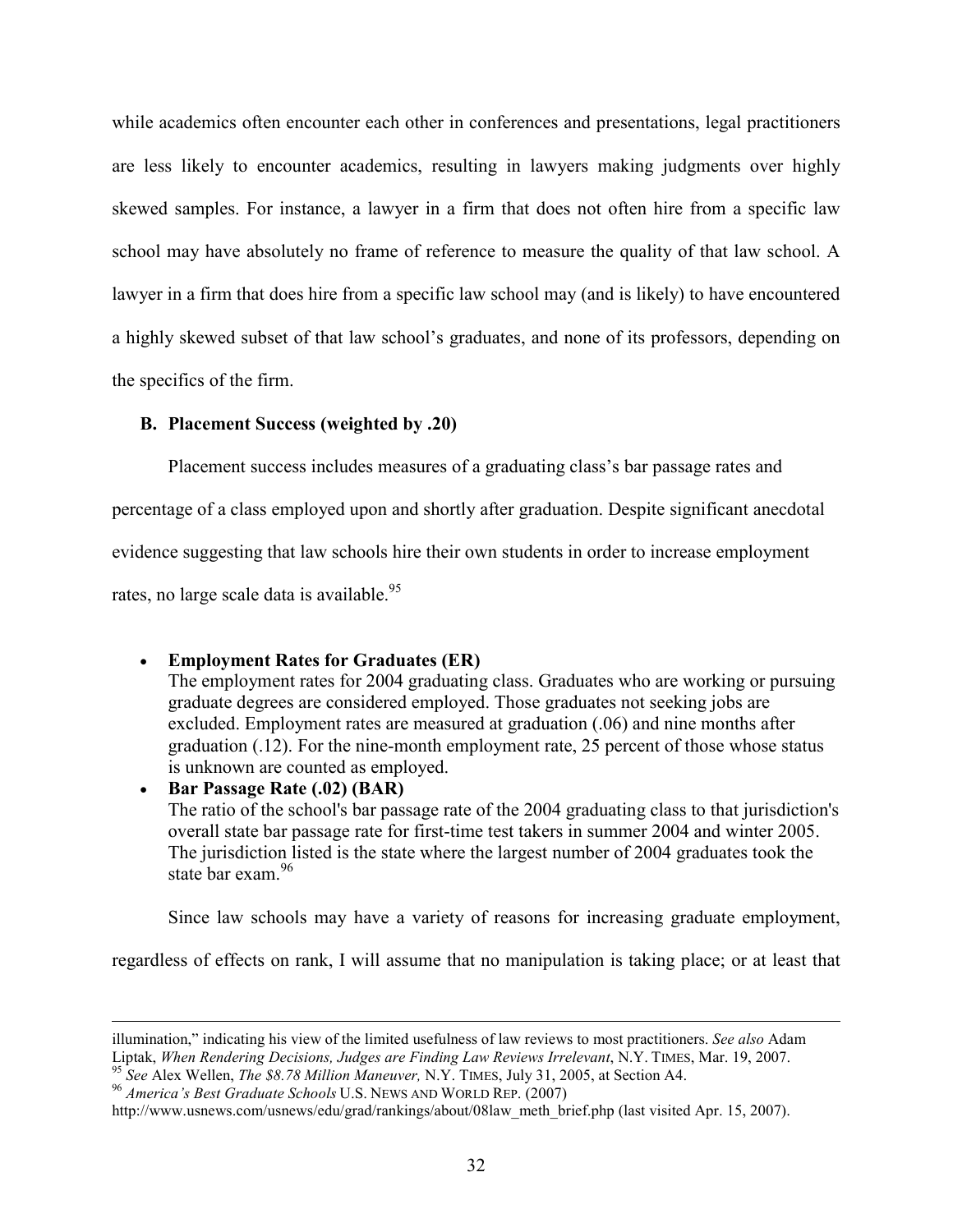manipulation is not undesirable. Although there are ways for law schools to manipulate employment rates, these would be very difficult to measure.<sup>97</sup> Manipulating the percent of students passing the bar is also difficult, since the measure takes into account the difficulty of the test (by including overall bar passage rate in its analysis). The only way law schools can effectively manipulate these numbers is through "teaching to the test," which may be done for reasons that have nothing to do with U.S. News rankings.<sup>98</sup> Thus placement shall bracketed off in this Paper's analysis.

## C. Faculty Resources (weighted by .15)

Faculty Resources, or rather faculty and resources, include various measurements of resources the law school makes available to its students. Here also data is confined to a series of anecdotes.<sup>99</sup>

- Expenditures Per Student (EXP) The average expenditures per student for the 2004 and 2005 fiscal years. The average instruction, library, and supporting services (.0975) are measured, as are all other items, including financial aid (.015).
- Student/Faculty Ratio (.03) (SFR) The ratio of students to faculty members for the fall 2005 class, using the American Bar Association definition.
- Library Resources (.0075) (LIB) The total number of volumes and titles in the school's law library at the end of the 2005 fiscal year. $100$

Faculty and Resources seems like another likely target for manipulation, since it involves

several explicit measures all of which are quantifiable. While some anecdotal evidence indicates

 $97$  But see supra at 33.

<sup>&</sup>lt;sup>98</sup> People generally like passing tests, especially when that test can have a heavy impact on their future salary.

<sup>&</sup>lt;sup>99</sup> See Alex Wellen, The \$8.78 Million Maneuver, N.Y. TIMES, July 31, 2005.

 $100$  America's Best Graduate Schools U.S. NEWS AND WORLD REP. (2007)

http://www.usnews.com/usnews/edu/grad/rankings/about/08law\_meth\_brief.php (last visited Apr. 15, 2007).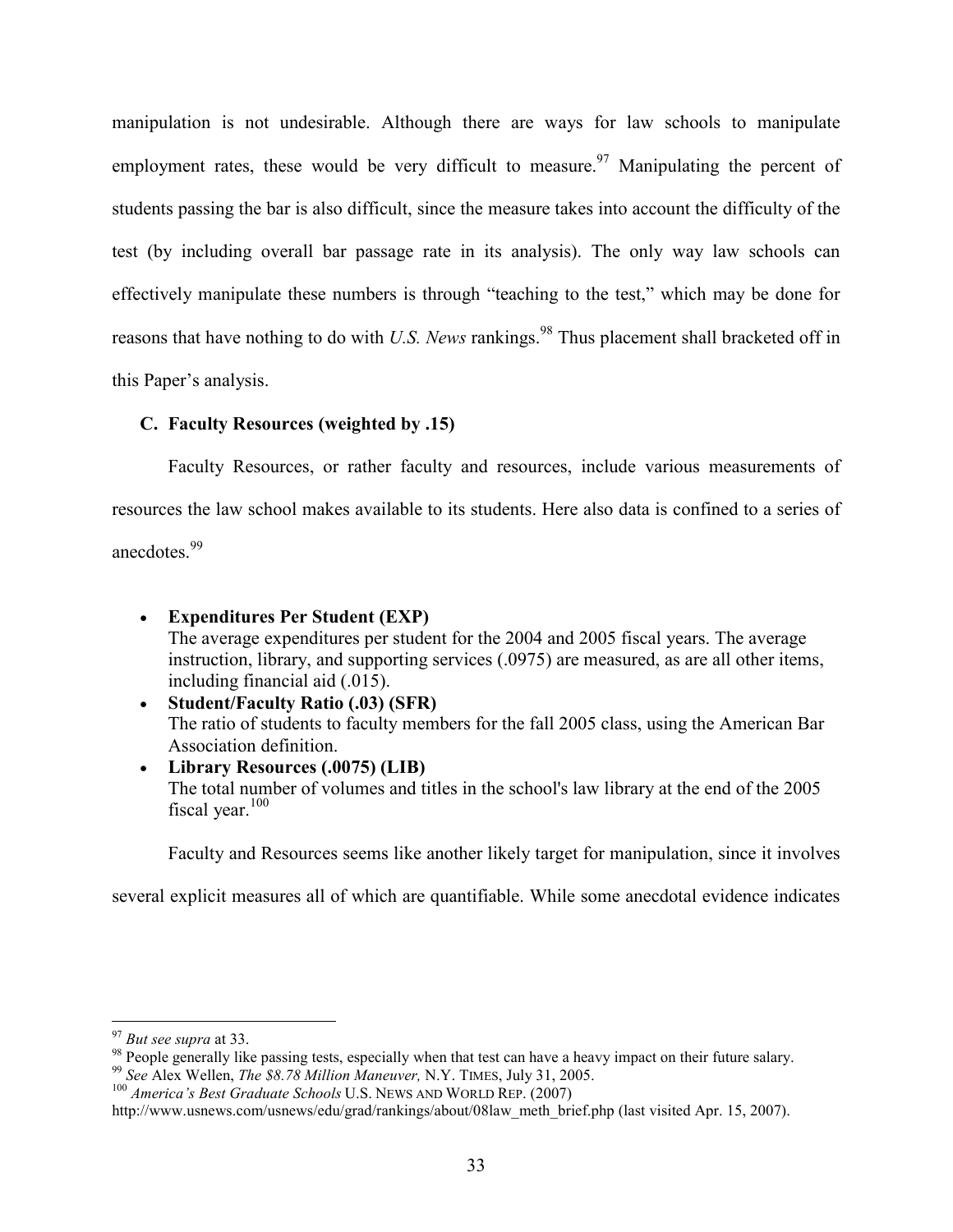that certain law schools may have implemented some questionable human resource management practices in the past, there is no reason to believe this is a common occurrence.<sup>101</sup>

One area of resources which has generated mutual accusations from several law schools is the question of library size.<sup>102</sup> Since the size (number of volumes and titles) in a library is the measure used for this specific part of the ranking, a rank maximizing law school would be happy to increase the number of volumes in its library regardless of their relevance.<sup>103</sup> While it is theoretically possible to examine the content of libraries through some sort of sampling process, and incorporate a measure of the "quality" of books into the law school's rank, such a process would be extremely time consuming, not to mention controversial. However, using a measure which includes book use—as measured by proportion of books used by law students and faculty—as opposed to simply measuring the number of books in a library, allows for the usefulness of books to be taken into account. Finally, in the age of internet and online databases, a law school's virtual library and printing access may be far more useful than a physical library. Unfortunately, availability of library data is limited, placing such measures beyond the scope of this Paper.

#### D. Size Matters

-

 In a situation of perfect information, law school size would not matter very much: prospective students would realize that they are less likely to be admitted to smaller law schools (all else being equal), and would thus be less likely to apply to one. But in a situation of perfect information there would be no need for law school rankings either, since prospective students

 $102$  See e.g., Alex Wellen, *The \$8.78 Million Maneuver*, N.Y. TIMES, July 31, 2005.

 $^{101}$  See, e.g., Joanna Grossman, U.S. News & World Report's 2005 Law School Rankings: Why They May Not Be Trustworthy, and How the Alternative Ranking Systems Compare, FINDLAW LEGAL NEWS AND COMMENTARY, Apr. 06, 2004; Alex Wellen, The \$8.78 Million Maneuver, N.Y. TIMES, July 31, 2005.

 $103$  See Jeffrey Stake, The Interplay Between Law School Rankings, Reputations, and Resource Allocation: Ways Rankings Mislead, 81 IND. L.J. 229, 242, 269 (2006).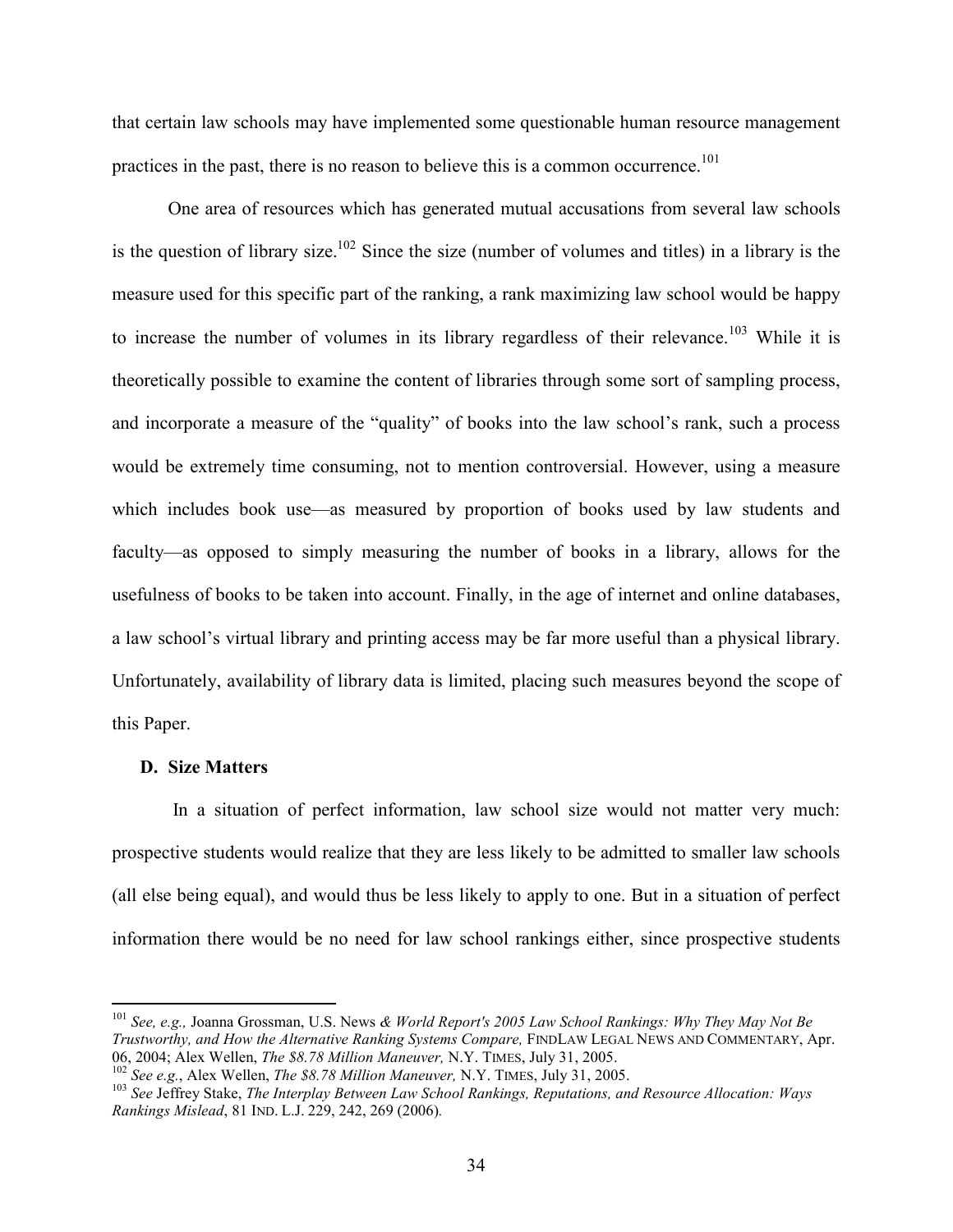would already have any information that a ranking system might convey. Be it due to a lack of information, an inability to correctly evaluate admissions chances, or other factors, the number of applications to a law school are not (all else equal) powerfully correlated with its size. Specifically, law schools that are otherwise similar (very near in rank and location, or type of location, urban v. rural, etc.) will not receive a drastically lower number of applications just because they are smaller. In order to reinforce this assertion, I will compare several groups of otherwise similar law schools and show that although a reduction in size brings about a corresponding reduction in applications, they are not proportional.<sup>104</sup>

 For example, Harvard and Stanford Law Schools have occupied top five slots in U.S. News rankings for a number of years.<sup>105</sup> For the 2005 academic year Harvard admitted 834 students out of 7,391 applicants, with a total of 554 matriculating. Stanford on the other hand admitted 390 out of 5,040 applicants for a total of 166 matriculating. Yet Stanford University is considered far more selective than Harvard. This despite the fact that Harvard has a higher ratio of admitted to matriculating students, meaning that of the people admitted to Harvard, more chose to go than of those admitted to Stanford. Stanford got a higher score in selectivity simply because it is small. Lest we think the discrepancy has something to do with California weather, or the joys of living in Palo Alto as opposed to Boston, let us examine a school that is more similar to Harvard in climate, and, some claim, in character. The University of Chicago's Law School admitted 750 students for a target class of 192, out of 4,737 applicants.<sup>106</sup> Although their

 $104$  I bring a number of high ranking case studies, though more complete data is available. See America's Best Graduate Schools U.S. NEWS AND WORLD REP. (2007)

http://www.usnews.com/usnews/edu/grad/rankings/law/brief/lawrank\_brief.php (last visited Apr. 15, 2007); ABA Official Guide to Law Schools http://officialguide.lsac.org/search/cgi-bin/results.asp?PageNo= (last visited Apr. 15, 2007).

<sup>&</sup>lt;sup>105</sup> See Top Law Schools, *available at* http://www.top-law-schools.com/profiles.html (last visited Apr. 15, 2007).  $106$  See infra p. 38, (table 5).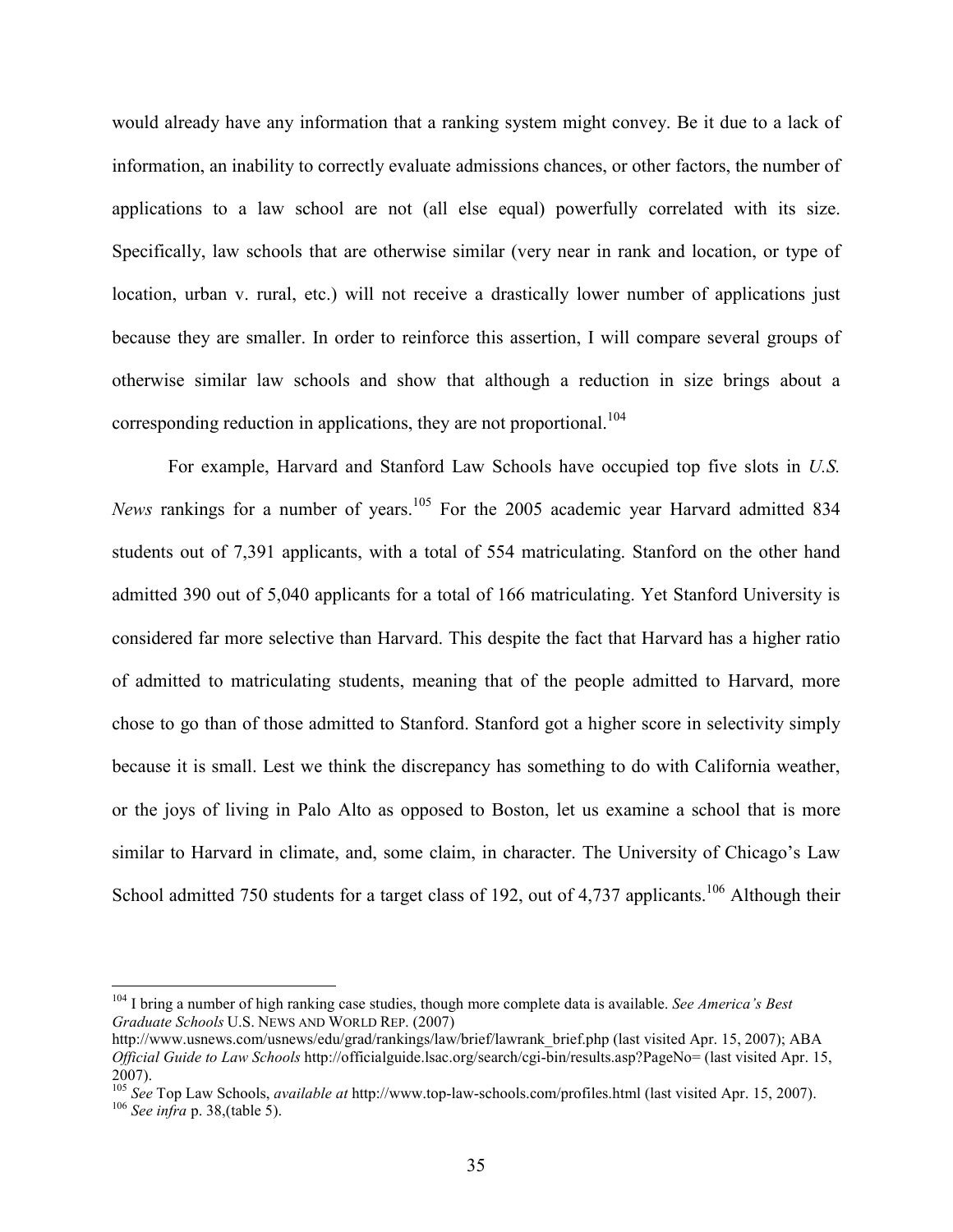rate of admitted to matriculating students is far lower than Harvard's, their selectivity is considered nearly the same, simply due to the target size of their class.<sup>107</sup>

NYU and Columbia are very similar schools, in the same city, and with virtually identical rank. Despite the fact that Columbia admits approximately twenty five percent less students, they still receive more applicants than NYU.<sup>108</sup> This seems to indicate that students are either unaware of the effect of school size on admissions prospects, or simply choose to ignore any such effect.

This raises another problem: One possible measure of school selectivity takes the form of a tournament<sup>109</sup>—how likely is a student to choose a certain school given the total set of schools he was admitted to.<sup>110</sup> While data on individual students is not available, the percentage of admitted students who choose to attend a school (Matric / Admit ratio in Table 4) does capture a similar idea, since it indicates how many individuals prefer attending that law school over their next best option.<sup>111</sup> Assuming that most people admitted to similar law schools have similar opportunity costs, this proportion would be a measure of law school value from the student's perspective. Note that the student's choice is closely correlated with ranking, though not as closely with selectivity. This suggests that students with higher scores choose the higher ranked school, increasing that school's rank through their higher scores.

| Table 5: comparing school and student selectivity <sup>112</sup> |       |       |                    |                    |                     |
|------------------------------------------------------------------|-------|-------|--------------------|--------------------|---------------------|
| <b>School</b>                                                    | Admit | Apply | <b>Matriculate</b> | <b>Selectivity</b> | <b>Matric/Admit</b> |
| Yale                                                             | 246   | 3.783 | 189                | 6.5%               | 76.8%               |
| Harvard                                                          | 834   | 7.391 | 554                | $11.2\%$           | $66.5\%$            |
| Stanford                                                         | 390   | 5.040 | 166                | 7.75%              | $42.5\%$            |

<sup>&</sup>lt;sup>107</sup> Evidence of such behavior exists in college applications as well. Christopher Avery et al., COLLEGE ADMISSIONS PROJECT (2005), 14.

l

 $108$  See infra p.35, (table5).

 $109$  See Cass Sunstein, Ranking Law Schools, A Market Test?, 91 IND. L.J. 25, 25-34 (2006).

 $110$  See generally Christopher Avery, et al., A Revealed Preference Ranking of U.S. Colleges and Universities, NBER working paper 10803, (2004). Note that the data presented here is far less precise, since it assumes admission to comparable schools, as opposed to the College study which actually measures admission.

<sup>&</sup>lt;sup>111</sup> This is far from a perfect measure since an individual's alternative options are unknown.

<sup>&</sup>lt;sup>112</sup> America's Best Graduate Schools U.S. NEWS AND WORLD REP. (2007)

http://www.usnews.com/usnews/edu/grad/rankings/law/brief/lawrank\_brief.php (last visited Apr. 15, 2007).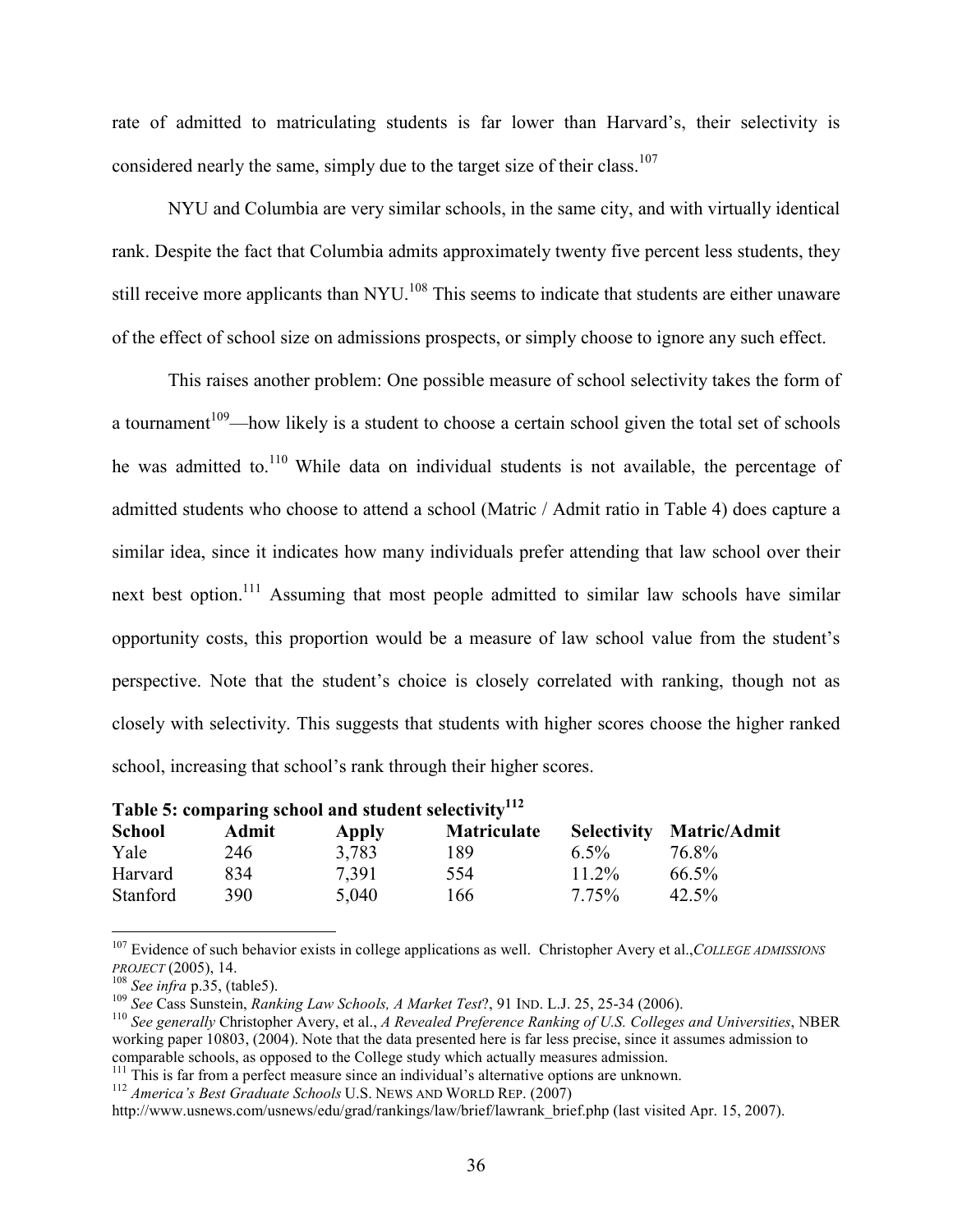| Columbia | 1,187 | 8,355 | 374 | 14.2% | 31.5% |
|----------|-------|-------|-----|-------|-------|
| NYU .    | 1,628 | 8,220 | 441 | 19.8% | 27%   |
| Chicago  | 750-  | 4,737 | 192 | 15.8% | 25.6% |

 While it is unlikely that law schools actually manipulate their size to increase their ranking, this results in an interesting fault in the ranking methodology well worth mentioning. Note that there is not necessarily a correlation between school size and classroom size, or school size and the ratio of faculty to students. Although most schools do publish statistics on class sizes, these are not used by U.S. News's ranking algorithm.<sup>113</sup> U.S. News's use of a simple ratio of admitted to declined students results in an advantage given to smaller schools simply because they are small. A more accurate measure of acceptance rates would incorporate size into its considerations as well.

#### E. Possible Future Empirical Research

<u>.</u>

Although empirical investigations into the impact, effectiveness and accuracy of law school rankings have increased significantly over the past decade,<sup>114</sup> a number of significant questions still remain. These include, but are not limited to, differences between state and private institutions, and variables introduced by transfer and part-time students.

 State schools may be at a strategic disadvantage with respect to rank-maximizing admissions strategies, since some states require state schools to admit a certain percentage of in state applicants. Furthermore, some state schools simply choose to admit more in state students

http://www.usnews.com/usnews/edu/grad/rankings/about/08law\_meth\_brief.php (last visited Apr. 15, 2007). <sup>114</sup> See, e.g., Jeffrey E. Stake & Michael Alexeev, Who Responds To U.S. NEWS AND WORLD REP.'s Law School Rankings?, IND. LEGAL STUD. RESEARCH PAPER NO. 55 (June 30, 2006), available at,

 $113$  Faculty student ratio, on the other hand, is a component of U.S. News rank, available at

http://ssrn.com/abstract=913427 (last visited Apr. 15, 2007); Michael Sauder and Ryon Lancaster, *Do Rankings* Matter? The Effects of U.S. News & World Report Rankings on the Admissions Process of Law Schools, 40 LAW & SOC'Y REV. 105, 105–134 (2006).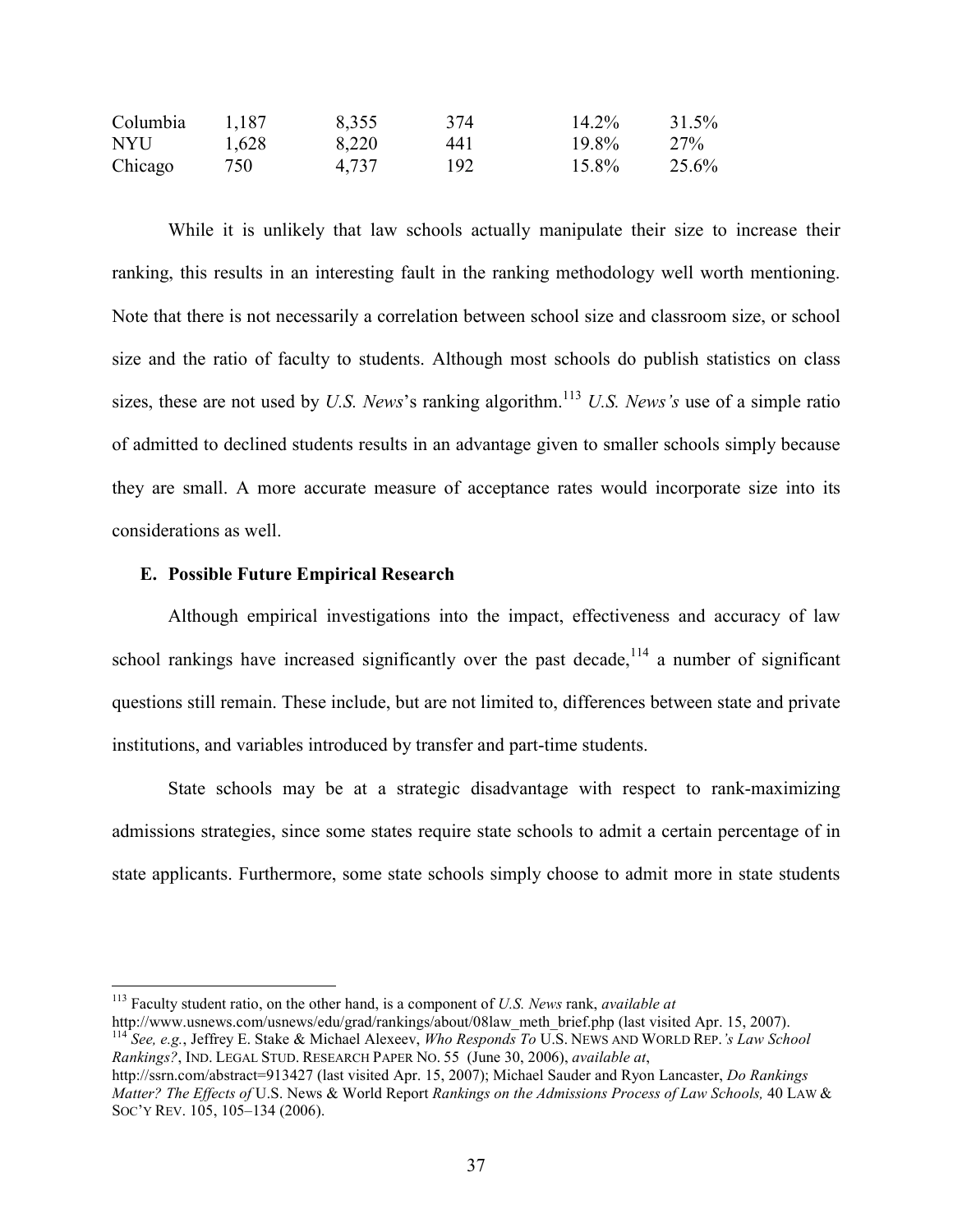for independent reasons.<sup>115</sup> These restrictions on the pool of students admitted to state schools can have a negative effect on their average test scores, especially in small states, where there are a limited number of students taking the LSAT. Consequentially, state schools may receive a lower rank than they would be otherwise, simply because they admit more in state students.<sup>116</sup> Finding empirical evidence corroborating this theory may indicate that state schools should either be ranked separately, or that binding proportions on in state admissions should be incorporated into a school's rank.

Since transfer student scores are not factored into a school's ranking, a school maximizing its rank will care less about a transfer student's undergraduate GPA and LSAT scores. This would presumably allow the school to focus on the better predictor for law school success, ignoring possible effects on rank. Additionally, a school may wish to admit more students through transfer, thereby admitting better students without adversely affecting its ranking.<sup>117</sup> Like transfers, part-time student data is not included in a school's rank. Unfortunately, both transfers and part-time students are not always included in detailed ABA and LSAC data, making law schools the only source for such data. Corroboration of these hypotheses can lead to an incorporation of transfer students into ranking algorithms, as well as construction of separate rankings for part-time programs.

<sup>&</sup>lt;sup>115</sup> Such policies are not always explicit, and can come in the form of additional financial benefits. See, e.g.,

http://www.law.wayne.edu/current/financial\_aid.html. Detailed data on multiple schools available from U.S. News.  $116$  It is not entirely clear that there is something with state school rank being adversely affected in this manner, since the quality of student admitted (as crudely measured by LSAT and UGPA) is indeed lower, regardless of the reasons behind it.

 $117$  Jeffrey Stake, The Interplay Between Law School Rankings, Reputations, and Resource Allocation: Ways Rankings Mislead, 81 IND. L.J. 229, 238 (2006); Alex Wellen, The \$8.78 Million Maneuver, N.Y. TIMES, July 31, 2005, at Section A4.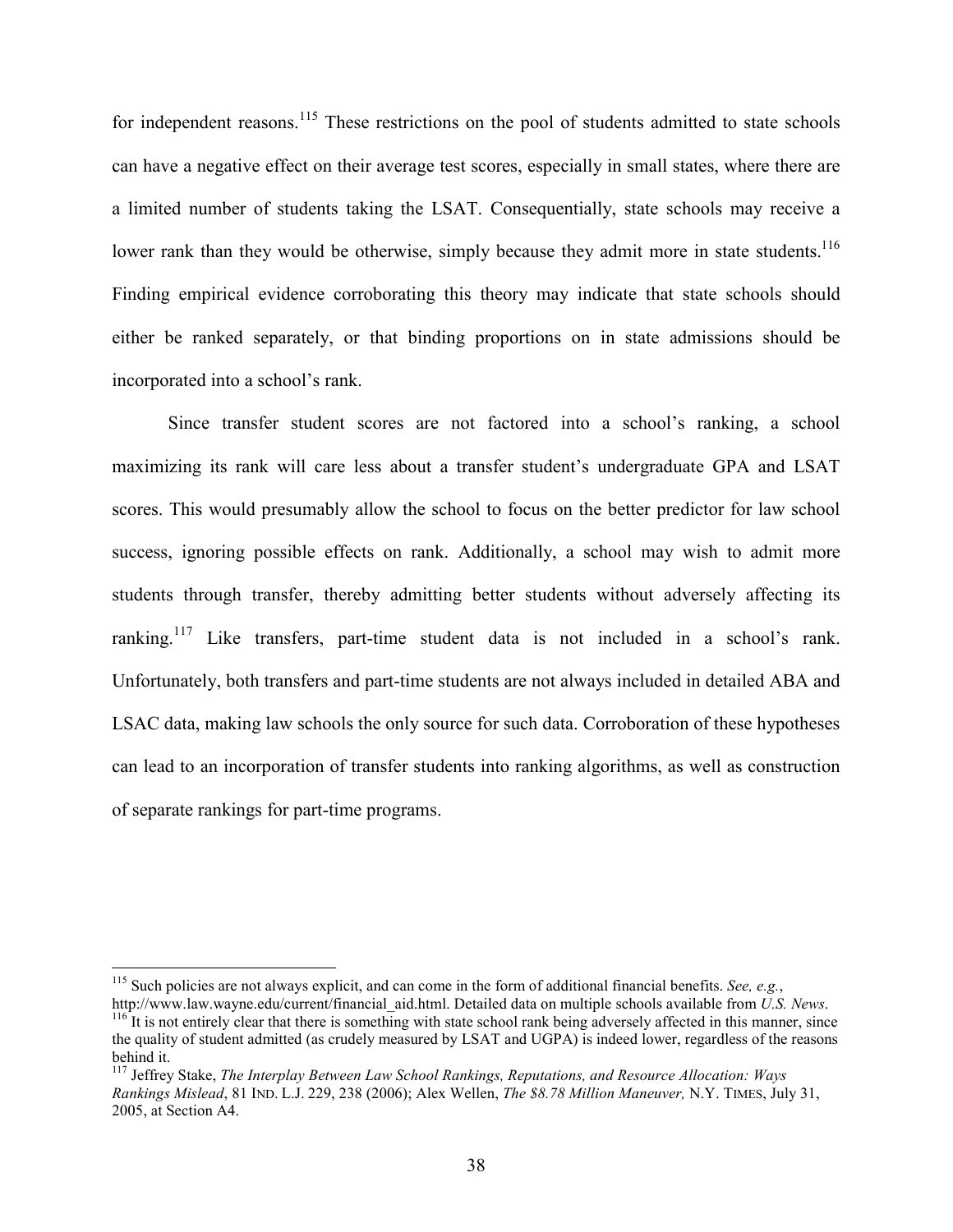## IV. Conclusions and Implications

Rank plays an important role in disseminating information about law schools in an information-scarce market. Yet as this Paper and others convincingly demonstrate,<sup>118</sup> the current system conveys inaccurate information, resulting in a variety of harmful effects. Prospective law students take ranking into account when deciding which school to apply to, despite mounting evidence suggesting that U.S. News's ranking methodology is deeply flawed.<sup>119</sup> Law schools react to rankings in a number of contexts,  $120$  including admissions decisions.

Yet despite these flaws in U.S. News's methodology, rankings can still act as a useful tool in the evaluation of law schools, if implemented correctly. Although the purpose of this Paper is not to propose a new ranking methodology, the flaws demonstrated by the statistical analysis in this Paper suggest two possible changes in approach to law school rankings. The first proposal is of a very general nature, while the second is more specific in its scope.<sup>121</sup>

Generally, producing information as opposed to weighted information can improve the situation markedly. If rankings were category specific, prospective students (and faculty) would be able to weight individual factors as they saw fit, as opposed to having U.S. News give weights in a somewhat arbitrary manner. For example, if category specific rankings are provided for library size and student faculty ratio, individual students can decide independently on how to

 $118$  See, e.g., Jeffrey Stake, The Interplay Between Law School Rankings, Reputations, and Resource Allocation: Ways Rankings Mislead, 81 IND. L.J., 229, 269 (2006); Brian Leiter, How to Rank Law Schools, 81 IND. L. J. 47, 47- 52 (2006).

 $119$  See Jeffrey Stake, The Interplay Between Law School Rankings, Reputations, and Resource Allocation: Ways Rankings Mislead, 81 IND. L.J. 229, 269 (2006).

 $120$  See generally id.

<sup>&</sup>lt;sup>121</sup> For a number of other interesting proposals, see *id.* at 260; Brian Leiter, *How to Rank Law Schools*, 81 IND. L. J. 48, 47-52 (2006).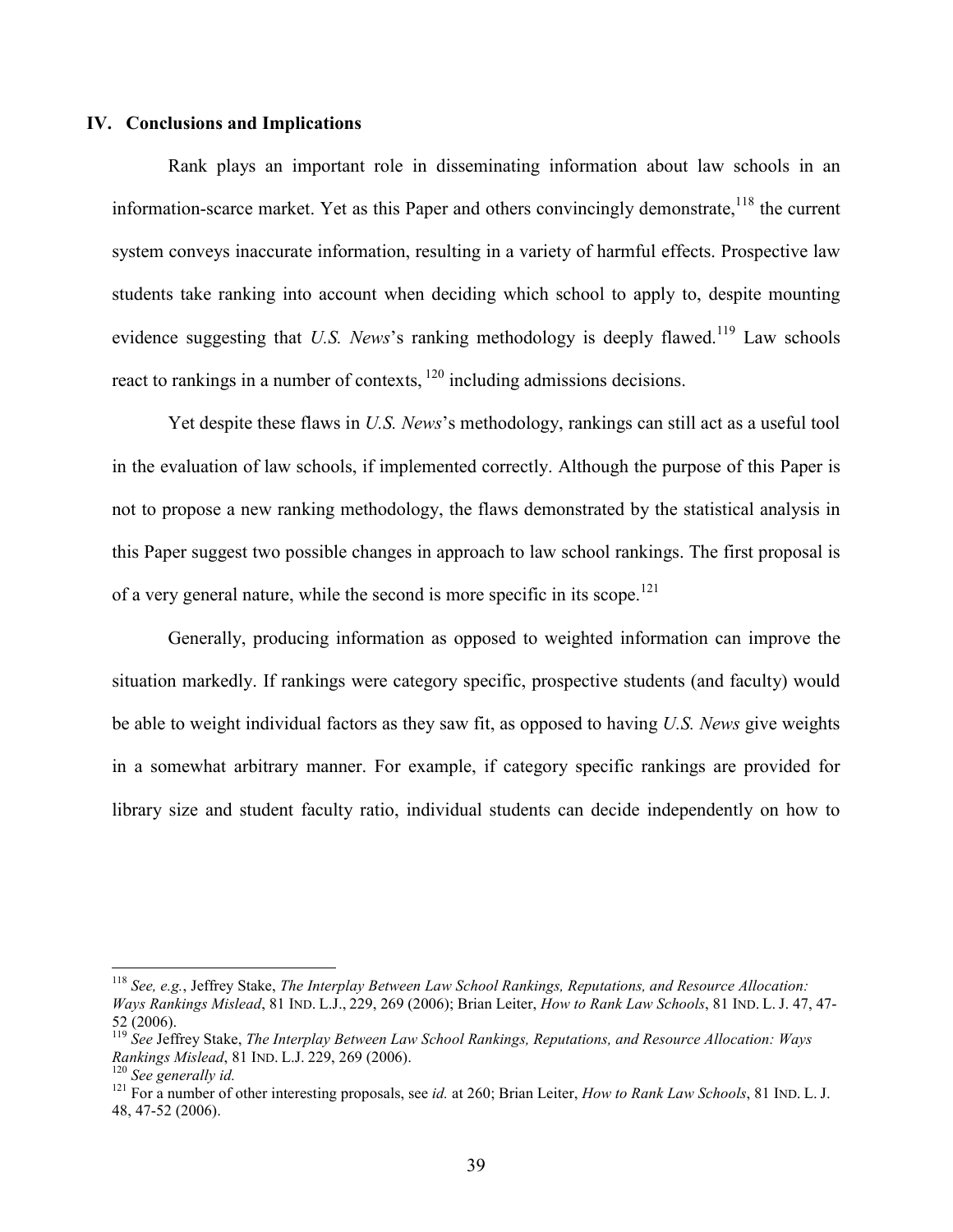weight each factor: if library size is important to one student but not another, each student can weight library size differently.<sup>122</sup> The situation is analogous for student-faculty ratio.<sup>123</sup>

This type of ranking system has the advantage of making undesirable strategic behavior on the part of law schools more difficult, since the weights associated with different school quality measures are determined by prospective students on an individual basis. Including a measure of faculty quality according to specific area of law may give the added advantage of encouraging some schools to specialize.<sup>124</sup> This type of information would be particularly useful for prospective students with narrow areas of interest within law.

Although measures based on individual categories are useful, if the popularity of U.S. News's ranking system is an indicator, there is a strong market demand for a single aggregate ranking system, in addition to categorical rankings. While improving upon the individual measures employed by U.S. News is certainly possible, this Paper supports making available a student choice, or "tournament" based model of rank, as well or instead of the current method employed by U.S. News. Designing a single rank based on a tournament model has many advantages over U.S. News's methodology.<sup>125</sup> Tournament-type ranking has been implemented in the college context, with some success.<sup>126</sup> In the college context this model is implemented through the construction of a tournament between schools, competing over students. Schools receive "points" in the "tournament" when students select their school over other schools to

-

= j 1

<sup>&</sup>lt;sup>122</sup> More generally, if separate rank r is given to each category c from a total of n categories, each student i can associate a weight  $w_c$  with each category according to his own preferences. Each individual student can then aggregate these weighted variables to compose a list of preferences according to available information and the weight, or importance, he associates with each variable, resulting in a student specific weighted ranking for each individual school:  $\sum_{\substack{n\\c}} w_c r_c$ .

 $123$  Brian Leiter already provides some information along these lines. See LeiterRankings *available at* http://www.leiterrankings.com/ (last visited Apr. 15, 2007).

 $124$  Such specialization may also make a generic ranking method seem even less viable, since it is difficult to compare across areas of specialization within law.

<sup>&</sup>lt;sup>125</sup> For a similar proposal, see Cass Sunstein, Ranking Law Schools, A Market Test?, 91 IND. L.J. 25, 25-34 (2006). <sup>126</sup> See generally Christopher Avery, et al., A Revealed preference Ranking of U.S. Colleges and Universities NBER working paper 10803 (2004).